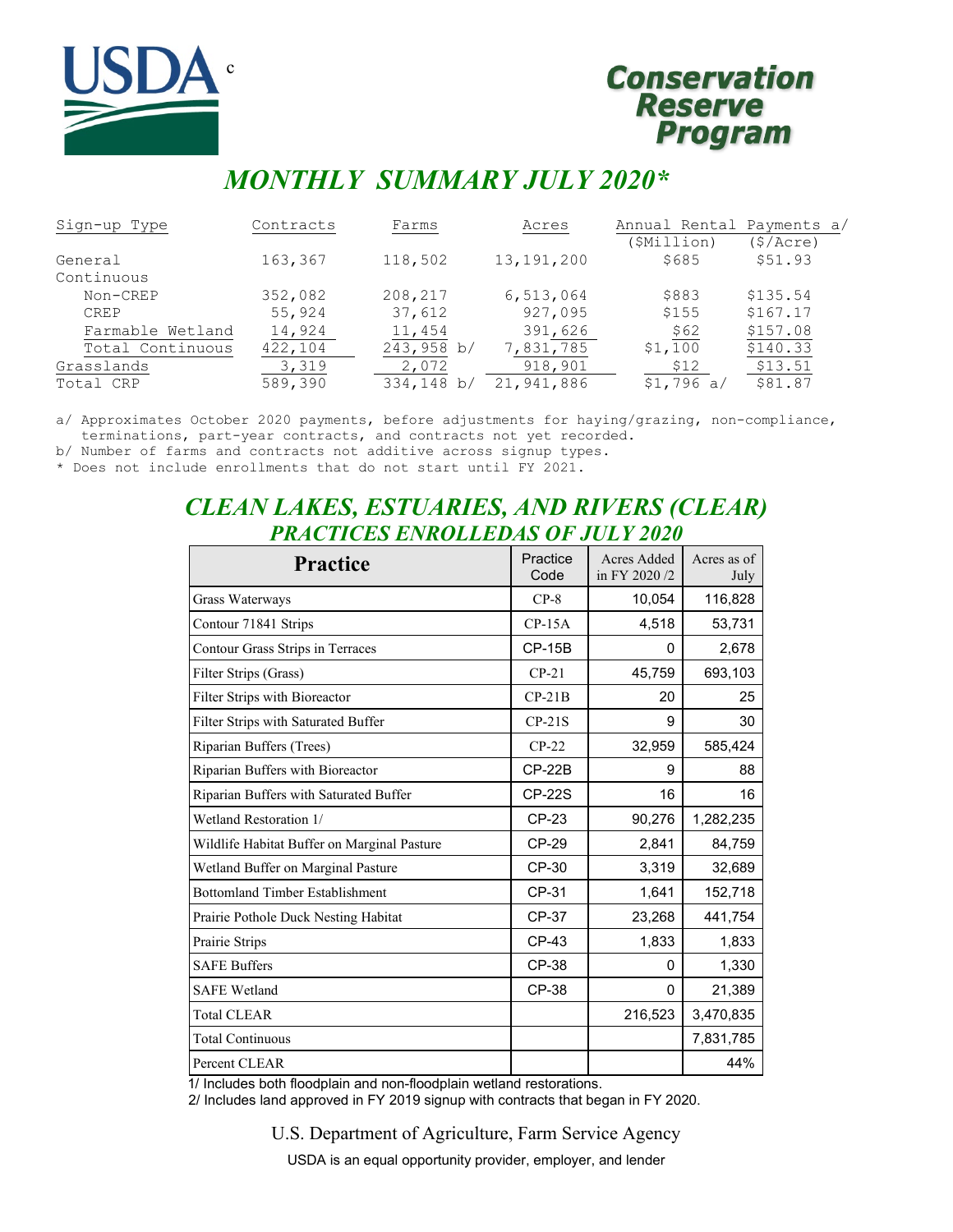**General Signup**. Producers with eligible lands compete nationally for acceptance based on an environmental benefits index (EBI) during specified enrollment periods. Producers may submit offers below soil-specific maximum rental rates and select wildlife-enhancing vegetative covers to increase EBI ranking.

**Continuous (Non-CREP) Sign-up**. Producers with eligible lands may enroll certain high priority conservation practices, such as filter strips, riparian buffers, and wetlands at any time during the year without competition. In addition to annual soil rental payment and cost-share assistance, many practices are eligible for additional annual and one-time up-front financial incentives.

**Conservation Reserve Enhancement Program (CREP)**. Under CREP agreements, Federal/State partnerships, implement projects designed to address specific environmental objectives through targeted CRP enrollments. Sign-up is held on a continuous basis, general sign-up practices may be included, and additional financial incentives are generally provided. State partners provide 20 percent of the costs.

**Farmable Wetland Program (FWP).** Producers enroll small non-flood plain wetlands, and new practices added by the 2008 Farm Bill, under modified continuous sign-up provisions.

**Grasslands**. Enrollments are to support grazing operations and to preserve and restore grasslands. No cropping history is required.

The accompanying tables are based on contract data developed and maintained in CRP data files by USDA Service Centers through the **end of July** and are based on the physical location of the CRP contracted land.

| Current Enrollment by Sign-up and Initial Contract Year |  |
|---------------------------------------------------------|--|
|                                                         |  |
|                                                         |  |
| Current Enrollment by State and Sign-up Type            |  |
|                                                         |  |
|                                                         |  |
|                                                         |  |
|                                                         |  |
|                                                         |  |
|                                                         |  |
|                                                         |  |
|                                                         |  |
|                                                         |  |
|                                                         |  |
|                                                         |  |
|                                                         |  |
|                                                         |  |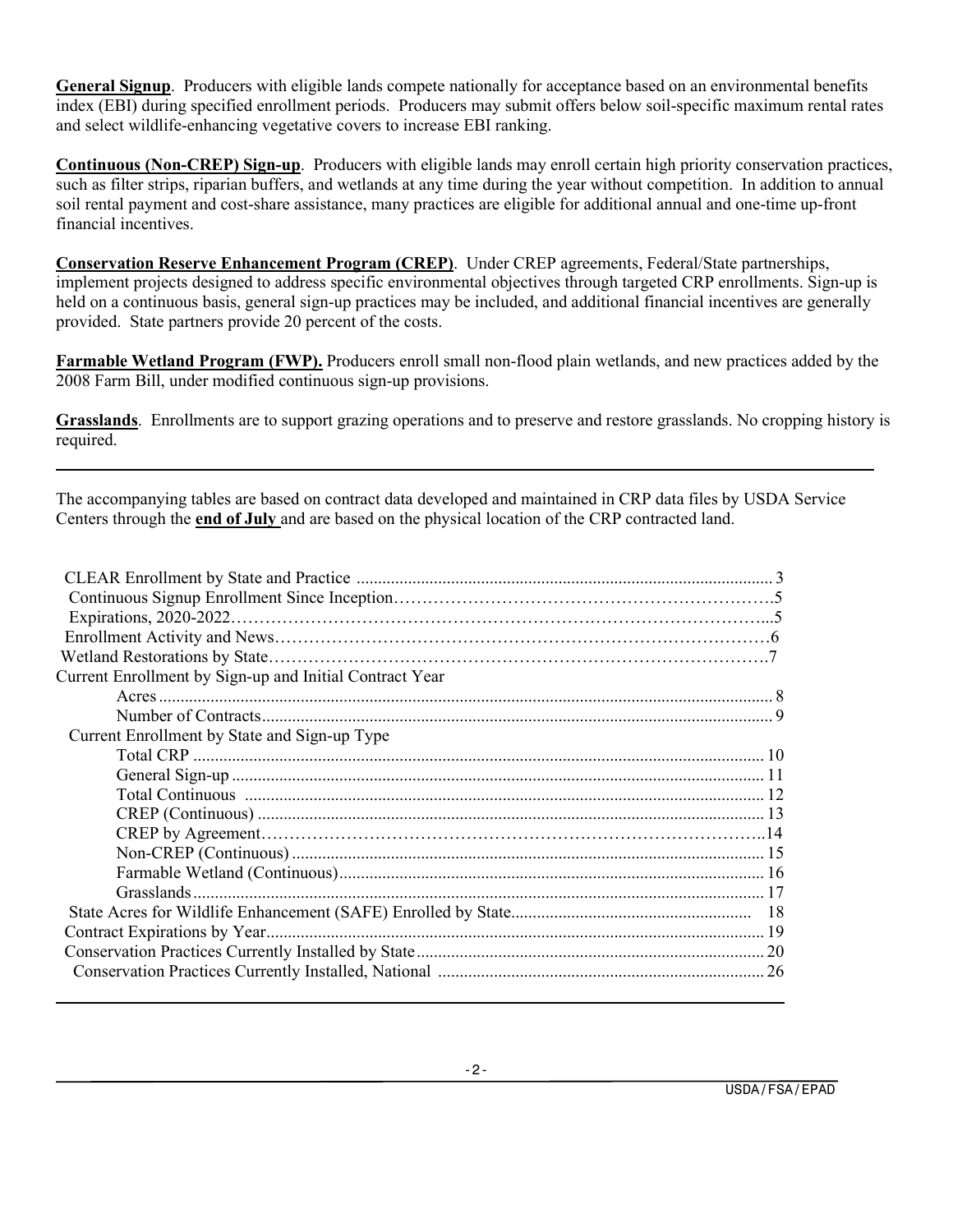| CLEAR ENROLLMENT BY STATE AND PRACTICE - AS OF JULY 2020 |  |  |  |  |  |
|----------------------------------------------------------|--|--|--|--|--|
|                                                          |  |  |  |  |  |

|                | Grass                   | Contour              | Contour                   | Filter-        | Riparian                | Wetland             | Wildlife           |
|----------------|-------------------------|----------------------|---------------------------|----------------|-------------------------|---------------------|--------------------|
| State          | Waterways               | Grass                | Grass                     | strips         | <b>Buffers</b>          | Restorations        | Habitat            |
|                |                         | Strips               | Strips on                 | (Grass)        | (Trees)                 |                     | Buffers on         |
|                |                         |                      | terraces                  |                |                         |                     | Marq.Past.         |
|                | CP8                     | CP15A                | CP15B                     | CP21           | CP22                    | CP23                | CP <sub>29</sub>   |
|                |                         |                      |                           |                |                         |                     |                    |
| ALABAMA        | 8                       | $\mathbf{0}$         | $\mathbf{0}$              | 249            | 21,890                  | 5                   | 368                |
| ALASKA         | $\mathbf{0}$            | $\mathbf{0}$         | $\mathbf{0}$              | $\mathbf 0$    | 50                      | $\Omega$            | 0                  |
| ARKANSAS       | 5                       | $\Omega$             | $\Omega$                  | 4,378          | 49,873                  | 69,911              | 273                |
| CALIFORNIA     | $\Omega$                | $\Omega$             | $\Omega$                  | 0              | 268                     | 572                 | 0                  |
| COLORADO       | 357                     |                      | $\Omega$                  | 60             | 418                     | 1,550               | 58                 |
| CONNECTICUT    | 0                       | U                    | $\Omega$                  | $\mathbf 0$    |                         | $\mathbf{1}$<br>0   | 0                  |
| DELAWARE       | $\mathbf{1}$            | $\Omega$             | $\Omega$                  | 416            | 57                      | 186                 | $\Omega$           |
| GEORGIA        | 21                      | 0                    | $\mathbf{0}$              | 368            | 630                     | 403                 | 26                 |
| HAWAII         | $\Omega$                | $\Omega$             | $\Omega$                  | $\mathbf 0$    | 1,267                   | $\circ$             | $\mathbf{0}$       |
| IDAHO          | $\Omega$                | 37                   | $\Omega$                  | 670            | 2,685                   | 401                 | 103                |
| ILLINOIS       | 30,076                  | 599                  | 160                       | 97,540         | 93,914                  | 47,569              | 169                |
| INDIANA        | 17,371                  | 20                   | $\circ$                   | 42,058         | 4,568                   | 13,012              | 88                 |
| IOWA           | 34,348                  | 9,294                | 186                       | 179,628        | 39,568                  | 132,302             | 4,696              |
| KANSAS         | 6,568                   | 501                  | 1,886                     | 18,006         | 2,118                   | 9,213               | 0                  |
| KENTUCKY       | 5,004                   | 30                   | 0                         | 15,227         | 13,431                  | 220                 | 46,439             |
| LOUISIANA      | 2                       | $\mathbf{0}$         | $\mathbf{0}$              | 259            | 3,472                   | 138,075             | $\Omega$           |
| MAINE          | 43                      | $\Omega$             | $\Omega$                  | 55             |                         | 29<br>$\Omega$      | 5                  |
| MARYLAND       | 197                     | 1                    | $\mathbf{0}$              | 21,814         | 10,112                  | 2,248               | 1,038              |
| MASSACHUSETTS  | $\circ$                 | $\Omega$             | $\Omega$                  | 10             |                         | $\circ$<br>$\Omega$ | $\Omega$           |
| MICHIGAN       | 383                     | $\Omega$             | $\Omega$                  | 21,116         | 1,362                   | 17,617              | 4                  |
| MINNESOTA      | 3,146                   | 686                  | 18                        | 108,373        | 22,802                  | 377,165             | 140                |
| MISSISSIPPI    | 20                      | 17                   | $\mathbf 0$               | 4,210          | 151,588                 | 22,235              | 40                 |
| MISSOURI       | 1,690                   | 480                  | 51                        | 20,546         | 18,628                  | 20,528              | 775                |
| MONTANA        | 58                      | $\mathbf{0}$         | $\mathbf{0}$              | 177            | 1,818                   | 1,826               | 0                  |
| NEBRASKA       | 1,078                   | 67                   | 163                       | 12,777         | 1,275                   | 14,374              | 544                |
| NEW HAMPSHIRE  | 0                       | $\Omega$             | 0                         | 0              |                         | 4<br>0              | 0                  |
| NEW JERSEY     | 175                     | $\mathbf{1}$         | $\mathbf{0}$              | 321            | 272                     | $\Omega$            | $\Omega$           |
| NEW MEXICO     | $\circ$                 | $\Omega$             | $\mathbf{0}$              | $\mathbf 0$    | 560                     | 0                   | $\Omega$           |
| NEW YORK       | 26                      | $\Omega$             | $\mathbf{0}$              | 246            | 6,129                   | 60                  | 1,330              |
| NORTH CAROLINA | 193                     | $\Omega$             | $\Omega$                  | 651            | 3,174                   | 677                 | 24                 |
| NORTH DAKOTA   | 74                      | 1                    | $\mathbf{0}$              | 7,044          | 223                     | 194,869             | 35                 |
| OHIO           | 11,366                  | 13                   | $\mathbf{0}$              | 66,769         | 6,509                   | 12,982              | 2,911              |
| OKLAHOMA       | 124                     | $\mathbf{0}$         | $\Omega$                  | 462            | 819                     | 1,681               | 0                  |
| OREGON         | 16                      | $\mathbf{0}$         | $\mathbf{0}$              | 1,446          | 30,428                  | 268                 | 16,205             |
| PENNSYLVANIA   | 185                     | 28                   | 0                         | 685            | 17,639                  | 575                 | 976                |
| PUERTO RICO    | 0                       | 60                   | $\Omega$                  | 0              | 94                      | 0                   | 341                |
| RHODE ISLAND   | $\circ$                 | $\mathbf{0}$         | $\Omega$                  | $\mathbf{0}$   | 28                      | 0                   | 0                  |
| SOUTH CAROLINA | 14                      | $\circ$              | 0                         | 869            | 8,324                   | 172                 | 28                 |
| SOUTH DAKOTA   | 1,374                   | 25                   | $\mathbf 0$               | 9,393          | 4,085                   | 186,891             | 3,782              |
| TENNESSEE      | 171                     | $\mathbf{0}$         | 20                        | 3,778          | 4,460                   | 673                 | 71                 |
| TEXAS          | 1,078                   | 15                   | 56                        | 550            | 11,342                  | 8,901               | 1,165              |
| UTAH           | 6                       | $\Omega$             | 18                        | $\circ$        | 17                      | 0                   | 0                  |
| VERMONT        | 15                      | $\Omega$             | $\circ$                   | 120            | 2,137                   | 0                   | $\circ$            |
| VIRGINIA       | 75                      | 2                    | 0                         | 2,110          | 17,184                  | 141                 | 718                |
| WASHINGTON     | 321                     | 41,452               | 113                       | 31,177         | 17,607                  | 62                  | 696                |
| WEST VIRGINIA  | 0                       | $\mathbf{0}$         | $\mathbf{0}$              | 563            | 4,862                   | $\mathbf{0}$        | $\overline{0}$     |
| WISCONSIN      | 1,240                   | 395                  | 6                         | 18,980         | 5,982                   | 4,873               | 807                |
| WYOMING        | $\circ$<br>$=$ ======== | $\circ$<br>========= | $\mathbf{0}$<br>--------- | 0<br>--------- | 1,719<br>$==$<br>====== | 0<br>---------      | 1,107<br>--------- |
|                | 116,828                 | 53,731               | 2,678                     | 693,103        | 585,424                 | 1,282,235           | 84,963             |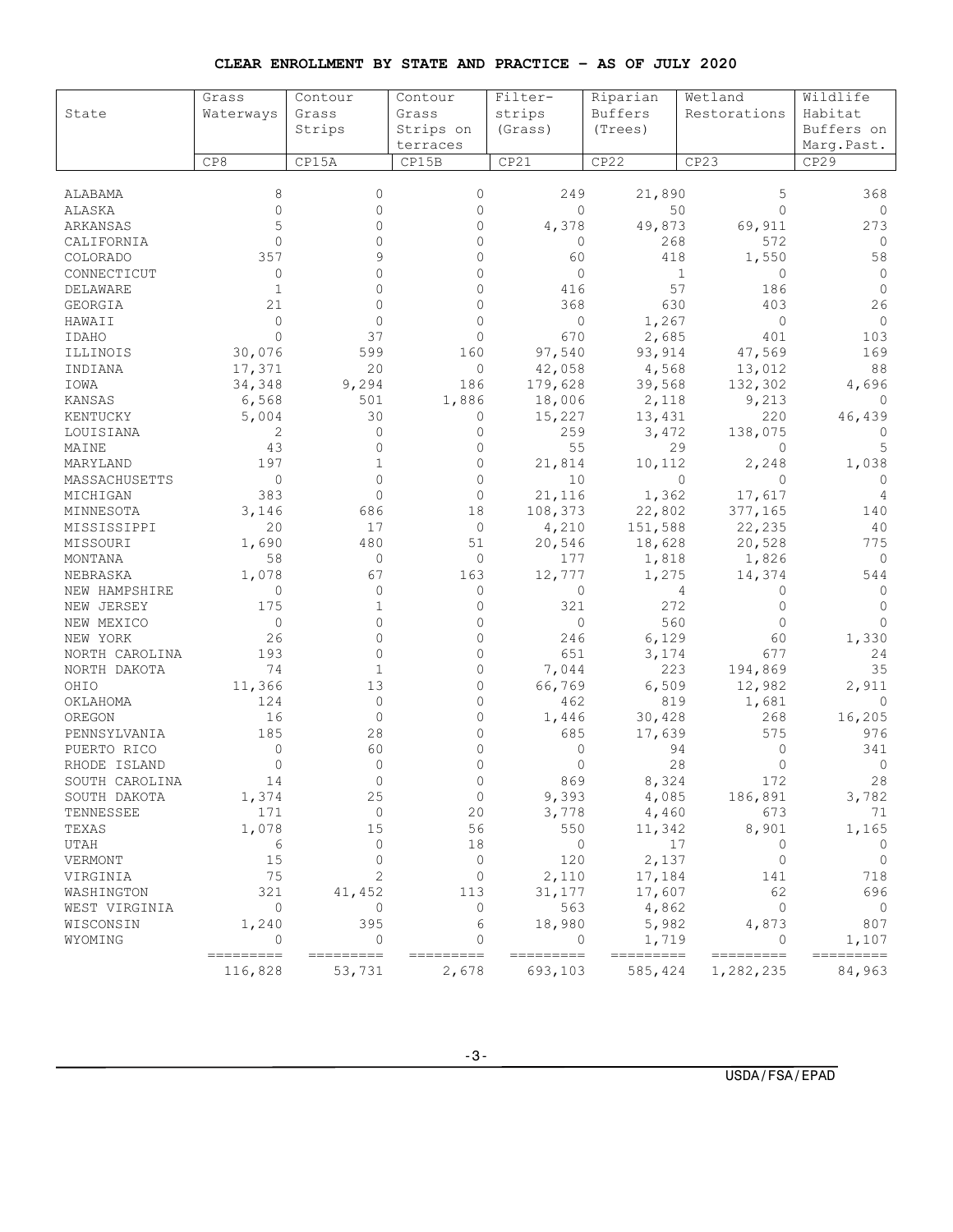#### **CLEAR ENROLLMENT BY STATE AND PRACTICE – AS OF JULY 2020**

| State          | Wetland<br>Buffers on | Bottomland<br>Hardwood | Duck<br>Nesting | Prairie      | SAFE<br><b>Buffers</b> | SAFE<br>Wetland | Total     |
|----------------|-----------------------|------------------------|-----------------|--------------|------------------------|-----------------|-----------|
|                |                       |                        |                 | Strips       |                        |                 |           |
|                | Marq.Past.            | Trees                  | Habitat         |              |                        |                 |           |
|                | CP30                  | CP31                   | CP37            | CP43         | CP38                   | CP38            |           |
| <b>ALABAMA</b> | $\circ$               | 1,058                  | $\circ$         | $\mathbf{0}$ | $\mathbf{0}$           | $\mathbf{0}$    | 23,578    |
| ALASKA         | 140                   | $\mathbf{0}$           | 0               | $\Omega$     | $\mathbf{0}$           | $\Omega$        | 190       |
|                | 2,706                 | 16,964                 | 0               | $\mathbf{0}$ | $\mathbf{0}$           | 4,132           | 148,248   |
| ARKANSAS       |                       |                        | $\mathbf{0}$    | 0            |                        |                 |           |
| CALIFORNIA     | 0                     | 0                      |                 |              | 0                      | 0               | 839       |
| COLORADO       | 32                    | 0                      | 0               | $\Omega$     | 0                      | 0               | 2,483     |
| CONNECTICUT    | $\circ$               | $\Omega$               | $\Omega$        | $\Omega$     | $\Omega$               | $\Omega$        | 1         |
| DELAWARE       | 0                     | 0                      | $\mathbf{0}$    | 0            | $\circ$                | $\circ$         | 661       |
| GEORGIA        | $\circ$               | 0                      | $\mathbf{0}$    | $\Omega$     | $\Omega$               | $\Omega$        | 1,447     |
| HAWAII         | $\Omega$              | 0                      | $\Omega$        | $\Omega$     | $\Omega$               | $\Omega$        | 1,267     |
| IDAHO          | 53                    | $\Omega$               | $\mathbf{0}$    | 0            | 570                    | $\circ$         | 4,519     |
| ILLINOIS       | 20                    | 5,730                  | $\Omega$        | 245          | 0                      | 283             | 276,322   |
| INDIANA        | 41                    | 9,625                  | $\Omega$        | 80           | 0                      | 719             | 87,581    |
| IOWA           | 1,136                 | 3,562                  | 2,518           | 1,267        | $\circ$                | 902             | 409,416   |
| <b>KANSAS</b>  | 0                     | 207                    | 0               | 82           | $\mathbf{0}$           | 9,046           | 47,632    |
| KENTUCKY       | $\circ$               | 594                    | $\Omega$        | 0            | 0                      | 119             | 81,066    |
| LOUISIANA      | 176                   | 49,285                 | $\Omega$        | 0            | $\circ$                | 261             | 191,549   |
| MAINE          | 11                    | 0                      | 0               | 0            | $\mathbf{0}$           | $\circ$         | 144       |
| MARYLAND       | 154                   | $\mathbf{0}$           | 0               | 0            | $\circ$                | $\mathbf{0}$    | 35,565    |
| MASSACHUSETTS  | $\circ$               | $\Omega$               | $\Omega$        | $\Omega$     | $\Omega$               | $\Omega$        | 10        |
| MICHIGAN       | 224                   | $\circ$                | $\Omega$        | 3            | 152                    | 375             | 41,237    |
| MINNESOTA      | 4,941                 | 836                    | 24,668          | 84           | $\mathbf{0}$           | $\circ$         | 542,868   |
| MISSISSIPPI    | 37                    | 59,547                 | 0               | $\mathbf{0}$ | $\circ$                | 110             | 237,804   |
|                |                       | 1,932                  | 0               | $\mathbf{0}$ | 7                      | 0               | 66,103    |
| MISSOURI       | 1,443                 |                        |                 | $\mathbf{0}$ | $\mathbf{0}$           | 235             |           |
| MONTANA        | 1                     | 0                      | 2,871           |              |                        |                 | 6,987     |
| NEBRASKA       | 285                   | 9                      | 0               | 57           | 0                      | 1,177           | 31,807    |
| NEW HAMPSHIRE  | 0                     | 0                      | 0               | 0            | 0                      | 0               | 4         |
| NEW JERSEY     | 0                     | 0                      | $\mathbf{0}$    | 0            | $\mathbf{0}$           | 4               | 773       |
| NEW MEXICO     | $\Omega$              | $\mathbf{0}$           | $\mathbf{0}$    | $\Omega$     | $\circ$                | $\Omega$        | 560       |
| NEW YORK       | 1,128                 | 2                      | $\Omega$        | $\Omega$     | $\Omega$               | $\Omega$        | 8,922     |
| NORTH CAROLINA | 0                     | 55                     | 0               | 0            | 0                      | $\Omega$        | 4,775     |
| NORTH DAKOTA   | $\circ$               | $\circ$                | 177,764         | 0            | 0                      | 2,869           | 382,880   |
| OHIO           | 106                   | 39                     | 0               | 1            | 0                      | 78              | 100,775   |
| OKLAHOMA       | $\circ$               | 442                    | 0               | $\Omega$     | $\circ$                | 0               | 3,528     |
| OREGON         | 529                   | 0                      | 0               | 0            | $\mathbf{0}$           | 0               | 48,891    |
| PENNSYLVANIA   | 420                   | 0                      | 0               | $\Omega$     | 0                      | 0               | 20,508    |
| PUERTO RICO    | $\circ$               | 0                      | $\mathbf{0}$    | $\Omega$     | $\circ$                | $\Omega$        | 495       |
| RHODE ISLAND   | $\circ$               | 0                      | $\mathbf{0}$    | 0            | 0                      | $\mathbf{0}$    | 28        |
| SOUTH CAROLINA | 59                    | 0                      | $\mathbf{0}$    | 0            | $\Omega$               | $\mathbf{0}$    | 9,474     |
| SOUTH DAKOTA   | 18,482                | $\circ$                | 233,933         | 14           | $\circ$                | 906             | 458,899   |
| TENNESSEE      | $\circ$               | 2,831                  | $\circ$         | $\mathbf 0$  | $\circ$                | 96              | 12,100    |
| TEXAS          | 2                     | 0                      | $\circ$         | $\mathbf{0}$ | $\mathbf{0}$           | $\circ$         | 23,109    |
| UTAH           | $\Omega$              | 0                      | $\Omega$        | $\Omega$     | $\Omega$               | $\Omega$        | 41        |
| <b>VERMONT</b> | $\mathbf 1$           | $\Omega$               | $\Omega$        | $\Omega$     | $\Omega$               | $\Omega$        | 2,273     |
| VIRGINIA       | $\Omega$              | 0                      | $\Omega$        | $\Omega$     | $\Omega$               | $\circ$         | 20,229    |
| WASHINGTON     | 538                   | 0                      | $\Omega$        | $\Omega$     | 601                    | 0               | 92,614    |
| WEST VIRGINIA  | 0                     | 0                      | $\Omega$        | $\Omega$     | $\Omega$               | $\circ$         | 5,426     |
| WISCONSIN      | 22                    | 0                      | $\Omega$        | 0            | 0                      | 77              | 32,382    |
| WYOMING        | $\circ$               | 0                      | $\Omega$        | $\Omega$     | $\Omega$               | $\circ$         | 2,826     |
|                | ---------             | ---------              | =========       | ---------    | =========              | =========       | --------- |
|                | 32,689                | 152,718                | 441,754         | 1,833        | 1,330                  | 21,389          | 3,470,835 |

• Also includes 16 denitrifying bioreactors and 11 saturated buffers.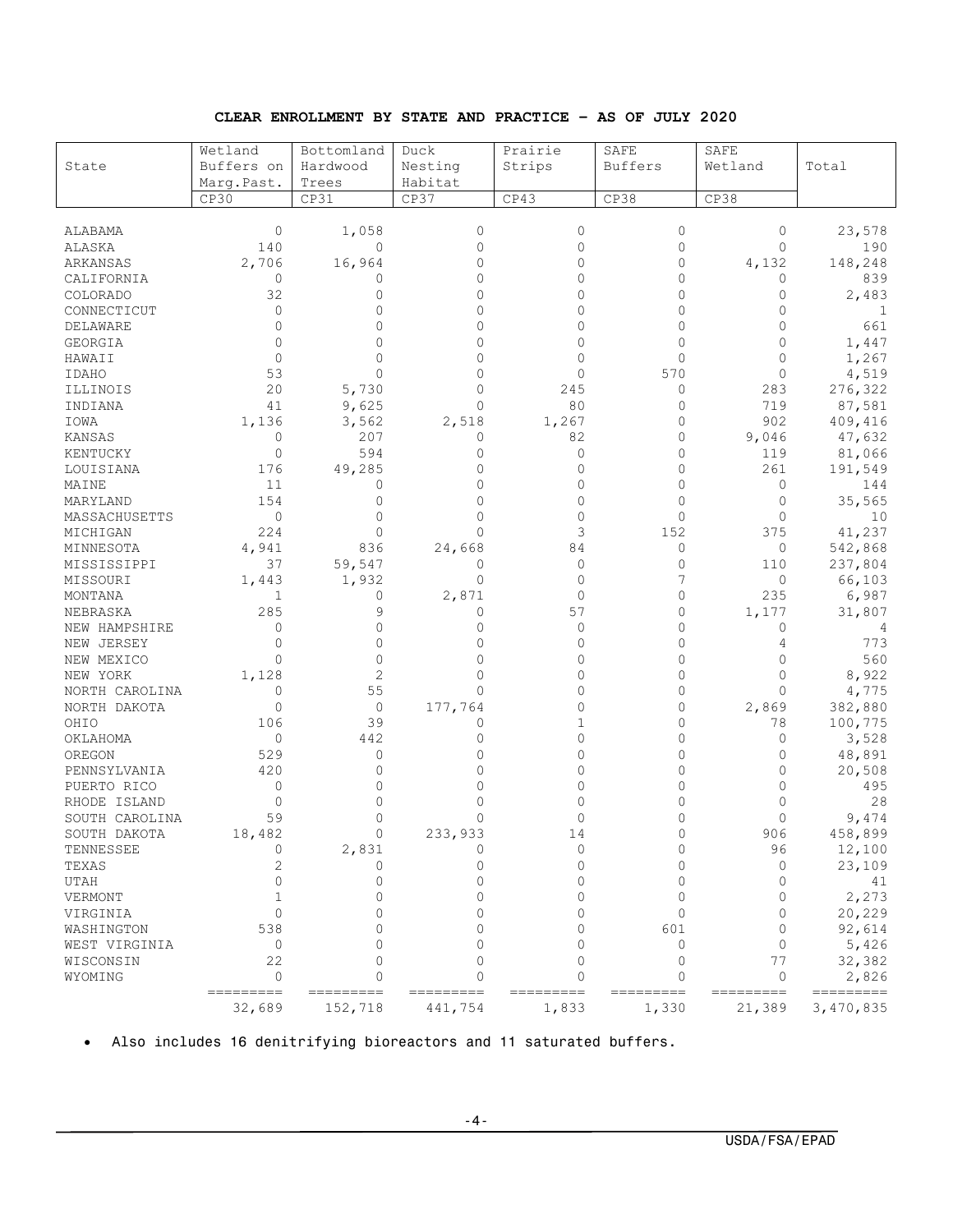| CONTINUOUS CRP ENROLLMENT SINCE INCEPTION |  |                     |  |  |
|-------------------------------------------|--|---------------------|--|--|
|                                           |  | THROUGH JULY 2020 * |  |  |

| Sign-up                   | Non-CREP     | <b>CREP</b> | <b>FWP</b> | Total        |
|---------------------------|--------------|-------------|------------|--------------|
| 1997 (#14)                | 554,842      | 0           | 0          | 554,842      |
| 1998 (#17)                | 198,191      | 13,558      | 0          | 211,749      |
| 1999 (#19)                | 217,063      | 44,301      | 0          | 261,364      |
| 2000 (#21/22)             | 251,883      | 65,036      | 0          | 316,919      |
| 2001 (#23)                | 291,680      | 139,543     | 25,852     | 457,075      |
| 2002 (#24)                | 226,841      | 163,784     | 44,612     | 435,237      |
| 2003 (#25/27)             | 293,532      | 118,264     | 26,966     | 438,762      |
| 2004 (#28)                | 166,868      | 66,945      | 20,557     | 254,370      |
| 2005 (#30)                | 227,228      | 151,515     | 18,907     | 397,650      |
| 2006 (#31)                | 199,335      | 128,647     | 22,629     | 350,611      |
| 2007 (#35)                | 380,703      | 142,844     | 16,005     | 539,552      |
| 2008 (#36)                | 275,215      | 116,617     | 8,715      | 400,547      |
| 2009 (#37)                | 413,481      | 41,487      | 17,766     | 472,734      |
| 2010 (#38)                | 506,313      | 63,577      | 55,663     | 625,553      |
| 2011 (#40)                | 383,022      | 67,939      | 45,048     | 496,009      |
| 2012 (#42)                | 511,915      | 62,088      | 53,543     | 627,545      |
| 2013 (#44)                | 477,401      | 49,702      | 7,691      | 534,793      |
| 2014 (#46)                | 485,684      | 32,829      | 12,216     | 530,729      |
| 2015 (#47)                | 800,368      | 40,343      | 31,743     | 872,454      |
| 2016 (#48)                | 1,216,176    | 53,583      | 78,993     | 1,348,752    |
| 2017 (#50)                | 1,259,973    | 53,112      | 37,461     | 1,350,546    |
| 2018 (#51)                | 212,285      | 59,576      | 20,629     | 292,490      |
| 2019 (#52)                | 175,306      | 51,301      | 18,157     | 244,764      |
| 2020 (#53)                | 34,138       | 9,013       | 4,063      | 47,214       |
| Expirations 1/            | $-3,236,568$ | $-801,356$  | -172,603   | $-4,210,527$ |
| <b>Current Enrollment</b> | 6,522,875    | 934,248     | 394,613    | 7,851,736    |

1/ Contracts that exited 2007-2019 and were not re-enrolled or that dropped out before normal contract termination.

\*Incudes contracts approved but not yet started.

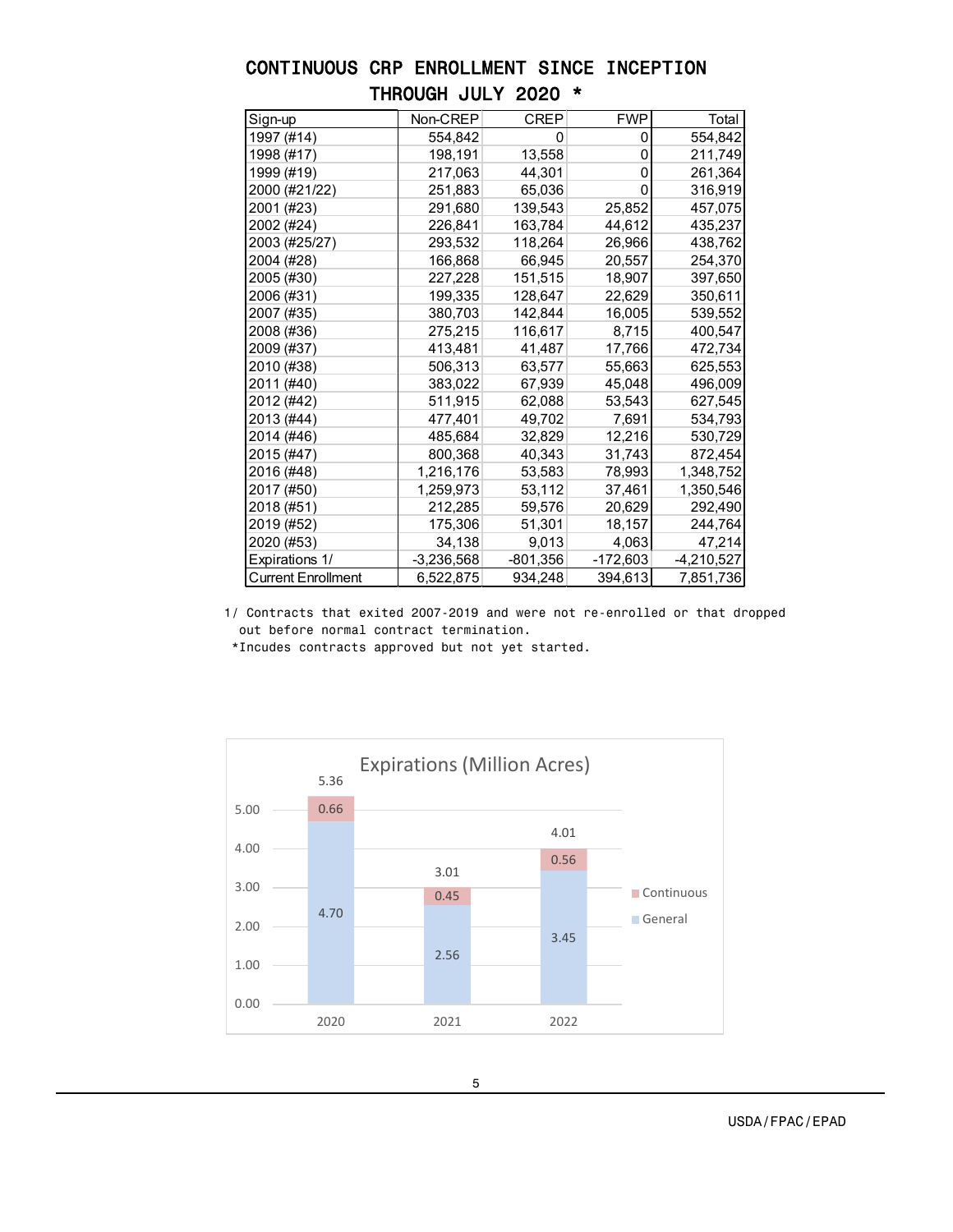# *CONSERVATION RESERVE PROGRAM ENROLLMENT ACTIVITY AND NEWS –JULY 2020*

- o Enrollment ends July at 21.9 million acres.
- o On July 9, USDA announced that 1.2 million acres were approved for enrollment in CRP Grasslands signup 202.
- o 3.4 million acres were approved for enrollment under general signup 54. Contracts will start in FY 2121.,
- o On February 27, the Secretary announced that signup for the Soil Health and Income Protection Pilot Program (SHIPP) will begin on March 30 and end on August 21. The signup has been extended to November 20, 2020.
- o On April 29, the new pilot program CLEAR 30 signup was announced. Signup began July 8 and runs through August 21. It will be available to producers with expiring CLEAR eligible (water quality) expiring contract practices in the Chesapeake Bay and Great Lakes states. Contracts will be for 30 years.

| Performance Measure (Acres) * | Acres Added in<br>FY 2020 3/ | Acres as of July |
|-------------------------------|------------------------------|------------------|
| Conservation buffers 1/       | 81.559                       | 1.364.821        |
| Wetland restorations 2/       | 139.561                      | 2.348.077        |

\* Includes CREP, FWP, and SAFE.

1/ CP21,CP22,CP29, and CP38 buffers.

 2/ CP9,CP23,CP23A,CP30,CP31,CP37,CP38 wetland, and Farmable Wetland Program. Includes both wetland and associated upland buffers.

3/ Acres not counted until initial contract year. These include approvals during the FY 2019 signup tht started in FY 2020 It does not include contracts do not start until FY 2021.

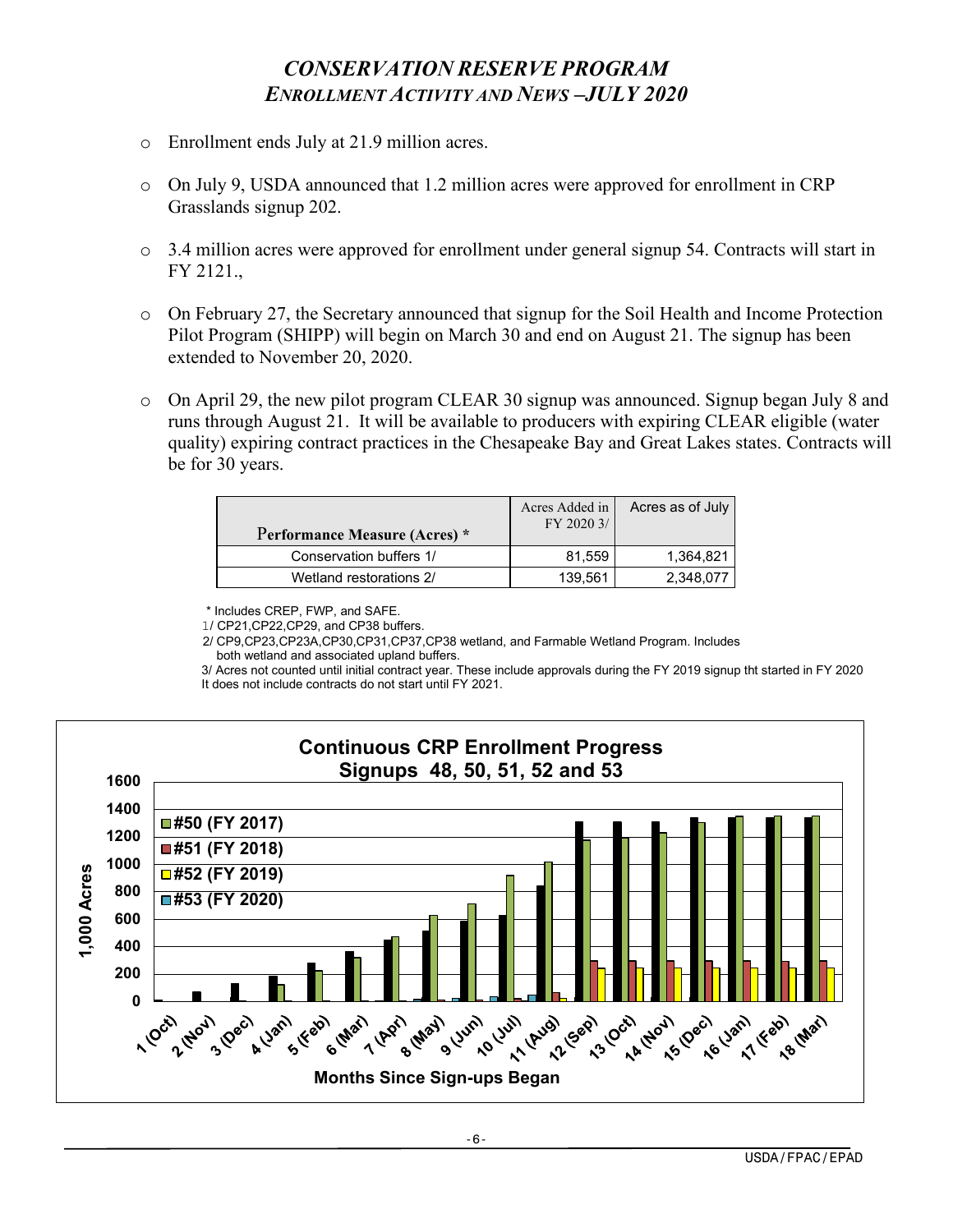### CONSERVATION RESERVE PROGRAM **W**ETLAND RESTORATIONS 1/ CUMULATIVE ACRES AS OF JULY 2020

|                      |            | FLOOD-     | <b>NON</b>  |             | BOTTOMLAND | <b>DUCK</b> |            |            |
|----------------------|------------|------------|-------------|-------------|------------|-------------|------------|------------|
|                      | GENERAL 2/ | PLAIN      | FLOODPLAIN  | FARMABLE    | HARDWOODS  | NESTING     | OTHER      |            |
| STATE                | (CP23)     | (CP23)     | (CP23A)     | WETLAND 3/  | (CP31)     | (CP37)      | WETLAND 4/ | TOTAL      |
| <b>ALABAMA</b>       | 0          | 5          | 0           | 14          | 1,058      | 0           | 107        | 1,184      |
| <b>ALASKA</b>        | 0          | 0          | 0           | 0           | 0          | 0           | 140        | 140        |
| <b>ARKANSAS</b>      | 22         | 43,523     | 26,367      | 2,012       | 16,964     | 0           | 7,298      | 96,185     |
| CALIFORNIA           | 572        | 0          | 0           | 0           | 0          | 0           | 0          | 572        |
| <b>COLORADO</b>      | 26         | 0          | 1,524       | 160         | 0          | 0           | 44         | 1,754      |
| CONNECTICUT          | 0          | 0          | 0           | 0           | 0          | 0           | 0          | 0          |
| DELAWARE             | 0          | 112        | 74          | 0           | 0          | 0           | 191        | 378        |
| FLORIDA              | 0          | 0          | 0           | 0           | 0          | 0           | 0          | 0          |
| <b>GEORGIA</b>       | 380        | 23         | 0           | 0           | 0          | 0           | 13         | 416        |
| <b>HAWAII</b>        | 0          | 0          | 0           | 0           | 0          | 0           | 0          | 0          |
| <b>IDAHO</b>         | 0          | 375        | 25          | 6           | 0          | 0           | 76         | 482        |
| ILLINOIS             | 702        | 34,822     | 12,046      | 1,818       | 5,730      | 0           | 4,276      | 59,393     |
| INDIANA              | 943        | 3,938      | 8,132       | 752         | 9,625      | 0           | 1,614      | 25,003     |
| <b>IOWA</b>          | 2,221      | 119,194    | 10,887      | 94,042      | 3,562      | 2,518       | 12,029     | 244,452    |
| <b>KANSAS</b>        | 378        | 3,665      | 5,170       | 2,128       | 207        | 0           | 9,906      | 21,454     |
| <b>KENTUCKY</b>      | 0          | 82         | 137         | 0           | 594        | 0           | 1,847      | 2,661      |
| LOUISIANA            | 101        | 67,181     | 70,793      | 3,556       | 49,285     | 0           | 880        | 191,796    |
| MAINE                | 0          | 0          | 0           | 0           | 0          | 0           | 11         | 11         |
| MARYLAND             | 9          | 1,900      | 339         | 0           | 0          | 0           | 1,104      | 3,352      |
| <b>MASSACHUSETTS</b> | 0          | 0          | 0           | $\mathbf 0$ | 0          | 0           | 0          | 0          |
| MICHIGAN             | 205        | 3,856      | 13,556      | 64          | 0          | 0           | 1,734      | 19,416     |
| MINNESOTA            | 26,652     | 28,974     | 321,539     | 39,088      | 836        | 24,668      | 5,076      | 446,832    |
| MISSISSIPPI          | 0          | 20,853     | 1,381       | 11,379      | 59,547     | 0           | 608        | 93,768     |
| MISSOURI             | 83         | 18,902     | 1,543       | 222         | 1,932      | 0           | 3,067      | 25,749     |
| <b>MONTANA</b>       | 510        | 655        | 661         | 306         | 0          | 2,871       | 247        | 5,251      |
| <b>NEBRASKA</b>      | 158        | 9,302      | 4,914       | 3,075       | 9          | 0           | 1,588      | 19,046     |
| <b>NEVADA</b>        | 0          | 0          | 0           | 0           | 0          | 0           | 0          | 0          |
| NEW HAMPSHIRE        | 0          | 0          | 0           | 0           | 0          | 0           | 0          | $\Omega$   |
| <b>NEW JERSEY</b>    | 0          | 0          | 0           | 0           | 0          | 0           | 4          |            |
| NEW MEXICO           | 0          | 0          | 0           | 0           | 0          | 0           | 0          | 0          |
| NEW YORK             | 2          | 55         | 3           | 0           | 2          | 0           | 1,129      | 1,191      |
| NORTH CAROLINA       | 0          | 677        | $\mathbf 0$ | 58          | 55         | 0           | 147        | 937        |
| NORTH DAKOTA         | 130,573    | 4,568      | 59,728      | 134,550     | 0          | 177,764     | 2,869      | 510,052    |
| OHIO                 | 808        | 4,925      | 7,249       | 341         | 39         | 0           | 637        | 13,998     |
| <b>OKLAHOMA</b>      | 78         | 293        | 1,310       | 169         | 442        | 0           | 53         | 2,345      |
| OREGON               | 0          | 152        | 115         | 0           | 0          | 0           | 529        | 797        |
| PENNSYLVANIA         | 0          | 575        | 0           | 0           | 0          | 0           | 450        | 1,026      |
| SOUTH CAROLINA       | 0          | 172        | 0           | 0           | 0          | 0           | 69         | 241        |
| SOUTH DAKOTA         | 24,367     | 36,682     | 125,841     | 97,757      | 0          | 233,933     | 19,429     | 538,010    |
| TENNESSEE            | 43         | 631        | 0           | 0           | 2,831      | 0           | 152        | 3,657      |
| <b>TEXAS</b>         | 5,332      | 959        | 2,610       | 0           | 0          | 0           | 86         | 8,986      |
| <b>UTAH</b>          | 0          | 0          | 0           | 0           | 0          | 0           | 0          | 0          |
| <b>VERMONT</b>       | 0          | 0          | 0           | 0           | 0          | 0           | 1          | -1         |
| VIRGINIA             | 0          | 141        | 0           | 0           | 0          | 0           | 52         | 193        |
| WASHINGTON           | 15         | 42         | 5           | 10          | 0          | 0           | 588        | 660        |
| WEST VIRGINIA        | 0          | 0          | 0           | 0           | 0          | 0           | 0          | 0          |
|                      |            |            |             |             |            |             |            |            |
| WISCONSIN<br>WYOMING | 825<br>0   | 2,816<br>0 | 1,231<br>0  | 119<br>0    | 0<br>0     | 0<br>0      | 1,691<br>0 | 6,683<br>0 |
|                      | ========== |            |             |             |            |             |            |            |
|                      | 195,004    | 410,051    | 677,180     | 391,626     | 152,718    | 441,754     | 79,744     | 2,348,077  |

1/ Includes wetland and adjacent upland buffer acres and land enrolled in CREPs.

2/ Includes general signup and CREP before 2003, when CP23 was converted to continuous signup.

3/ CP27, CP28, CP39, CP40, CP41.

4/ CP9, CP30, and CP38 (SAFE) wetland.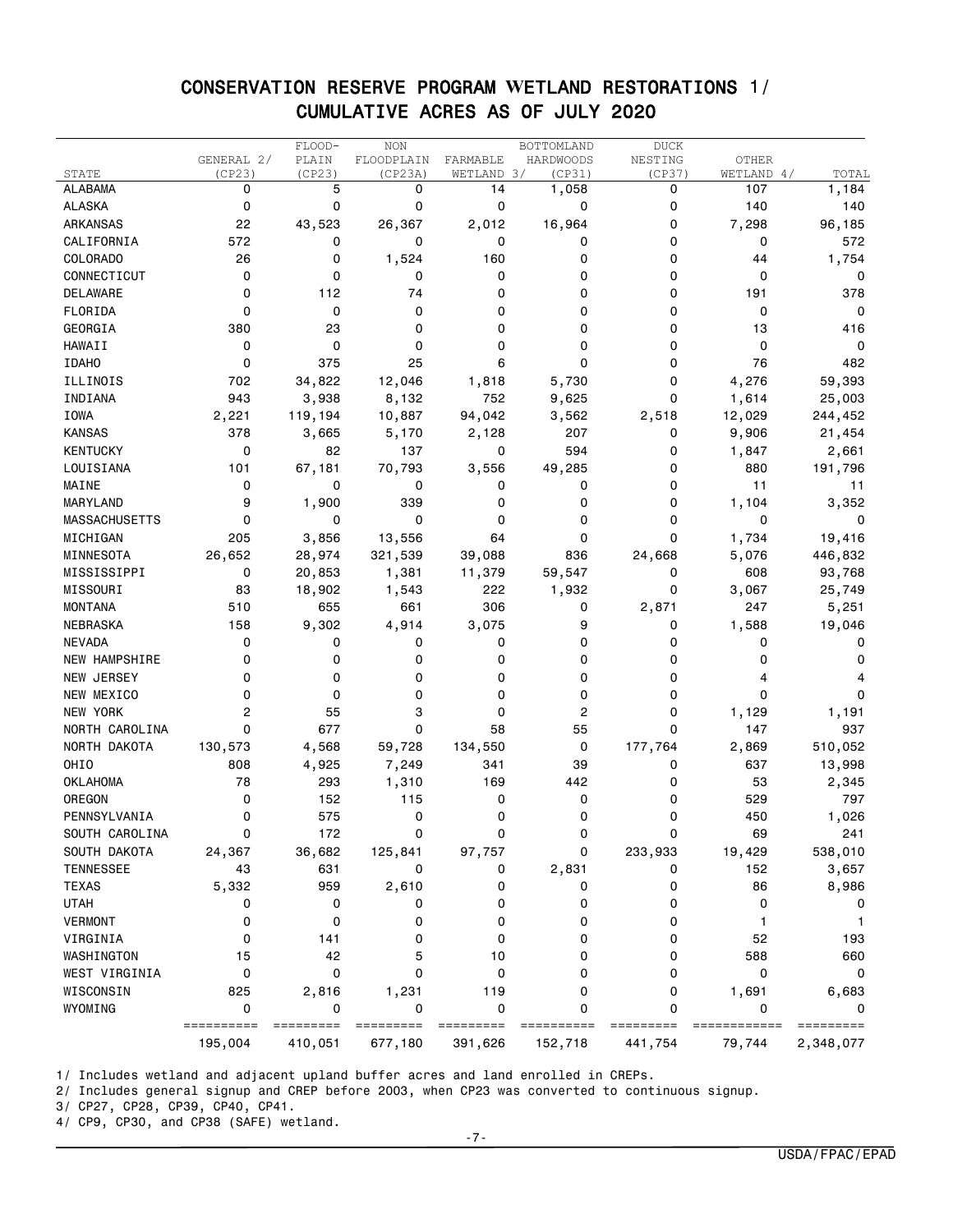### CRP ENROLLMENT AS OF JULY 2020 BY SIGN-UP AND INITIAL CONTRACT YEAR 1/ ACRES

| SIGNUP   | <b>BEFORE</b><br>2012 | 2012             | 2013       | 2014                                            | 2015    | 2016                                         | 2017    | 2018             | 2019    | 2020                 | TOTAL                 |
|----------|-----------------------|------------------|------------|-------------------------------------------------|---------|----------------------------------------------|---------|------------------|---------|----------------------|-----------------------|
| 29       | 260,041               |                  |            |                                                 |         |                                              |         |                  |         |                      | 260,041               |
| 30       | 135,355               |                  |            |                                                 |         |                                              |         |                  |         | $\ddot{\phantom{0}}$ | 135,355               |
| 31       | 206,778               |                  |            |                                                 |         |                                              |         |                  |         |                      | 206,778               |
| 32       | 1,377,600             |                  |            |                                                 |         |                                              |         |                  |         |                      | 1,377,600             |
| 33       | 179,315               |                  |            |                                                 |         |                                              |         |                  |         |                      | 179,315               |
|          | 217,185               |                  |            |                                                 |         |                                              |         |                  |         |                      | 217,185               |
| 35<br>36 | 238,061               |                  |            |                                                 |         |                                              |         |                  |         |                      |                       |
|          |                       |                  |            |                                                 |         |                                              |         |                  |         |                      | 238,061               |
| 37       | 277,243               |                  | 69         |                                                 |         |                                              |         |                  |         |                      | 277,312               |
| 38       | 583,305               |                  |            |                                                 |         |                                              |         |                  |         |                      | 583,305               |
| 39       | 3,618,075             |                  |            |                                                 |         |                                              |         |                  |         |                      | 3,618,075             |
| 40       | 168,833               | 303,978          |            |                                                 |         |                                              |         |                  |         |                      | 472,812               |
| 41       |                       | $. \; 2,454,748$ |            |                                                 |         |                                              |         |                  |         |                      | 2,454,748             |
| 42       |                       | 114,246          | 479,716    |                                                 |         |                                              |         |                  |         |                      | 593,962               |
| 43       |                       |                  | .3,399,941 |                                                 |         |                                              |         |                  |         |                      | 3,399,941             |
| 44       |                       |                  | 22,728     | 495,586                                         |         |                                              |         |                  |         |                      | 518,314               |
| 45       |                       |                  |            | .1, 519, 094                                    |         |                                              |         |                  |         |                      | 1,519,094             |
| 46       |                       |                  |            | 3,215                                           | 514,005 |                                              |         |                  |         |                      | 517,220               |
| 47       |                       |                  |            | $\ddot{\phantom{a}}$                            | 171,582 | 686,720                                      |         |                  |         |                      | 858,303               |
| 48       |                       |                  |            |                                                 |         | 510,653                                      | 809,764 | 7,411            |         |                      | 1,327,828             |
| 49       |                       |                  |            |                                                 |         |                                              | 382,386 |                  |         |                      | 382,386               |
| 50       |                       |                  |            |                                                 |         |                                              |         | 30,682 1,292,591 | 1,016   |                      | 1,324,289             |
| 51       |                       |                  |            |                                                 |         |                                              |         | 11,016           | 279,527 |                      | 290,544               |
| 52       |                       |                  |            |                                                 |         |                                              |         |                  | 399     | 242,856              | 243,255               |
| 53       |                       |                  |            |                                                 |         |                                              |         |                  |         | 27,263               | 27,263                |
| 200      |                       |                  |            |                                                 |         | 464                                          | 87,708  | 448,005          | 40      |                      | 536,217               |
| 201      |                       |                  |            |                                                 |         |                                              |         |                  | 382,684 |                      | 382,684               |
|          |                       |                  |            | 7, 261, 792 2, 872, 972 3, 902, 454 2, 017, 896 |         | 685, 587 1, 197, 838 1, 310, 539 1, 759, 023 |         |                  | 663,666 |                      | 270, 119 21, 941, 886 |

1/ For CRP, contract year is the same as fiscal year, which begins October 1.

General Sign-up Numbers: 1-13, 15, 16, 18, 20, 26, 29, 33, 39, 41, 43, 45, 49.

Continuous Sign-up Numbers: 14, 17, 19, 21-25, 27, 28, 30, 31, 35, 36, 37, 38, 40, 42, 44, 46, 47, 48, 50, 51, 52, 53.

Sign-up number 32 reflects re-enrollment of 2007-2010 expiring general sign-up contracts under 2006's early re-enrollment and extension offer (REX). Sign-up number 34 is reserved for Emergency Forestry CRP. Sign-ups 200 and 201 are CRP Grasslands.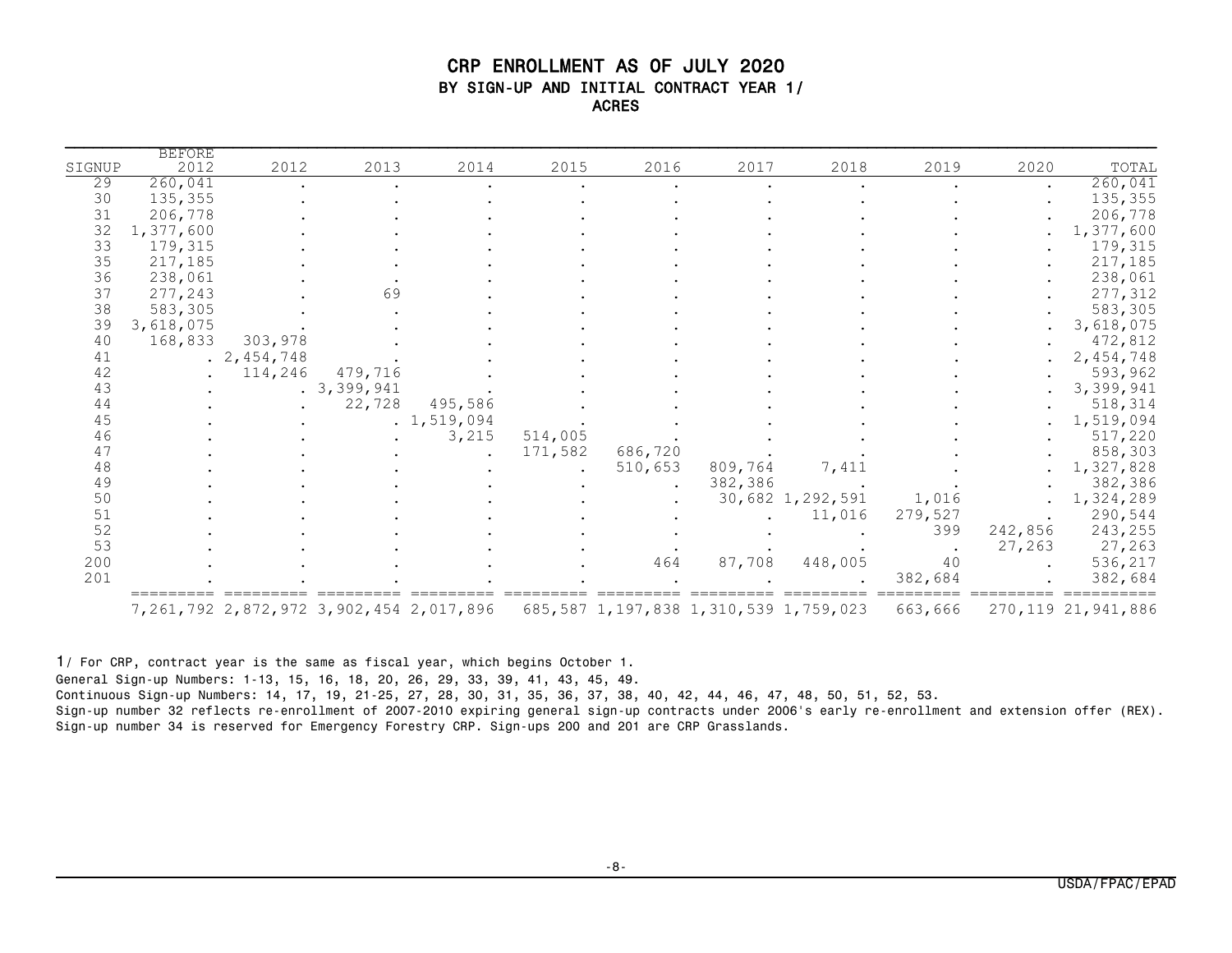### CRP ENROLLMENT AS OF JULY 2020 BY SIGN-UP AND INITIAL CONTRACT YEAR 1/ NUMBER OF CONTRACTS

| SIGNUP | <b>BEFORE</b><br>2012 | 2012   | 2013   | 2014   | 2015   | 2016   | 2017   | 2018   | 2019   | 2020   | TOTAL   |
|--------|-----------------------|--------|--------|--------|--------|--------|--------|--------|--------|--------|---------|
| 29     | 5,031                 |        |        |        |        |        |        |        |        |        | 5,031   |
| 30     | 6,397                 |        |        |        |        |        |        |        |        |        | 6,397   |
| 31     | 13,481                |        |        |        |        |        |        |        |        |        | 13,481  |
| 32     | 22,219                |        |        |        |        |        |        |        |        |        | 22,219  |
| 33     | 4,042                 |        |        |        |        |        |        |        |        |        | 4,042   |
| 35     | 13,624                |        |        |        |        |        |        |        |        |        | 13,624  |
| 36     | 13,664                |        |        |        |        |        |        |        |        |        | 13,664  |
| 37     | 13,316                |        |        |        |        |        |        |        |        |        | 13,317  |
| 38     | 32,164                |        |        |        |        |        |        |        |        |        | 32,164  |
| 39     | 40,250                |        |        |        |        |        |        |        |        |        | 40,250  |
| 40     | 10,321                | 20,377 |        |        |        |        |        |        |        |        | 30,698  |
| 41     |                       | 26,910 |        |        |        |        |        |        |        |        | 26,910  |
| 42     |                       | 7,142  | 27,310 |        |        |        |        |        |        |        | 34,452  |
| 43     |                       |        | 38,126 |        |        |        |        |        |        |        | 38,126  |
| 44     |                       |        | 923    | 28,259 |        |        |        |        |        |        | 29,182  |
| 45     |                       |        |        | 22,770 |        |        |        |        |        |        | 22,770  |
| 46     |                       |        |        | 217    | 26,031 |        |        |        |        |        | 26,248  |
| 47     |                       |        |        |        | 8,552  | 38,911 |        |        |        |        | 47,463  |
| 48     |                       |        |        |        |        | 21,413 | 44,587 | 120    |        |        | 66,120  |
| 49     |                       |        |        |        |        |        | 4,619  |        |        |        | 4,619   |
| 50     |                       |        |        |        |        |        | 1,741  | 51,741 | 16     |        | 53,498  |
| 51     |                       |        |        |        |        |        |        | 770    | 18,091 |        | 18,861  |
| 52     |                       |        |        |        |        |        |        |        | 80     | 20,249 | 20,329  |
| 53     |                       |        |        |        |        |        |        |        |        | 2,606  | 2,606   |
| 200    |                       |        |        |        |        | 5      | 296    | 2,087  |        |        | 2,389   |
| 201    |                       |        |        |        |        |        |        |        | 930    |        | 930     |
|        | 174,509               | 54,429 | 66,360 | 51,246 | 34,583 | 60,329 | 51,243 | 54,718 | 19,118 | 22,855 | 589,390 |

1/ For CRP, contract year is the same as fiscal year, which begins October 1.

General Sign-up Numbers: 1-13, 15, 16, 18, 20, 26, 29, 33, 39, 41, 43, 45, 49.

Continuous Sign-up Numbers: 14, 17, 19, 21-25, 27, 28, 30, 31, 35, 36, 37, 38, 40, 42, 44, 46, 47, 48, 50, 51, 52, and 53.

Sign-up number 32 reflects re-enrollment of 2007-2010 expiring general sign-up contracts under 2006's early re-enrollment and extension offer (REX). Sign-up number 34 is reserved for Emergency Forestry CRP. Sign-ups 200 and 201 are CRP Grasslands.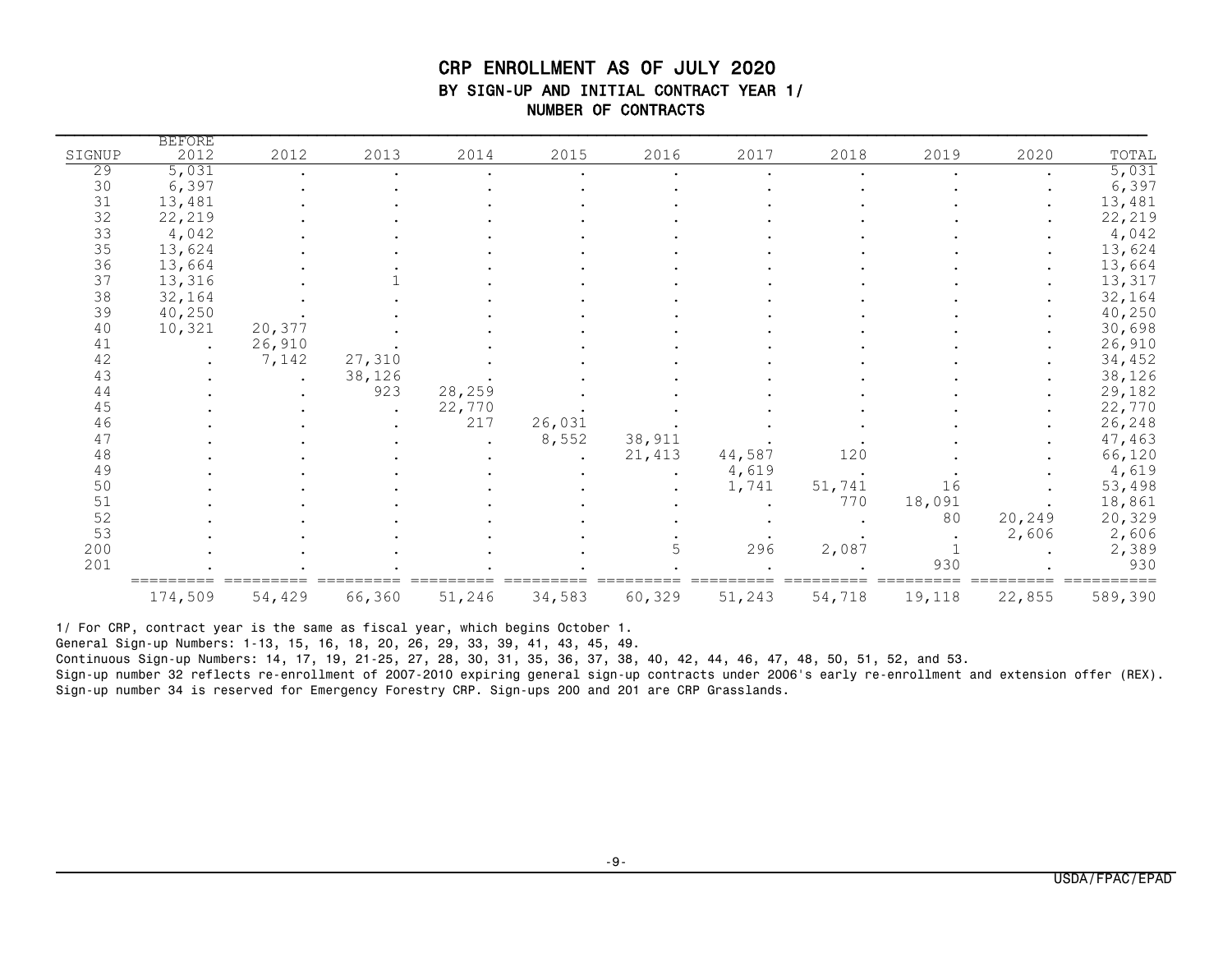### CRP ENROLLMENT BY STATE AS OF JULY 2020 ---------TOTAL CRP (ALL SIGNUPS)--------

|                      | NUMBER OF    | NUMBER OF    |                 | ANNUAL RENTAL PAYMENTS 2/ |            |
|----------------------|--------------|--------------|-----------------|---------------------------|------------|
| STATE 1/             | CONTRACTS    | <b>FARMS</b> | <b>ACRES</b>    | ( \$1,000)                | (S/ACRE)   |
| U.S.                 | 589,390      | 334,148      | 21,941,886      | 1,796,450                 | 81.87      |
| ALABAMA              | 4,734        | 3,553        | 195,417         | 8,938                     | 45.74      |
| ALASKA               | 12           | 11           | 2,549           | 98                        | 38.34      |
| ARKANSAS             | 5,134        | 3,021        | 215,413         | 16,792                    | 77.95      |
| CALIFORNIA           | 159          | 118          | 42,426          | 2,233                     | 52.64      |
| COLORADO             | 9,861        | 5,388        | 1,831,174       | 63,840                    | 34.86      |
| CONNECTICUT          | *            | *            |                 | *                         | $^{\star}$ |
| DELAWARE             | 298          | 180          | 3,570           | 502                       | 140.69     |
| FLORIDA              | 523          | 437          | 20,153          | 968                       | 48.02      |
| GEORGIA              | 6,271        | 4,338        | 206,405         | 13,255                    | 64.22      |
| <b>HAWAII</b>        | 31           | 20           | 1,280           | 62                        | 48.58      |
| <b>IDAHO</b>         | 3,512        | 2,012        | 534,493         | 28,212                    | 52.78      |
| ILLINOIS             | 75,143       | 42,425       | 842,087         | 166,095                   | 197.24     |
| INDIANA              | 32,120       | 18,263       | 213,992         | 40,228                    | 187.99     |
| IOWA                 | 105,072      | 53,504       | 1,706,404       | 382,754                   | 224.30     |
| <b>KANSAS</b>        | 33,613       | 20,008       | 1,896,889       | 83,758                    | 44.16      |
| <b>KENTUCKY</b>      | 11,908       | 6,257        | 198,168         | 31,625                    | 159.59     |
| LOUISIANA            | 4,436        | 2,915        | 272,110         | 24,894                    | 91.49      |
| MAINE                | 238          | 163          | 5,638           | 265                       | 47.01      |
| MARYLAND             | 4,713        | 2,738        | 48,793          | 10,757                    | 220.46     |
| <b>MASSACHUSETTS</b> | 3            | 3            | 10              | 1                         | 101.00     |
| MICHIGAN             | 8,845        | 5,251        | 115,670         | 15,263                    | 131.95     |
| MINNESOTA            | 54,453       | 28,872       | 1,025,163       | 136,531                   | 133.18     |
| MISSISSIPPI          | 14,209       | 9,387        | 589,702         | 44,326                    | 75.17      |
| MISSOURI             | 25,945       | 15,760       | 826,540         | 98,742                    | 119.46     |
| MONTANA              | 5,992        | 2,733        | 1,020,888       | 31,275                    | 30.64      |
| NEBRASKA             | 19,368       | 11,541       | 1,054,159       | 71,213                    | 67.55      |
| <b>NEVADA</b>        |              |              |                 |                           | $^\star$   |
| NEW HAMPSHIRE        | $^\star$     | $^\star$     | $\star$         | *                         | $^\star$   |
| NEW JERSEY           | 344          | 205          | 1,872           | 173                       | 92.17      |
| NEW MEXICO           | 1,644        | 1,082        | 424,477         | 13,426                    | 31.63      |
| NEW YORK             | 1,378        | 1,019        | 21,078          | 1,932                     | 91.65      |
| NORTH CAROLINA       | 3,126        | 2,267        | 45,787          | 3,230                     | 70.55      |
| NORTH DAKOTA         | 20,190       | 10,661       | 1,272,710       | 65,991                    | 51.85      |
| OHIO                 | 34,839       | 19,414       | 237,378         | 42,597                    | 179.45     |
| OKLAHOMA             | 5,423        | 3,802        | 637,051         | 21,081                    | 33.09      |
| OREGON               | 3,659        | 2,040        | 440,791         | 28,022                    | 63.57      |
| PENNSYLVANIA         | 7,151        | 4,807        | 111,483         | 14,853                    | 133.23     |
| PUERTO RICO          | 3<br>$\star$ | З<br>*       | 495<br>$^\star$ | 25<br>$^\star$            | 51.21      |
| RHODE ISLAND         |              |              |                 |                           | $^\star$   |
| SOUTH CAROLINA       | 2,593        | 1,526        | 56,195          | 2,266                     | 40.32      |
| SOUTH DAKOTA         | 28,371       | 13,365       | 1,128,973       | 100,827                   | 89.31      |
| <b>TENNESSEE</b>     | 5,088        | 3,482        | 125,639         | 12,124                    | 96.50      |
| <b>TEXAS</b>         | 18,761       | 13,506       | 2,777,298       | 102,253                   | 36.82      |
| <b>UTAH</b>          | 781          | 506          | 161,492         | 5,434                     | 33.65      |
| <b>VERMONT</b>       | 339          | 252          | 2,280           | 265                       | 116.30     |
| VIRGINIA             | 3,570        | 2,776        | 33,223          | 2,267                     | 68.22      |
| WASHINGTON           | 10,790       | 4,998        | 1,178,343       | 70,700                    | 60.00      |
| WEST VIRGINIA        | 489          | 406          | 7,759           | 501                       | 64.52      |
| WISCONSIN            | 13,514       | 8,656        | 202,648         | 30,862                    | 152.29     |
| WYOMING              | 740          | 473          | 205,642         | 4,991                     | 24.27      |

1/ State in which land is located.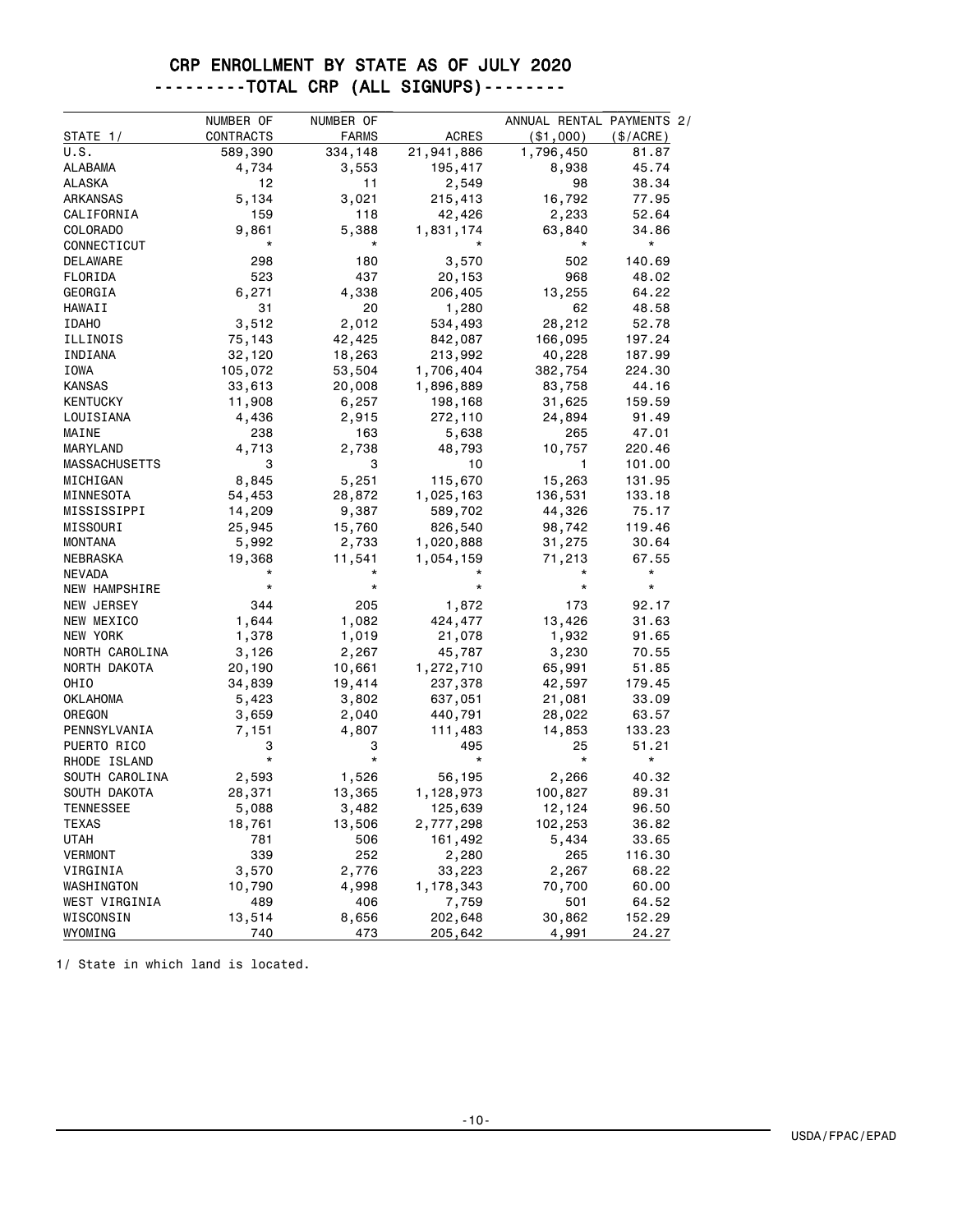### CRP ENROLLMENT BY STATE AS OF JULY 2020

### ---------------GENERAL SIGN-UP----------

|                  | NUMBER OF | NUMBER OF    |              | ANNUAL RENTAL PAYMENTS 2/ |           |
|------------------|-----------|--------------|--------------|---------------------------|-----------|
| STATE 1/         | CONTRACTS | <b>FARMS</b> | <b>ACRES</b> | $($ \$1,000 $)$           | (\$/ACRE) |
| U.S.             | 163,967   | 118,502      | 13, 191, 200 | 684,980                   | 51.93     |
| <b>ALABAMA</b>   | 3,420     | 2,637        | 151,396      | 6,764                     | 44.68     |
| <b>ALASKA</b>    | 8         | 7            | 2,358        | 85                        | 36.01     |
| <b>ARKANSAS</b>  | 882       | 695          | 46,609       | 2,991                     | 64.18     |
| CALIFORNIA       | 147       | 108          | 39,723       | 2,172                     | 54.69     |
| <b>COLORADO</b>  | 8,381     | 4,730        | 1,615,821    | 54,253                    | 33.58     |
| <b>DELAWARE</b>  | 13        | 11           | 273          | 18                        | 65.84     |
| FLORIDA          | 443       | 383          | 17,432       | 822                       | 47.18     |
| GEORGIA          | 1,923     | 1,456        | 67,971       | 3,953                     | 58.16     |
| <b>IDAHO</b>     | 2,275     | 1,431        | 322,678      | 17,036                    | 52.79     |
| ILLINOIS         | 11,795    | 9,143        | 247,612      | 31,973                    | 129.13    |
| INDIANA          | 2,494     | 2,129        | 45,070       | 5,407                     | 119.97    |
| IOWA             | 17,004    | 13,043       | 467,194      | 70,211                    | 150.28    |
| <b>KANSAS</b>    | 19,612    | 13,502       | 1,556,307    | 63,718                    | 40.94     |
| <b>KENTUCKY</b>  | 2,068     | 1,563        | 60,950       | 7,082                     | 116.20    |
| LOUISIANA        | 592       | 486          | 38,644       | 2,149                     | 55.60     |
| MAINE            | 116       | 86           | 3,393        | 110                       | 32.42     |
| MARYLAND         | 87        | 79           | 1,286        | 112                       | 87.26     |
| MICHIGAN         | 1,366     | 1,149        | 32,837       | 2,944                     | 89.67     |
| MINNESOTA        | 10,160    | 7,779        | 326,780      | 24,731                    | 75.68     |
| MISSISSIPPI      | 6,088     | 4,876        | 311,712      | 17,272                    | 55.41     |
| MISSOURI         | 12,256    | 9,151        | 552,991      | 61,340                    | 110.92    |
| <b>MONTANA</b>   | 4,231     | 2,135        | 779,731      | 23,235                    | 29.80     |
| <b>NEBRASKA</b>  | 5,747     | 4,159        | 435,974      | 24,207                    | 55.52     |
| <b>NEVADA</b>    | 1         | 1            | 146          | 1                         | 10.16     |
| NEW MEXICO       | 1,227     | 867          | 271,308      | 10,262                    | 37.82     |
| NEW YORK         | 197       | 167          | 4,474        | 224                       | 50.16     |
| NORTH CAROLINA   | 1,353     | 1,101        | 25,380       | 1,339                     | 52.74     |
| NORTH DAKOTA     | 6,619     | 4,562        | 606,335      | 22,840                    | 37.67     |
| OHIO             | 1,812     | 1,577        | 36,136       | 3,455                     | 95.61     |
| OKLAHOMA         | 4,948     | 3,507        | 588,091      | 20,074                    | 34.13     |
| OREGON           | 1,820     | 1,114        | 352,602      | 21,935                    | 62.21     |
| PENNSYLVANIA     | 38        | 34           | 738          | 33                        | 44.36     |
| SOUTH CAROLINA   | 893       | 689          | 30,479       | 989                       | 32.45     |
| SOUTH DAKOTA     | 2,980     | 2,060        | 246,875      | 12,723                    | 51.54     |
| <b>TENNESSEE</b> | 2,638     | 2,076        | 83,286       | 7,527                     | 90.38     |
| <b>TEXAS</b>     | 15,834    | 11,891       | 2,457,569    | 90,171                    | 36.69     |
| <b>UTAH</b>      | 763       | 493          | 160,353      | 5,411                     | 33.74     |
| <b>VERMONT</b>   | 1         | 1            | 7            | 0                         | 64.00     |
| VIRGINIA         | 475       | 414          | 10,088       | 426                       | 42.25     |
| WASHINGTON       | 6,031     | 3,126        | 937,180      | 52,121                    | 55.61     |
| WEST VIRGINIA    | 1         | 1            | 58           | 2                         | 35.29     |
| WISCONSIN        | 4,604     | 3,682        | 84,959       | 8,430                     | 99.23     |
| WYOMING          | 624       | 401          | 170,395      | 4,431                     | 26.00     |

1/ State in which land is located. 2/ Approximates payments scheduled to be made October 2020.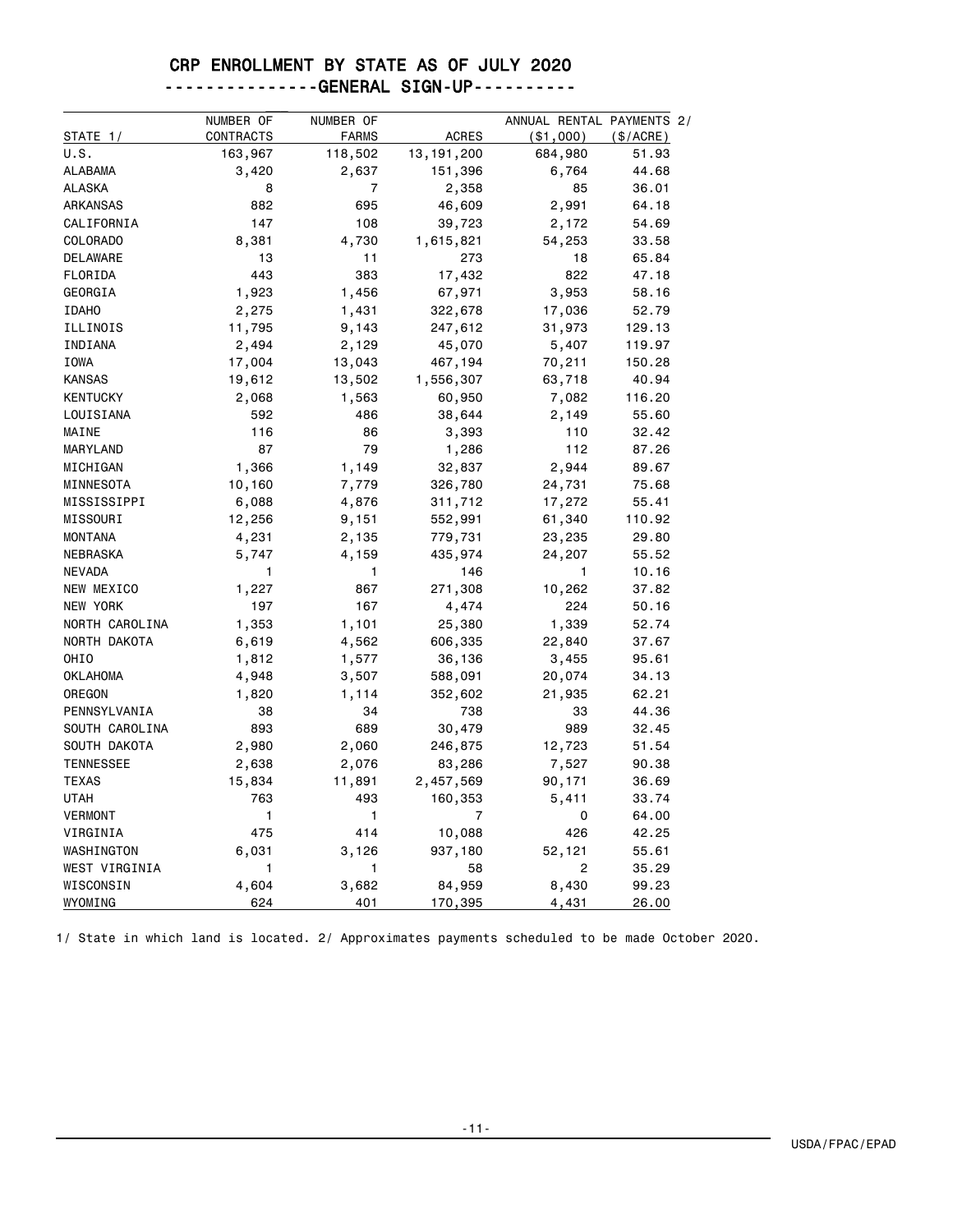#### CRP ENROLLMENT BY STATE AS OF JULY 2020

### ------------- TOTAL CONTINUOUS 1/ --------

|                  | NUMBER OF | NUMBER OF |              | ANNUAL RENTAL PAYMENTS 2/ |           |
|------------------|-----------|-----------|--------------|---------------------------|-----------|
| STATE 1/         | CONTRACTS | FARMS     | <b>ACRES</b> | $(*1,000)$                | (\$/ACRE) |
| U.S.             | 422,104   | 243,958   | 7,831,785    | 1,099,051                 | 140.33    |
| <b>ALABAMA</b>   | 1,283     | 1,021     | 41,949       | 2,140                     | 51.02     |
| ALASKA           | 4         | 4         | 190          | 13                        | 67.19     |
| ARKANSAS         | 4,251     | 2,540     | 168,743      | 13,800                    | 81.78     |
| CALIFORNIA       | 7         | 7         | 1,267        | 38                        | 30.25     |
| <b>COLORADO</b>  | 1,293     | 817       | 133,067      | 8,737                     | 65.66     |
| CONNECTICUT      | 1         | 1         | 1            | 0                         | 67.00     |
| DELAWARE         | 285       | 171       | 3,297        | 484                       | 146.87    |
| FLORIDA          | 73        | 57        | 2,344        | 138                       | 58.82     |
| GEORGIA          | 4,319     | 3,053     | 136,999      | 9,271                     | 67.67     |
| HAWAII           | 31        | 20        | 1,280        | 62                        | 48.58     |
| <b>IDAHO</b>     | 1,233     | 790       | 188,031      | 10,878                    | 57.85     |
| ILLINOIS         | 63,336    | 37,180    | 594,014      | 134,108                   | 225.77    |
| INDIANA          | 29,620    | 16,927    | 168,819      | 34,817                    | 206.24    |
| IOWA             | 88,005    | 47,395    | 1,236,091    | 312,426                   | 252.75    |
| <b>KANSAS</b>    | 13,880    | 8,627     | 315,458      | 19,766                    | 62.66     |
| <b>KENTUCKY</b>  | 9,759     | 5,153     | 133,754      | 24,456                    | 182.85    |
| LOUISIANA        | 3,836     | 2,553     | 232,084      | 22,719                    | 97.89     |
| MAINE            | 122       | 94        | 2,245        | 155                       | 69.06     |
| MARYLAND         | 4,615     | 2,707     | 46,578       | 10,610                    | 227.79    |
| MASSACHUSETTS    | 3         | 3         | 10           | 1                         | 101.00    |
| MICHIGAN         | 7,401     | 4,327     | 76,478       | 12,216                    | 159.74    |
| MINNESOTA        | 44,243    | 24,471    | 695,878      | 111,745                   | 160.58    |
| MISSISSIPPI      | 8,111     | 5,505     | 277,413      | 27,046                    | 97.49     |
| MISSOURI         | 13,653    | 8,693     | 271,758      | 37,356                    | 137.46    |
| <b>MONTANA</b>   | 1,574     | 785       | 192,855      | 7,425                     | 38.50     |
| NEBRASKA         | 12,631    | 8,204     | 284,694      | 42,565                    | 149.51    |
| NEW HAMPSHIRE    | 1         | 1         | 4            | 0                         | 63.00     |
| NEW JERSEY       | 340       | 203       | 1,719        | 170                       | 98.73     |
| NEW MEXICO       | 255       | 193       | 58,769       | 1,989                     | 33.85     |
| NEW YORK         | 1,142     | 845       | 14,975       | 1,674                     | 111.80    |
| NORTH CAROLINA   | 1,755     | 1,190     | 19,859       | 1,882                     | 94.75     |
| NORTH DAKOTA     | 13,471    | 7,338     | 640,939      | 42,723                    | 66.66     |
| OHIO             | 32,913    | 18,483    | 197,075      | 39,060                    | 198.20    |
| OKLAHOMA         | 325       | 268       | 14,138       | 592                       | 41.85     |
| OREGON           | 1,809     | 1,141     | 71,118       | 5,831                     | 81.99     |
| PENNSYLVANIA     | 7,099     | 4,780     | 110,203      | 14,810                    | 134.39    |
| PUERTO RICO      | 3         | 3         | 495          | 25                        | 51.21     |
| RHODE ISLAND     | 1         | 1         | 28           | 2                         | 74.00     |
| SOUTH CAROLINA   | 1,697     | 944       | 25,615       | 1,275                     | 49.76     |
| SOUTH DAKOTA     | 24,891    | 12,296    | 746,547      | 85,864                    | 115.01    |
| <b>TENNESSEE</b> | 2,415     | 1,699     | 39,344       | 4,552                     | 115.70    |
| <b>TEXAS</b>     | 2,832     | 1,900     | 289,413      | 11,742                    | 40.57     |
| <b>UTAH</b>      | 7         | 6         | 258          | 11                        | 43.20     |
| <b>VERMONT</b>   | 338       | 251       | 2,273        | 265                       | 116.47    |
| VIRGINIA         | 3,070     | 2,379     | 22,067       | 1,825                     | 82.70     |
| WASHINGTON       | 4,745     | 2,690     | 236,036      | 18,523                    | 78.48     |
| WEST VIRGINIA    | 458       | 387       | 5,562        | 468                       | 84.06     |
| WISCONSIN        | 8,879     | 5,790     | 116,829      | 22,411                    | 191.83    |
| WYOMING          | 89        | 65        | 13,220       | 383                       | 28.96     |

1/ Includes Farmable Wetland enrollment.

2/ State in which land is located.

3/ Payments scheduled to be made October 2020. Includes annual incentive and maintenance allowance payments, but not one-time signing and practice incentive payments or payment reductions, such as for lands enrolled less than a full year and lands hayed or grazed.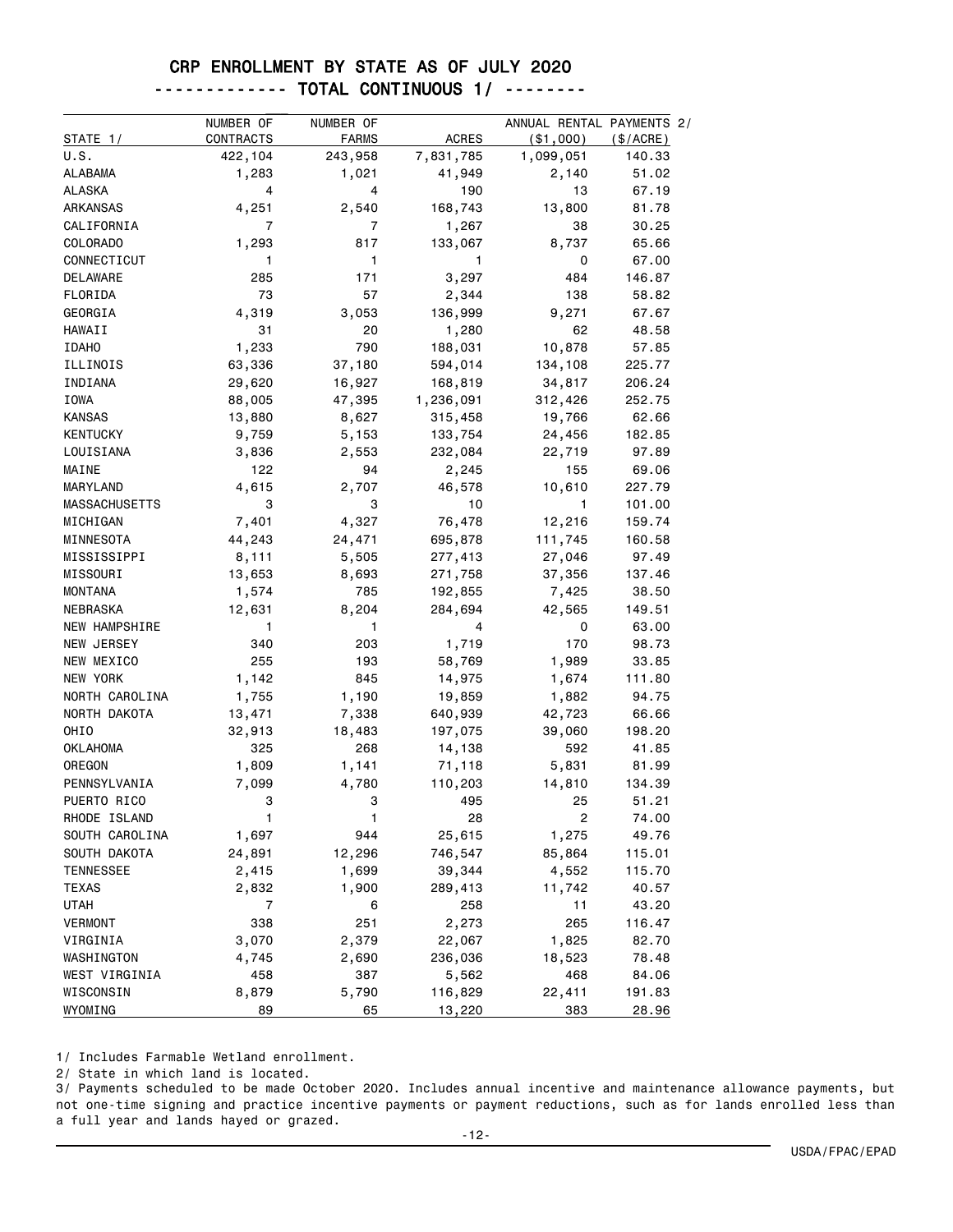### CRP ENROLLMENT BY STATE AS OF JULY 2020

| -------------------CREP ONLY------------- |  |
|-------------------------------------------|--|
|-------------------------------------------|--|

|                   | NUMBER OF        | NUMBER OF    |              | ANNUAL RENTAL PAYMENTS 2/ |           |
|-------------------|------------------|--------------|--------------|---------------------------|-----------|
| STATE 1/          | <b>CONTRACTS</b> | <b>FARMS</b> | <b>ACRES</b> | ( \$1,000)                | (\$/ACRE) |
| U.S.              | 55,272           | 37,612       | 927,095      | 154,979                   | 167.17    |
| ARKANSAS          | 12               | 10           | 483          | 56                        | 116.19    |
| <b>COLORADO</b>   | 255              | 185          | 35,770       | 4,742                     | 132.56    |
| <b>DELAWARE</b>   | 263              | 167          | 3,177        | 471                       | 148.28    |
| <b>HAWAII</b>     | 31               | 20           | 1,280        | 62                        | 48.58     |
| <b>IDAHO</b>      | 188              | 123          | 18,412       | 2,462                     | 133.73    |
| ILLINOIS          | 4,239            | 3,131        | 65,096       | 16,916                    | 259.86    |
| INDIANA           | 1,865            | 1,411        | 19,809       | 5,230                     | 264.02    |
| <b>IOWA</b>       | 125              | 122          | 3,663        | 1,125                     | 307.27    |
| <b>KANSAS</b>     | 130              | 91           | 23,287       | 3,041                     | 130.59    |
| <b>KENTUCKY</b>   | 1,901            | 964          | 63,296       | 12,291                    | 194.18    |
| LOUISIANA         | 726              | 537          | 47,802       | 3,794                     | 79.36     |
| MARYLAND          | 4,314            | 2,615        | 45,395       | 10,485                    | 230.97    |
| MICHIGAN          | 2,786            | 1,826        | 29,364       | 4,843                     | 164.92    |
| MINNESOTA         | 813              | 713          | 27,352       | 7,536                     | 275.53    |
| MISSISSIPPI       | 96               | 79           | 4,024        | 558                       | 138.63    |
| MISSOURI          | 808              | 581          | 24,518       | 2,490                     | 101.54    |
| <b>MONTANA</b>    | 118              | 52           | 11,930       | 765                       | 64.14     |
| NEBRASKA          | 1,068            | 886          | 49,223       | 6,796                     | 138.07    |
| <b>NEW JERSEY</b> | 261              | 159          | 761          | 111                       | 146.31    |
| NEW YORK          | 974              | 716          | 11,510       | 1,478                     | 128.42    |
| NORTH CAROLINA    | 508              | 402          | 6,299        | 773                       | 122.71    |
| NORTH DAKOTA      | 16               | 12           | 1,060        | 51                        | 48.43     |
| OHIO              | 15,744           | 10,032       | 119,836      | 27,180                    | 226.81    |
| <b>OKLAHOMA</b>   | 68               | 57           | 609          | 38                        | 62.96     |
| OREGON            | 1,656            | 1,063        | 47,515       | 4,244                     | 89.33     |
| PENNSYLVANIA      | 7,082            | 4,765        | 110,178      | 14,808                    | 134.40    |
| SOUTH DAKOTA      | 1,008            | 621          | 79,445       | 8,516                     | 107.19    |
| <b>VERMONT</b>    | 329              | 249          | 2,240        | 263                       | 117.30    |
| VIRGINIA          | 2,583            | 2,091        | 18,490       | 1,578                     | 85.35     |
| WASHINGTON        | 1,156            | 951          | 13,666       | 3,642                     | 266.50    |
| WEST VIRGINIA     | 456              | 385          | 5,557        | 467                       | 84.09     |
| WISCONSIN         | 3,693            | 2,596        | 36,048       | 8,165                     | 226.51    |

1/ State in which land is located.

2/ Payments scheduled to be made October 2020. Includes annual incentive and maintenance allowance payments, but not one-time signing and practice incentive payments or payment reductions, such as for lands enrolled less than a full year and lands hayed or grazed.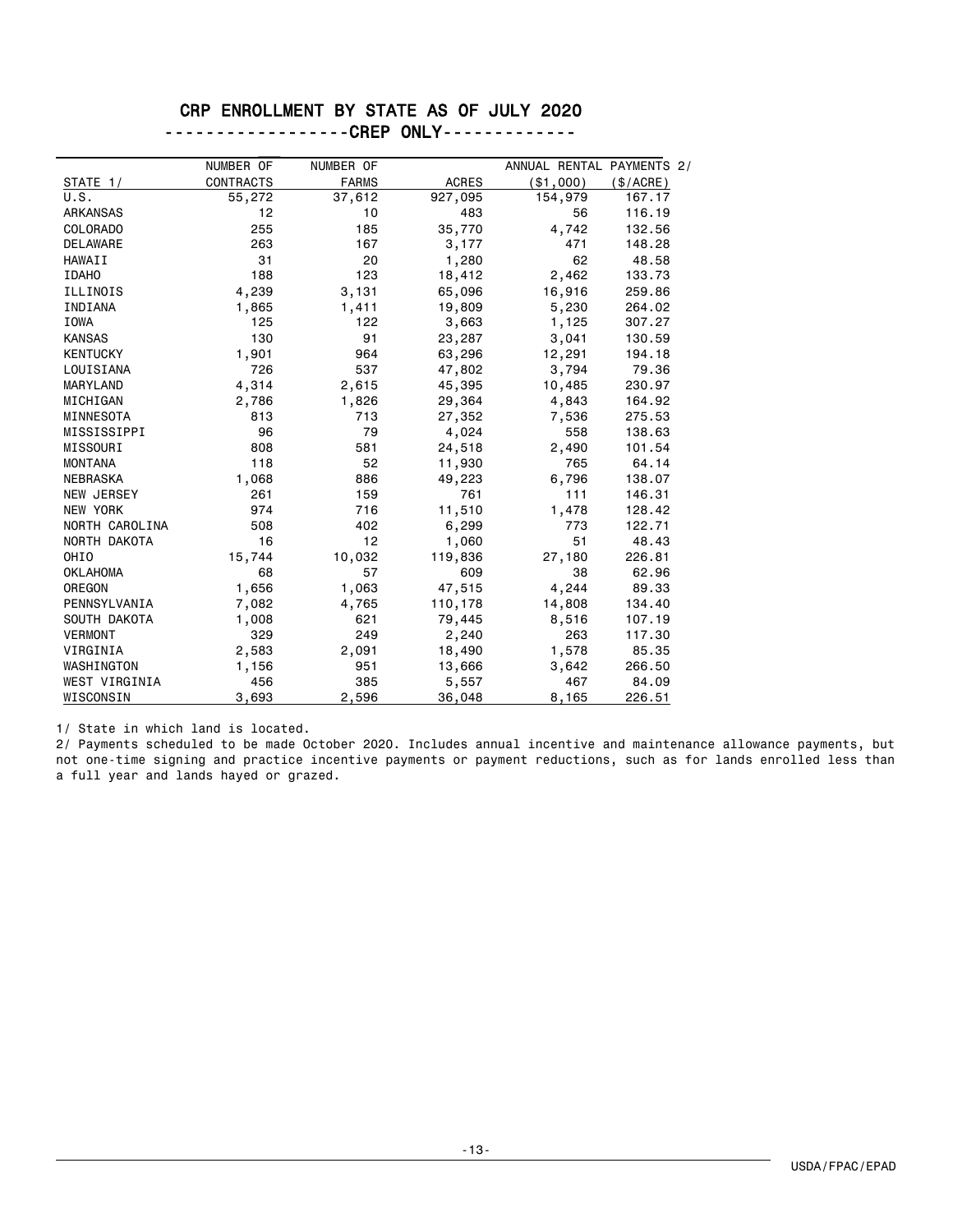#### **CONSERVATION RESERVE ENHANCEMENT PROGRAM BY AGREEMENT AS OF JULY 2020**

|                                  | NUMBER OF   | NUMBER   |              |              | ANNUAL RENTAL |
|----------------------------------|-------------|----------|--------------|--------------|---------------|
| <b>AGREEMENT</b>                 | CONTRACTS   | OF FARMS | <b>ACRES</b> | (51,000)     | (S/A)         |
|                                  |             |          |              |              |               |
| Arkansas I-Bayou Meto            | $\mathbf 1$ | 1        | 29           | 4            | 138.61        |
| Arkansas II-Cache River/Bayou De | 6           | 4        | 443          | 51           | 115.54        |
| Arkansas III-Illinois River      | 5           | 5        | 11           | $\mathbf{1}$ | 84.50         |
| Colorado I-Republican River      | 154         | 114      | 25,612       | 3,097        | 120.94        |
| Colorado II-High Plains          | 34          | 22       | 1,079        | 46           | 43.04         |
| Colorado III-Rio Grande          | 67          | 49       | 9,079        | 1,598        | 175.99        |
| Delaware                         | 263         | 167      | 3,177        | 471          | 148.28        |
| Hawaii                           | 31          | 20       | 1,280        | 62           | 48.58         |
| Idaho-Eastern Snake River Plain  | 188         | 123      | 18,412       | 2,462        | 133.73        |
| Illinois                         | 4,239       | 3,131    | 65,096       | 16,916       | 259.86        |
| Indiana                          | 1,865       | 1,411    | 19,809       | 5,230        | 264.02        |
| Iowa                             | 125         | 122      | 3,663        | 1,125        | 307.27        |
| Kansas-Upper Arkansas River      | 130         | 91       | 23,287       | 3,041        | 130.59        |
| Kentucky-Green River             | 1,901       | 964      | 63,296       | 12,291       | 194.18        |
| Louisiana I-Lower Ouachita River | 726         | 537      | 47,802       | 3,794        | 79.36         |
| Maryland                         | 4,314       | 2,615    | 45,395       | 10,485       | 230.97        |
| Michigan                         | 2,786       | 1,826    | 29,364       | 4,843        | 164.92        |
| Minnesota                        | 2           | 2        | 26           | 3            | 127.52        |
| Minnesota II - Mississippi       | 211         | 186      | 3,785        | 610          | 161.23        |
| Minnesota II - Missouri/Des Moin | 103         | 92       | 2,627        | 401          | 152.49        |
| Minnesota II - Red River         | 20          | 18       | 550          | 57           | 102.83        |
| Minnesota Water Quality          | 477         | 421      | 20,365       | 6,466        | 317.50        |
| Mississippi Delta                | 96          | 79       | 4,024        | 558          | 138.63        |
| Missouri                         | 808         | 581      | 24,518       | 2,490        | 101.54        |
| Montana                          | 118         | 52       | 11,930       | 765          | 64.14         |
| Nebraska I-Central Basins Resour | 541         | 479      | 4,272        | 565          | 132.35        |
| Nebraska II-Platte Republican Re | 527         | 407      | 44,950       | 6,231        | 138.61        |
| New Jersey                       | 261         | 159      | 761          | 111          | 146.31        |
| New York I-New York City         | 171         | 137      | 1,675        | 187          | 111.66        |
| New York II-Syracuse             | 15          | 7        | 57           | 7            | 116.78        |
| New York III-State Wide          | 788         | 574      | 9,779        | 1,285        | 131.35        |
| North Carolina                   | 508         | 402      | 6,299        | 773          | 122.71        |
| North Dakota                     | 8           | 5        | 128          | 4            | 34.33         |
|                                  | 8           | 7        | 932          | 47           | 50.36         |
| ND Riparian Project              |             |          |              |              |               |
| Ohio I-Lake Erie                 | 12,533      | 7,859    | 52,016       | 12,584       | 241.92        |
| Ohio II-Upper Big Walnut Creek   | 22          | 14       | 49           | 8            | 156.73        |
| Ohio III-Scioto River Basin      | 3,189       | 2,173    | 67,770       | 14,589       | 215.27        |
| Oklahoma                         | 68          | 57       | 609          | 38           | 62.96         |
| Oregon                           | 1,656       | 1,063    | 47,515       | 4,244        | 89.33         |
| Pennsylvania I-Chesapeake Bay Wa | 6,079       | 4,074    | 92,509       | 12,970       | 140.21        |
| Pennsylvania II-Ohio River Basin | 999         | 689      | 17,597       | 1,826        | 103.76        |
| Pennsylvania III - Delaware Rive | 4           | 3        | 73           | 12           | 166.02        |
| South Dakota-James River         | 1,008       | 621      | 79,445       | 8,516        | 107.19        |
| Vermont                          | 329         | 249      | 2,240        | 263          | 117.30        |
| Virginia I-Southern Rivers       | 1,284       | 1,050    | 7,474        | 611          | 81.81         |
| Virginia II-Chesapeake Bay       | 1,299       | 1,050    | 11,015       | 967          | 87.76         |
| Washington                       | 1,156       | 951      | 13,666       | 3,642        | 266.50        |
| West Virginia                    | 456         | 386      | 5,557        | 467          | 84.09         |
| Wisconsin                        | 3,693       | 2,596    | 36,048       | 8,165        | 226.51        |
| Total                            | 55,272      | 37,645   | 927,095      | 154,979      | 167.17        |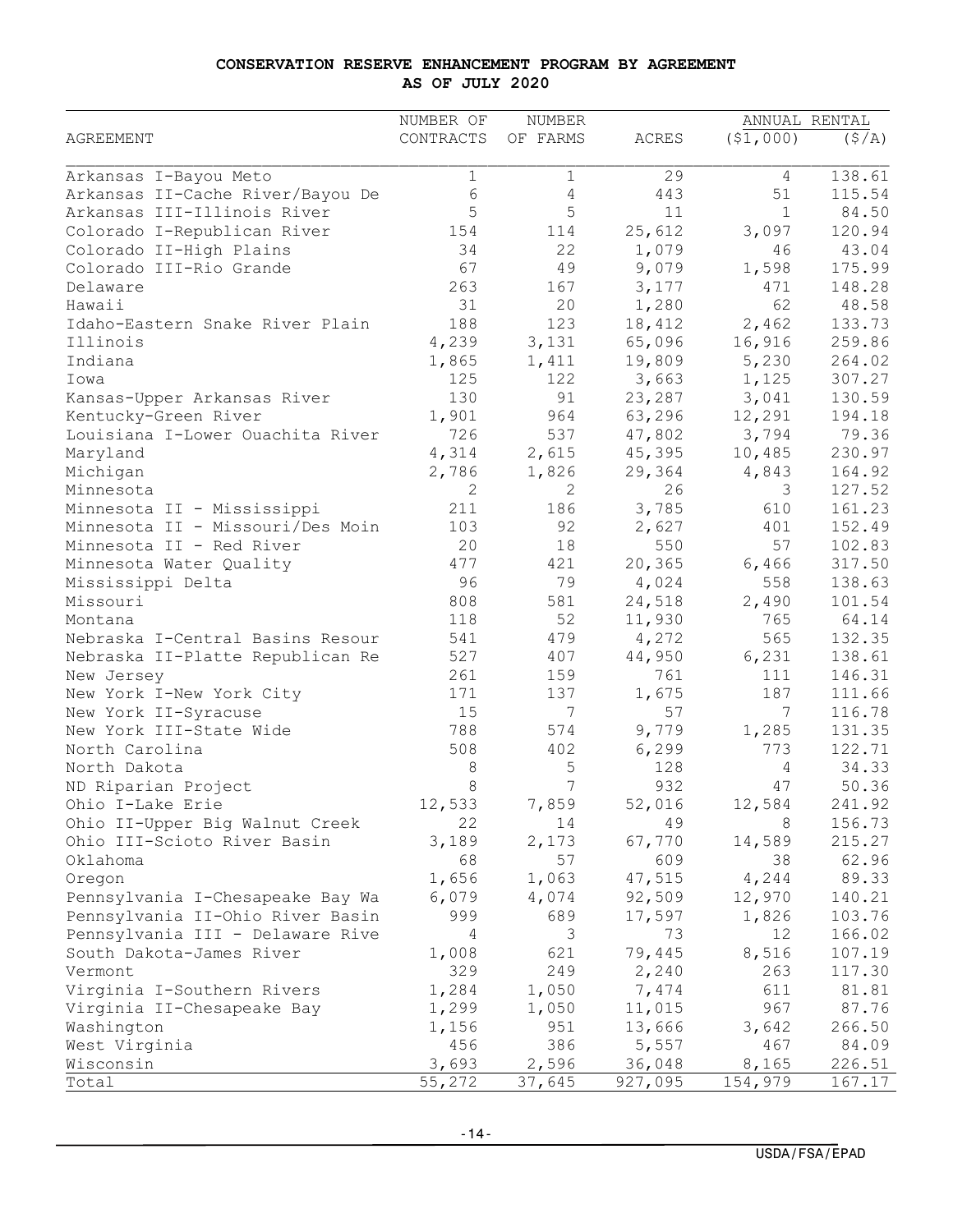### RP ENROLLMENT BY STATE AS OF JULY 2020 ----------- CONTINUOUS NON-CREP 1/-------

|                      | NUMBER OF | NUMBER OF    |              | ANNUAL RENTAL PAYMENTS 2/ |             |
|----------------------|-----------|--------------|--------------|---------------------------|-------------|
| STATE 1/             | CONTRACTS | <b>FARMS</b> | <b>ACRES</b> | ( \$1,000)                | $(\$/ACRE)$ |
| U.S.                 | 352,082   | 208,217      | 6,513,064    | 882,754                   | 135.54      |
| <b>ALABAMA</b>       | 1,280     | 1,018        | 41,935       | 2,140                     | 51.03       |
| <b>ALASKA</b>        | 4         | 4            | 190          | 13                        | 67.19       |
| <b>ARKANSAS</b>      | 4,220     | 2,523        | 166,248      | 13,574                    | 81.65       |
| CALIFORNIA           | 7         | 7            | 1,267        | 38                        | 30.25       |
| <b>COLORADO</b>      | 1,037     | 644          | 97,136       | 3,987                     | 41.04       |
| CONNECTICUT          | 1         | 1            | 1            | 0                         | 67.00       |
| <b>DELAWARE</b>      | 22        | 15           | 120          | 13                        | 109.81      |
| FLORIDA              | 73        | 57           | 2,344        | 138                       | 58.82       |
| GEORGIA              | 4,319     | 3,053        | 136,999      | 9,271                     | 67.67       |
| <b>IDAHO</b>         | 1,044     | 670          | 169,613      | 8,416                     | 49.62       |
| ILLINOIS             | 58,993    | 35,195       | 527,099      | 116,691                   | 221.38      |
| INDIANA              | 27,670    | 16,025       | 148,258      | 29,448                    | 198.63      |
| IOWA                 | 82,933    | 45,387       | 1,138,386    | 284,630                   | 250.03      |
| <b>KANSAS</b>        | 13,631    | 8,479        | 290,043      | 16,601                    | 57.24       |
| <b>KENTUCKY</b>      | 7,858     | 4,219        | 70,458       | 12,166                    | 172.67      |
| LOUISIANA            | 3,065     | 2,081        | 180,726      | 18,578                    | 102.80      |
| MAINE                | 122       | 94           | 2,245        | 155                       | 69.06       |
| MARYLAND             | 301       | 253          | 1,183        | 125                       | 105.68      |
| <b>MASSACHUSETTS</b> | 3         | 3            | 10           | 1                         | 101.00      |
| MICHIGAN             | 4,609     | 2,978        | 47,051       | 7,367                     | 156.58      |
| MINNESOTA            | 41,224    | 23,368       | 629,438      | 97,664                    | 155.16      |
| MISSISSIPPI          | 7,924     | 5,390        | 262,011      | 25,378                    | 96.86       |
| MISSOURI             | 12,841    | 8,249        | 247,018      | 34,841                    | 141.05      |
| <b>MONTANA</b>       | 1,452     | 732          | 180,619      | 6,649                     | 36.81       |
| <b>NEBRASKA</b>      | 11,270    | 7,411        | 232,396      | 35,254                    | 151.70      |
| <b>NEW HAMPSHIRE</b> | 1         | 1            | 4            | 0                         | 63.00       |
| NEW JERSEY           | 79        | 60           | 957          | 58                        | 60.88       |
| NEW MEXICO           | 255       | 193          | 58,769       | 1,989                     | 33.85       |
| NEW YORK             | 168       | 144          | 3,465        | 196                       | 56.62       |
| NORTH CAROLINA       | 1,245     | 867          | 13,502       | 1,103                     | 81.69       |
| NORTH DAKOTA         | 10,615    | 6,322        | 505,329      | 30,623                    | 60.60       |
| OHIO                 | 17,117    | 11,120       | 76,899       | 11,832                    | 153.87      |
| OKLAHOMA             | 254       | 208          | 13,360       | 543                       | 40.62       |
| OREGON               | 153       | 109          | 23,603       | 1,587                     | 67.23       |
| PENNSYLVANIA         | 17        | 17           | 25           | 2                         | 70.72       |
| PUERTO RICO          | 3         | 3            | 495          | 25                        | 51.21       |
| RHODE ISLAND         | 1         | 1            | 28           | 2                         | 74.00       |
| SOUTH CAROLINA       | 1,697     | 944          | 25,615       | 1,275                     | 49.76       |
| SOUTH DAKOTA         | 19,972    | 10,615       | 569,345      | 64,338                    | 113.00      |
| <b>TENNESSEE</b>     | 2,415     | 1,699        | 39,344       | 4,552                     | 115.70      |
| TEXAS                | 2,832     | 1,900        | 289,413      | 11,742                    | 40.57       |
| UTAH                 | 7         | 6            | 258          | 11                        | 43.20       |
| <b>VERMONT</b>       | 9         | 9            | 32           | 2                         | 58.96       |
| VIRGINIA             | 487       | 377          | 3,577        | 247                       | 68.97       |
| WASHINGTON           | 3,587     | 1,845        | 222,360      | 14,880                    | 66.92       |
| WEST VIRGINIA        | 2         | 2            | 5            | 0                         | 38.00       |
| WISCONSIN            | 5,174     | 3,854        | 80,662       | 14,226                    | 176.36      |
| WYOMING              | 89        | 65           | 13,220       | 383                       | 28.96       |

1/ Farmable Wetland Program enrollment not included.

2/ State in which land is located.

3/ Payments scheduled to be made October 2020. Includes annual incentive and maintenance allowance payments, but not one-time signing and practice incentive payments or payment reductions, such as for lands enrolled less than a full year and lands hayed or grazed.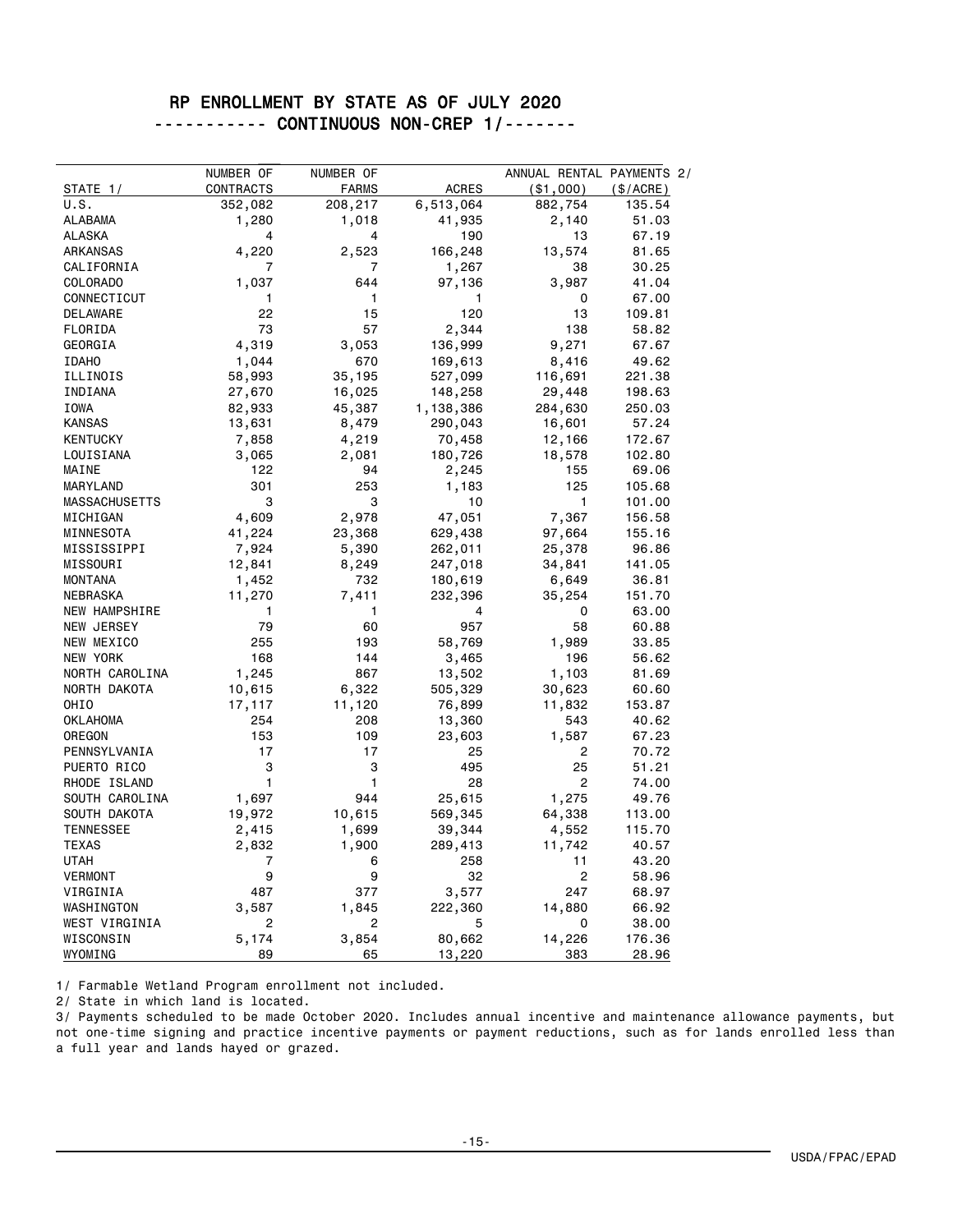### CRP ENROLLMENT BY STATE AS OF JULY 2020 ---------FARMABLE WETLAND PROGRAM-------

|                 | NUMBER OF        | NUMBER OF    |              | ANNUAL RENTAL PAYMENTS 2/ |          |
|-----------------|------------------|--------------|--------------|---------------------------|----------|
| STATE 1/        | <b>CONTRACTS</b> | <b>FARMS</b> | <b>ACRES</b> | (\$1,000)                 | \$/ACRE) |
| U.S.            | 14,824           | 11,454       | 391,626      | 61,515                    | 157.08   |
| <b>ALABAMA</b>  | 3                | 3            | 14           |                           | 36.59    |
| <b>ARKANSAS</b> | 19               | 13           | 2,012        | 170                       | 84.40    |
| <b>COLORADO</b> |                  |              | 160          | 8                         | 52.45    |
| <b>IDAHO</b>    |                  |              | 6            | $\Omega$                  | 78.55    |
| ILLINOIS        | 105              | 96           | 1,818        | 506                       | 278.11   |
| INDIANA         | 85               | 78           | 752          | 139                       | 184.46   |
| <b>IOWA</b>     | 5,008            | 4,136        | 94,042       | 26,858                    | 285.59   |
| <b>KANSAS</b>   | 119              | 111          | 2,128        | 124                       | 58.48    |
| LOUISIANA       | 45               | 34           | 3,556        | 348                       | 97.79    |
| MICHIGAN        | 6                | 6            | 64           | 6                         | 99.92    |
| MINNESOTA       | 2,207            | 1,895        | 39,088       | 6,546                     | 167.47   |
| MISSISSIPPI     | 91               | 79           | 11,379       | 1,110                     | 97.58    |
| MISSOURI        | 4                | 3            | 222          | 25                        | 113.39   |
| <b>MONTANA</b>  | 7                | 7            | 306          | 14                        | 46.71    |
| <b>NEBRASKA</b> | 295              | 262          | 3,075        | 516                       | 167.63   |
| NORTH CAROLINA  | 2                |              | 58           | 6                         | 99.53    |
| NORTH DAKOTA    | 2,840            | 1,830        | 134,550      | 12,048                    | 89.55    |
| OHIO            | 53               | 52           | 341          | 48                        | 142.13   |
| <b>OKLAHOMA</b> | 3                | 3            | 169          | 11                        | 62.99    |
| SOUTH DAKOTA    | 3,916            | 2,829        | 97,757       | 13,009                    | 133.08   |
| WASHINGTON      | $\overline{2}$   | 2            | 10           |                           | 110.54   |
| WISCONSIN       | 12               | 12           | 119          | 20                        | 171.02   |

1/ State in which land is located.

2/ Payments scheduled to be made October 2020. Includes annual incentive and maintenance allowance payments, but not one-time signing and practice incentive payments or payment reductions, such as for lands enrolled less than a full year and lands hayed or grazed.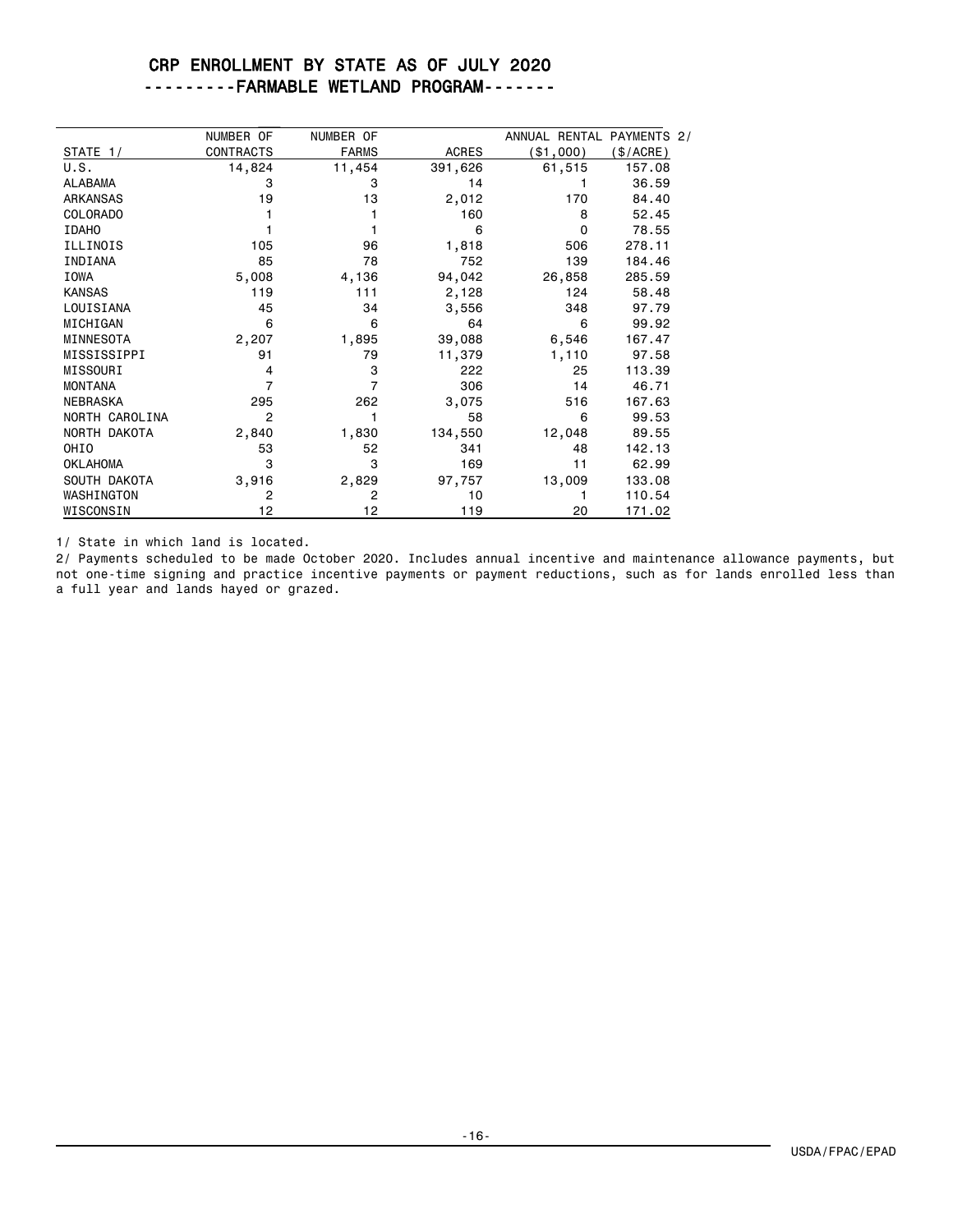### CRP ENROLLMENT BY STATE AS OF JULY 2020 --------------GRASSLAND SIGNUP----------

|                   | NUMBER OF        | NUMBER OF      |              | ANNUAL RENTAL PAYMENTS 2/ |           |
|-------------------|------------------|----------------|--------------|---------------------------|-----------|
| STATE 1/          | <b>CONTRACTS</b> | <b>FARMS</b>   | <b>ACRES</b> | ( \$1,000)                | (\$/ACRE) |
| U.S.              | 3,319            | 2,072          | 918,901      | 12,419                    | 13.51     |
| <b>ALABAMA</b>    | 31               | 21             | 2,072        | 34                        | 16.42     |
| <b>ARKANSAS</b>   | 1                | 1              | 60           | 1                         | 15.00     |
| CALIFORNIA        | 5                | 5              | 1,435        | 22                        | 15.67     |
| <b>COLORADO</b>   | 187              | 108            | 82,286       | 850                       | 10.34     |
| FLORIDA           | 7                | 5              | 378          | 7                         | 19.78     |
| GEORGIA           | 29               | 26             | 1,435        | 31                        | 21.75     |
| <b>IDAHO</b>      | 4                | 4              | 23,784       | 297                       | 12.51     |
| ILLINOIS          | 12               | 8              | 462          | 15                        | 31.72     |
| INDIANA           | 6                | 5              | 103          | 4                         | 37.06     |
| IOWA              | 63               | 52             | 3,120        | 117                       | 37.35     |
| <b>KANSAS</b>     | 121              | 87             | 25,124       | 273                       | 10.88     |
| <b>KENTUCKY</b>   | 81               | 47             | 3,464        | 87                        | 25.06     |
| LOUISIANA         | 8                | 6              | 1,382        | 26                        | 19.14     |
| MARYLAND          | 11               | 11             | 929          | 35                        | 37.20     |
| MICHIGAN          | 78               | 46             | 6,355        | 102                       | 16.03     |
| MINNESOTA         | 50               | 41             | 2,505        | 55                        | 21.95     |
| MISSISSIPPI       | 10               | 10             | 577          | 8                         | 14.66     |
| MISSOURI          | 36               | 31             | 1,791        | 47                        | 25.97     |
| <b>MONTANA</b>    | 187              | 50             | 48,303       | 615                       | 12.74     |
| <b>NEBRASKA</b>   | 990              | 614            | 333,490      | 4,441                     | 13.32     |
| <b>NEW JERSEY</b> | 4                | 3              | 154          | 3                         | 18.87     |
| NEW MEXICO        | 162              | 113            | 94,400       | 1,175                     | 12.45     |
| NEW YORK          | 39               | 34             | 1,629        | 33                        | 20.32     |
| NORTH CAROLINA    | 18               | 13             | 548          | 10                        | 18.34     |
| NORTH DAKOTA      | 100              | 65             | 25,437       | 428                       | 16.83     |
| OHIO              | 114              | 90             | 4,166        | 82                        | 19.67     |
| <b>OKLAHOMA</b>   | 150              | 107            | 34,822       | 416                       | 11.94     |
| OREGON            | 30               | 23             | 17,071       | 256                       | 14.98     |
| PENNSYLVANIA      | 14               | 14             | 542          | 11                        | 19.50     |
| SOUTH CAROLINA    | 3                | $\overline{c}$ | 101          | $\overline{2}$            | 22.11     |
| SOUTH DAKOTA      | 500              | 222            | 135,550      | 2,240                     | 16.53     |
| <b>TENNESSEE</b>  | 35               | 31             | 3,009        | 44                        | 14.66     |
| <b>TEXAS</b>      | 95               | 77             | 30,317       | 339                       | 11.19     |
| UTAH              | 11               | 10             | 882          | 11                        | 13.03     |
| VIRGINIA          | 25               | 18             | 1,068        | 16                        | 14.52     |
| WASHINGTON        | 14               | $\overline{7}$ | 5,126        | 56                        | 10.84     |
| WEST VIRGINIA     | 30               | 21             | 2,140        | 31                        | 14.54     |
| WISCONSIN         | 31               | 28             | 860          | 20                        | 23.59     |
| WYOMING           | 27               | 16             | 22,027       | 178                       | 8.07      |

1/ State in which land is located.

2/ Includes 3,255 acres of pollinator habitat plantings (CP42).

3/ Payments scheduled to be made October 2020.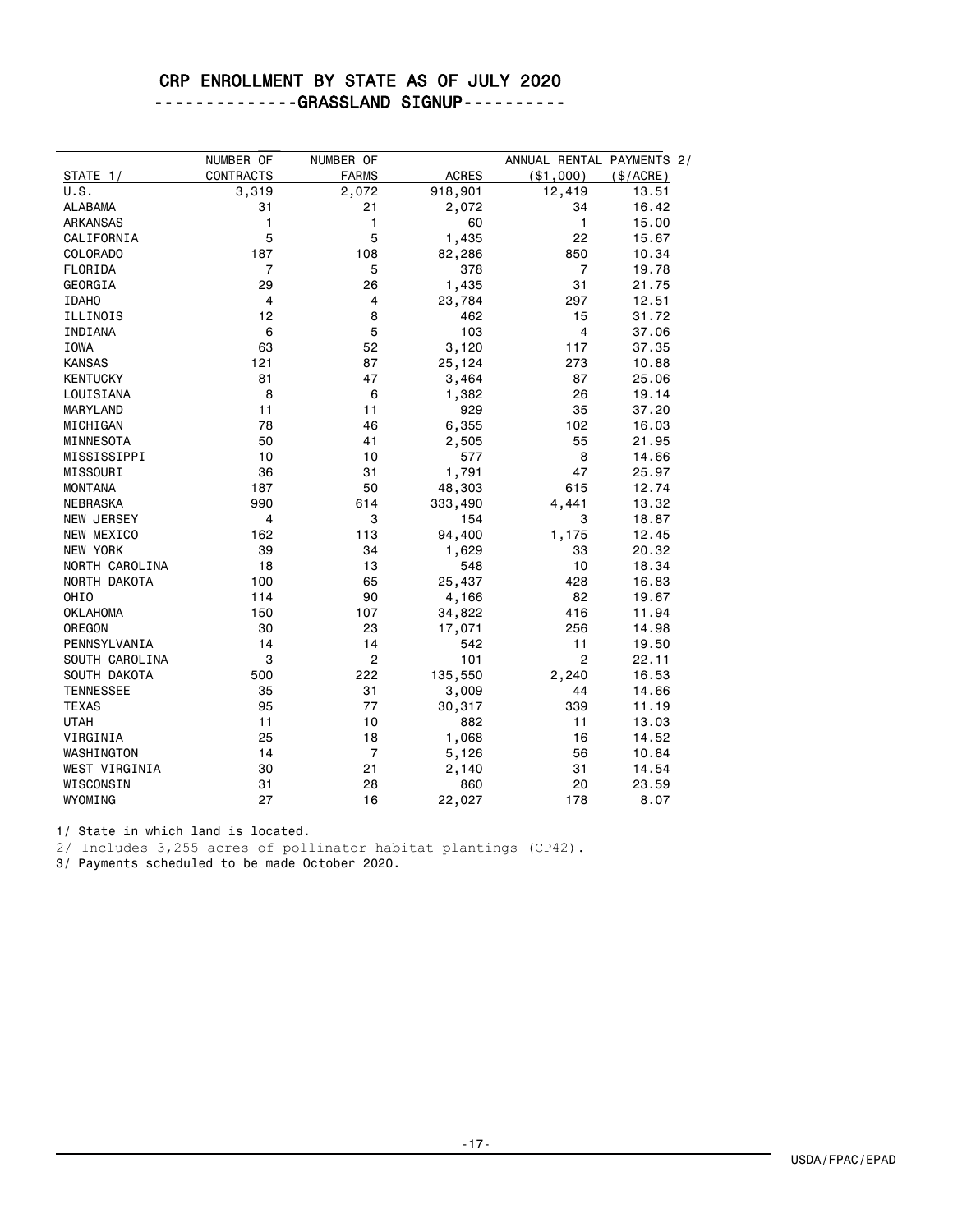# State Acres for Wildlife Enhancement (SAFE) Acres Enrolled as of July 2020

| State          | <b>Buffers</b> | Wetlands                           | <b>Trees</b>    | Longleaf | Grass                                                   | Total     |
|----------------|----------------|------------------------------------|-----------------|----------|---------------------------------------------------------|-----------|
| ALABAMA        | 0              | 0                                  | 0               | 0        | 2,283                                                   | 2,283     |
| ALASKA         | 0              | 0                                  | $\mathbf{0}$    | 0        | 0                                                       | 0         |
| ARKANSAS       | 0              | 2,123                              | 5,314           | 0        | 10,924                                                  | 18,361    |
| CALIFORNIA     | 0              | 0                                  | 0               | 0        | 0                                                       | 0         |
| COLORADO       | 0              | 0                                  | 0               | 0        | 72,675                                                  | 72,675    |
| CONNECTICUT    | 0              | 0                                  | 0               | 0        | 0                                                       | 0         |
| DELAWARE       | 0              | 0                                  | $\Omega$        | 0        | 0                                                       | 0         |
| FLORIDA        | 0              | 0                                  | 9               | 0        | 0                                                       | 9         |
| GEORGIA        | 0              | 0                                  | 15,492          | 0        | 0                                                       | 15,492    |
| HAWAII         | 0              | 0                                  | 0               | 0        | $\Omega$                                                | $\Omega$  |
| IDAHO          | 570            | 0                                  | $\mathbf 1$     | $\Omega$ | 143,427                                                 | 143,998   |
| ILLINOIS       | 0              | 283                                | 91              | 0        | 26,269                                                  | 26,643    |
| INDIANA        | 0              | 158                                | 5,466           | 0        | 50,445                                                  | 56,070    |
| IOWA           | 0              | 787                                | 1,003           | 0        | 284,056                                                 | 285,845   |
| KANSAS         | 0              | 9,046                              | 0               | 0        | 194,203                                                 | 203,250   |
| KENTUCKY       | 0              | 0                                  | 119             | 0        | 14,498                                                  | 14,617    |
| LOUISIANA      | 0              | 0                                  | 261             | 0        | 215                                                     | 477       |
| MAINE          | 0              | 0                                  | 0               | 0        | 2,099                                                   | 2,099     |
| MARYLAND       | 0              | 0                                  | 0               | 0        | 0                                                       | 0         |
| MASSACHUSETTS  | 0              | 0                                  | 0               | 0        | $\mathbf 0$                                             | $\Omega$  |
| MICHIGAN       | 152            | 375                                | 0               | 0        | 19,671                                                  | 20,198    |
| MINNESOTA      | 0              | 0                                  | 0               | 0        | 95,245                                                  | 95,245    |
| MISSISSIPPI    | 0              | 0                                  | 702             | 0        | 11,013                                                  | 11,716    |
| MISSOURI       | 7              | 0                                  | $\Omega$        | 0        | 56,265                                                  | 56,273    |
| MONTANA        | $\mathbf{0}$   | 235                                | 0               | 0        | 81,535                                                  | 81,770    |
| NEBRASKA       | 0              | 1,177                              | 0               | 0        | 124,342                                                 | 125,519   |
| NEVADA         | 0              | 0                                  | 0               | 0        | 0                                                       | 0         |
| NEW HAMPSHIRE  | 0              | 0                                  | 0               | 0        | $\overline{0}$                                          | 0         |
| NEW JERSEY     | 0              | 4                                  | 51              | 0        | 879                                                     | 934       |
| NEW MEXICO     | 0              | 0                                  | 0               | 0        | 2,600                                                   | 2,600     |
| NEW YORK       | 0              | 0                                  | 0               | $\Omega$ | 2,119                                                   | 2,119     |
| NORTH CAROLINA | 0              | 0                                  | 0               | 0        | 724                                                     | 724       |
| NORTH DAKOTA   | 0              | 2,869                              | 0               | 0        | 153,491                                                 | 156,360   |
| OHIO           | 0              | 78                                 | 22              | 0        | 36,835                                                  | 36,935    |
| OKLAHOMA       | 0              | 0                                  | 0               | 0        | 8,393                                                   | 8,393     |
| OREGON         | 0              | 0                                  | 0               | 0        | 5,450                                                   | 5,450     |
| PENNSYLVANIA   | 0              | 0                                  | 0               | 0        | 0                                                       | 0         |
| PUERTO RICO    | 0              | 0                                  | 0               | 0        | 0                                                       | 0         |
| RHODE ISLAND   | 0              | 0                                  | 0               | 0        | $\overline{0}$                                          | 0         |
| SOUTH CAROLINA | 0              | 0                                  | 0               | 0        | 1,063                                                   | 1,063     |
| SOUTH DAKOTA   | 0              | 906                                | 0               | 0        | 157,374                                                 | 158,280   |
| TENNESSEE      | 0              | 39                                 | 56              | 0        | 9,501                                                   | 9,597     |
| TEXAS          | 0              | 0                                  | 0               | 0        | 177,428                                                 | 177,428   |
| UTAH           | 0              | 0                                  | 0               | 0        | 0                                                       |           |
| VERMONT        | 0              | 0                                  | 0               | 0        | 0                                                       | 0         |
| VIRGINIA       | 0              | 0                                  | 10              | 500      | 0                                                       | 510       |
| WASHINGTON     | 601            | 0                                  | 0               | 0        | 110,730                                                 | 111,331   |
| WEST VIRGINIA  | 0              | 0                                  | 0               | 0        | 0                                                       | $\Omega$  |
| WISCONSIN      | 0              | 77                                 | 0               | 0        | 31,539                                                  | 31,616    |
| WYOMING        | 0              | 0                                  | $\Omega$        | 0        | 9,675                                                   | 9,675     |
|                | ======         | ======                             | $= = = = = = =$ | ======   | =========                                               | ========= |
|                | 1,330          | 18,157                             | 28,597          | 500      | 1,896,969                                               | 1,945,553 |
| SAFE PRACTICES |                |                                    |                 |          |                                                         |           |
| CP38A          |                | CP15A, CP15B, CP21, CP22           |                 |          |                                                         |           |
| CP38B          |                | CP9, CP23, CP23A, CP27, CP28, CP37 |                 |          |                                                         |           |
| CP38C          |                | CP3, CP3A, CP16, CP17, CP25, CP31  |                 |          |                                                         |           |
| CP38D          |                | CP3A, CP36                         |                 |          |                                                         |           |
| CP38E          |                |                                    |                 |          | CP1, CP2, CP4D, CP8, CP12, CP18, CP24, CP25, CP33, CP42 |           |

Note: Includes contracts approved but not yet started.

-18-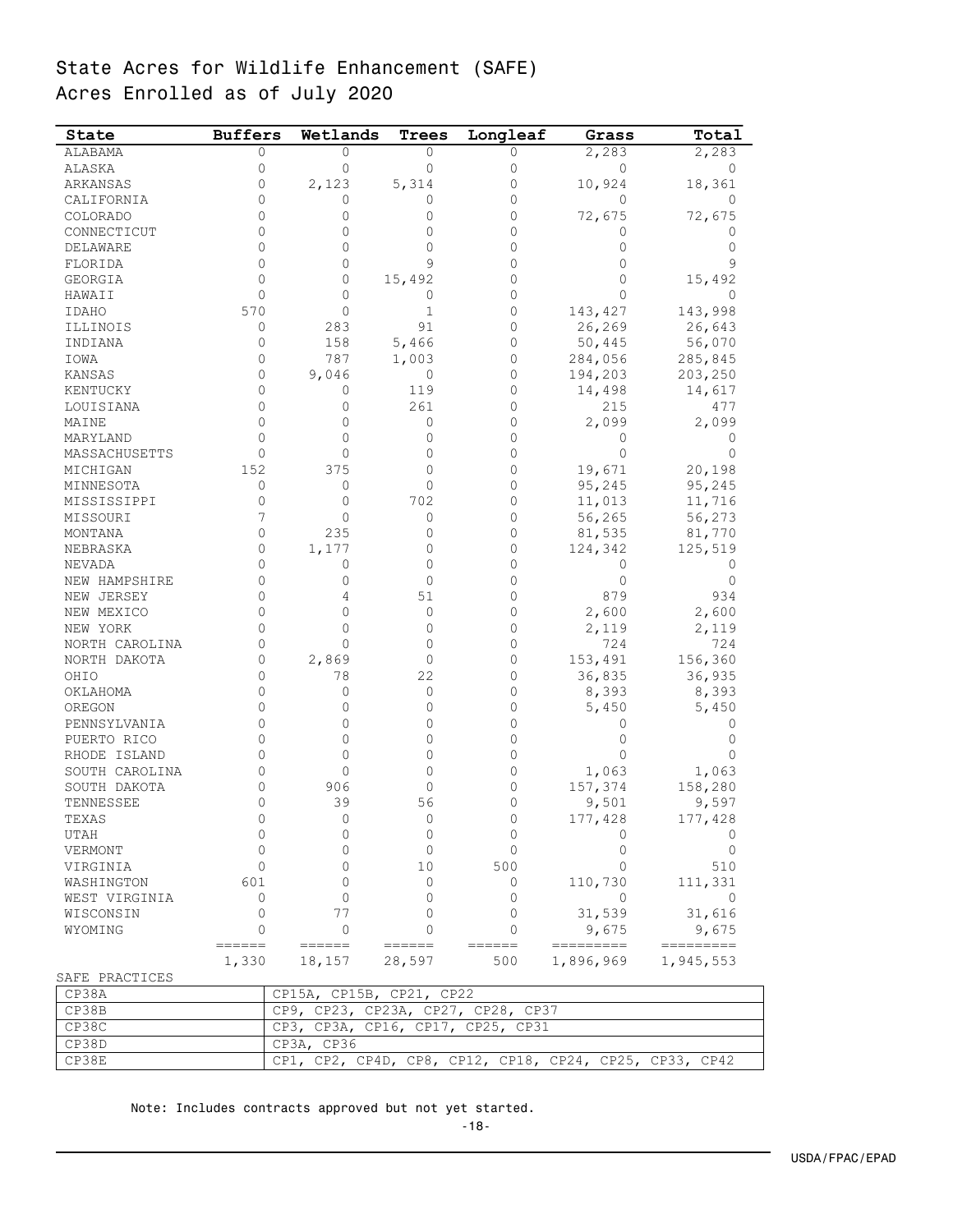# CRP CONTRACT EXPIRATIONS BY YEAR 1/ ACRES AS OF JULY 2020

| <b>STATE</b>           | 2020            | 2021           | 2022                                            | 2023         | 2024            | 2025    | 2 026         | $2027+$                       |
|------------------------|-----------------|----------------|-------------------------------------------------|--------------|-----------------|---------|---------------|-------------------------------|
| ALABAMA                | 49,204          | 42,922         | 46,621                                          | 20,560       | 3,960           | 4,146   | 4,975         | 20,182                        |
| ALASKA                 |                 | 33             | 134                                             | 50           | 0               | 0       | 0             | 0                             |
| ARKANSAS               | 2,332<br>26,904 | 21,020         | 19,097                                          | 19,784       | 10,111          | 14,314  | 13,573        | 78,586                        |
| CALIFORNIA             | 11,032          | 8,573          | 16,376                                          | 3,244        | 0               | 0       | 718           | 1,484                         |
| COLORADO               |                 |                | 459,200                                         |              | 8,740           | 3,011   |               |                               |
| CONNECTICUT            | 693,240<br>0    | 296,995<br>1.  | 0                                               | 159,917<br>0 | 0               | 0       | 62,949<br>0   | 129,072<br>0                  |
| DELAWARE               | 412             | 312            | 141                                             | 252          | 105             | 104     | 284           | 1,855                         |
|                        |                 |                |                                                 |              | 61              | 223     |               |                               |
| FLORIDA                | 4,939           | 4,225          | 6,056                                           | 2,459        |                 | 18,706  | 473<br>8,535  | 1,408<br>44,733               |
| GEORGIA                | 21,450<br>0     | 25,463<br>0    | 52,656<br>0                                     | 17,803<br>0  | 12,119<br>147   | 2       | 329           |                               |
| HAWAII                 | 113,804         | 115,617        | 139,796                                         | 50,497       | 21,436          | 12,760  | 20,281        | 803<br>28,904                 |
| <b>IDAHO</b>           |                 |                |                                                 |              |                 |         |               |                               |
| ILLINOIS               | 138,154         | 67,927         | 67,250                                          | 95,624       | 34,433          | 72,041  | 123,033       | 142,909                       |
| INDIANA                | 34,479          | 18,567         | 20,907                                          | 25,031       | 9,409           | 18,619  | 27,879        | 38,545                        |
| INVALID CODE           | 0               | 3              | 0                                               | 0            | 0               | 0       | 0             | 0                             |
| IOWA                   | 327,920         | 89,500         | 118,892                                         | 111,839      | 74,944          | 154,902 | 275,800       | 246,787                       |
| KANSAS                 | 522,013         | 366,937        | 295,131                                         | 131,886      | 15,426          | 177,586 | 118,581       | 176,971                       |
| KENTUCKY               | 30,274          | 12,886         | 56,930                                          | 25,537       | 7,913           | 12,912  | 20,136        | 14,270                        |
| LOUISIANA              | 48,717          | 26,434         | 13,028                                          | 9,937        | 19,744          | 20,318  | 7,803         | 108,571                       |
| MAINE                  | 1,418           | 1,085          | 1,016                                           | 2,065        | $\overline{1}$  | 10      | 25            | 15                            |
| MARYLAND               | 4,527           | 3,120          | 4,682                                           | 4,289        | 3,671           | 3,569   | 3,211         | 16,511                        |
| MASSACHUSETTS          | 0               | 0              | 0                                               | 0            | 0               | 0       | 0             | 10                            |
| MICHIGAN               | 20,592          | 9,104          | 9,461                                           | 13,079       | 4,215           | 4,331   | 12,423        | 35,382                        |
| MINNESOTA              | 165,166         | 61,572         | 104,971                                         | 66,050       | 42,842          | 55,366  | 83,399        | 350,548                       |
| MISSISSIPPI            | 106,492         | 77,185         | 99,564                                          | 40,377       | 14,434          | 25,449  | 34,378        | 163,701                       |
| MISSOURI               | 136,268         | 131,713        | 232,989                                         | 112,471      | 23,614<br>3,893 | 31,057  | 71,156        | 48,540                        |
| MONTANA                | 331,200         | 137,354        | 189,866                                         | 125,485      |                 | 10,261  | 27,857        | 100,935                       |
| NEBRASKA               | 194,719         | 95,713         | 80,633                                          | 51,441       | 17,868          | 59,186  | 73,228        | 409,317                       |
| NEVADA                 | 0<br>4          | 146<br>0       | 0<br>0                                          | 0<br>0       | 0<br>0          | 0<br>0  | 0<br>0        | 0<br>0                        |
| NEW HAMPSHIRE          |                 |                |                                                 | 140          | 55              | 184     |               | 389                           |
| NEW JERSEY             | 261<br>19,547   | 170            | 328                                             | 28,020       | 3,806           | 6,241   | 139<br>14,229 | 94,400                        |
| NEW MEXICO<br>NEW YORK | 4,861           | 113,728        | 125,140                                         | 1,619        | 612             | 810     | 1,385         |                               |
| NORTH CAROLINA         | 14,236          | 2,366<br>9,249 | 2,649<br>8,060                                  | 3,954        | 1,285           | 2,042   | 2,466         | 5,431<br>3,727                |
| NORTH DAKOTA           | 205,848         | 132,870        | 373,551                                         | 104,634      | 37,723          | 61,034  | 57,348        | 189,645                       |
| OHIO                   | 49,743          | 26,485         | 23,138                                          | 20,670       | 8,482           | 14,204  | 16,152        | 59,175                        |
| OKLAHOMA               | 221,190         | 151,105        | 154,565                                         | 50,714       | 1,543           | 1,969   | 16,153        | 37,718                        |
| OREGON                 | 91,506          | 85,318         | 82,111                                          | 57,944       | 1,644           | 3,150   | 40,151        | 52,216                        |
| PENNSYLVANIA           | 15,904          | 12,314         | 19,282                                          | 6,080        | 6,360           | 6,084   | 5,375         | 31,344                        |
| PUERTO RICO            | 0               | 0              | 0                                               | 60           | 435             | 0       | o             |                               |
| RHODE ISLAND           | 0               | 0              | 0                                               | 0            | 28              | 0       | 0             | 0                             |
| SOUTH CAROLINA         | 14,740          | 6,498          | 12,177                                          | 4,465        | 2,046           | 3,876   | 1,600         | 8,167                         |
| SOUTH DAKOTA           | 189,069         | 110,705        | 138,022                                         | 78,360       | 55,635          | 71,160  | 81,037        | 295,428                       |
| TENNESSEE              | 29,337          | 20,549         | 15,292                                          | 23,060       | 1,991           | 4,639   | 14,688        | 8,891                         |
| TEXAS                  | 903,506         | 539,976        | 716,013                                         | 297,178      | 23,552          | 56,346  | 90,007        | 118,774                       |
| UTAH                   | 102,335         | 27,064         | 23,955                                          | 5,984        | 195             | 0       | 1,060         | 900                           |
| <b>VERMONT</b>         | 101             | 268            | 320                                             | 205          | 256             | 154     | 86            | 823                           |
| VIRGINIA               | 5,127           | 3,711          | 4,732                                           | 2,774        | 940             | 2,553   | 3,130         | 9,173                         |
| WASHINGTON             | 371,856         | 95,002         | 212,737                                         | 193,901      | 9,250           | 31,540  | 167,534       | 64,931                        |
| WEST VIRGINIA          | 760             | 836            | 652                                             | 300          | 452             | 338     | 555           | 3,682                         |
| WISCONSIN              | 40,391          | 18,162         | 17,675                                          | 19,706       | 6,930           | 12,149  | 20,175        | 49,140                        |
| WYOMING                | 89,121          | 32,678         | 41,954                                          | 8,128        | 151             | 179     | 10,116        | 22,879                        |
|                        |                 |                |                                                 |              | =========       |         |               | ========= ========= ========= |
|                        |                 |                | 5, 354, 695 3, 003, 462 4, 007, 752 1, 997, 575 |              | 492,457         |         |               | 977,522 1,534,410 3,216,871   |

1/ Includes general and continuous sign-up acreage.

Note: Contracts expire at the end of the fiscal year, September 30.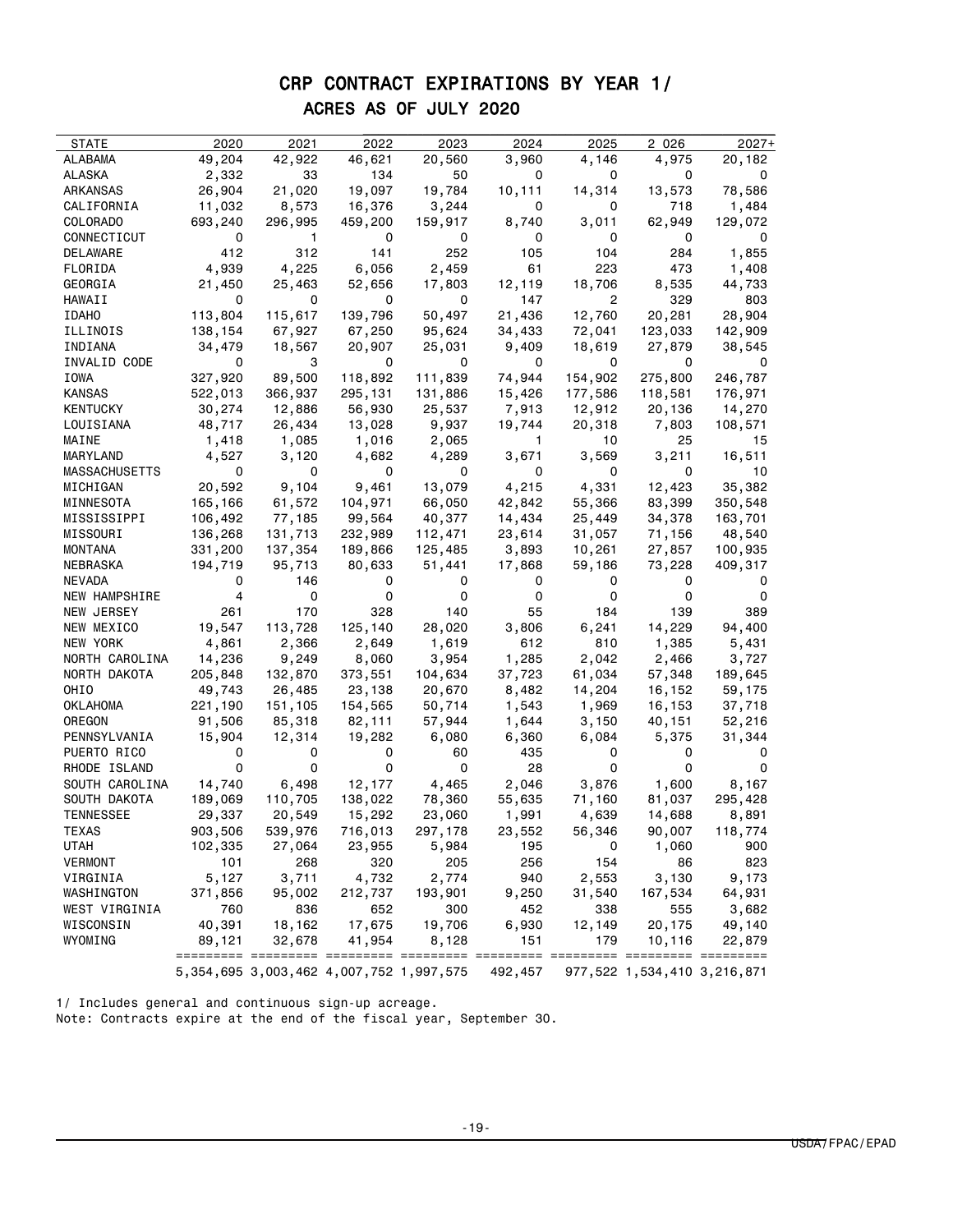|                          | <b>GRASS PLANTINGS</b> |                         |                  | TREE PLANTINGS      |                  | WILDLIFE             | WILDLIFE                  | FIELD       |
|--------------------------|------------------------|-------------------------|------------------|---------------------|------------------|----------------------|---------------------------|-------------|
| <b>STATE</b>             |                        |                         |                  |                     |                  | HABITAT              | CORRIDORS                 | WINDBREAKS  |
|                          | INTROD.                | NATIVE<br>(CP2)         | <b>SOFTWOODS</b> | <b>LONGLEAF</b>     | <b>HARDWOODS</b> | $(CP4D)$ 2/          | (CP4B)                    | (CP5)       |
|                          | (CP1)                  |                         | (CP3)            | PINE<br>$(CP3A)$ 1/ | (CP3A)           |                      |                           |             |
| <b>ALABAMA</b>           | 13,713                 | 2,816                   | 84,592           | 8,479               | 2,338            | 4,266                | 20                        | 0           |
| <b>ALASKA</b>            | 1,100                  | 0                       | 0                | 0                   | 0                | 0                    | 0                         | 0           |
| ARKANSAS                 | 3,559                  | 3,137                   | 15,135           | 0                   | 12,333           | 1,539                | 53                        | 0           |
| CALIFORNIA               | 19,658                 | 157                     | 14               | 0                   | 0                | 9,651                | $\mathbf 0$               | $\mathbf 0$ |
| COLORADO                 | 69,510                 | 848,315                 | 11               | 0                   | 0                | 280,804              | 0                         | 843         |
| CONNECTICUT              | 0                      | 0                       | 0                | 0                   | 0                | 0                    | 0                         | 0           |
| DELAWARE                 | 15                     | 23                      | 0                | 0                   | 2,082            | 516                  | 0                         | 0           |
| FLORIDA                  | 26                     | 108                     | 11,615           | 743                 | 32               | 330                  | 0                         | 0           |
| GEORGIA                  | 707                    | 32                      | 45,625           | 6,356               | 1,411            | 1,354                | 4                         | 0           |
| HAWAII                   | $\Omega$               | 0                       | 0                | 0                   | 13               | 0                    | 0                         | 0           |
| <b>IDAHO</b>             | 203,846                | 40,193                  | 5,315            | 0                   | 26               | 55,835               | 10                        | 41          |
| ILLINOIS                 | 180,927                | 42,722                  | 1,362            | 0                   | 31,325           | 78,564               | 21                        | 1,826       |
| INDIANA                  | 16,802                 | 11,525                  | 261              | 0                   | 11,645           | 5,858                | 23                        | 1,061       |
| IOWA                     | 227,741                | 124,505                 | 554              | 0                   |                  | 92,516               | 234                       | 5,587       |
| <b>KANSAS</b>            |                        | 621,278                 | 16               | 0                   | 15,991<br>297    |                      | 463                       | 915         |
| <b>KENTUCKY</b>          | 12,739<br>30,298       | 18,998                  | 190              | 0                   | 2,786            | 319,449<br>232       | 8                         | 0           |
|                          | 584                    |                         |                  | 6,027               |                  |                      | 0                         | 0           |
| LOUISIANA                |                        | 1,140<br>0              | 17,206<br>90     |                     | 11,560<br>0      | 32,353<br>38         | 0                         | 0           |
| MAINE<br><b>MARYLAND</b> | 2,230                  |                         |                  | 0                   |                  |                      | 3                         | 0           |
|                          | 6,296<br>0             | 1,797                   | 531<br>0         | 0<br>0              | 357<br>0         | 1,051<br>0           | 0                         | 0           |
| <b>MASSACHUSETTS</b>     |                        | 0                       |                  |                     |                  |                      |                           |             |
| MICHIGAN                 | 14,552                 | 8,165                   | 2,615            | 0                   | 1,838            | 6,624                | 179                       | 1,558       |
| MINNESOTA                | 61,556                 | 39,413                  | 6,827            | 0                   | 12,277           | 70,746               | 97                        | 5,036       |
| MISSISSIPPI              | 21,441                 | 2,158                   | 189,525          | 6,284               | 27,465           | 2,293                | 36                        | 0           |
| MISSOURI                 | 426,107                | 123,628                 | 350              | 0                   | 12,674           | 2,007                | 0                         | 25          |
| <b>MONTANA</b>           | 376,109                | 209,955                 | 26               | 0                   | 5                | 9,624                | 84                        | 42          |
| NEBRASKA                 | 27,786                 | 236,497                 | 99               | 0                   | 315              | 35,284               | 13                        | 20,923      |
| <b>NEVADA</b>            | 130                    | 0                       | 0                | 0                   | 0                | 0                    | 0                         | 0           |
| NEW HAMPSHIRE            | 0                      | 0                       | 0                | 0                   | 0                | 0                    | 0                         | 0           |
| NEW JERSEY               | 0                      | 0                       | 0                | 0                   | 0                | 0                    | 0                         | 2           |
| NEW MEXICO               | 52,406                 | 261,855                 | 0                | 0                   | 0                | 140                  | 0                         | 0           |
| NEW YORK                 | 4,611                  | 372                     | 304              | 0                   | 153              | 390                  | 0                         | 0           |
| NORTH CAROLINA           | 934                    | 94                      | 14,052           | 2,907               | 3,467            | 628                  | 0                         | 8           |
| NORTH DAKOTA             | 129,834                | 13,458                  | 62               | 0                   | 355              | 198,209              | 0                         | 2,408       |
| OHIO                     | 10,926                 | 44,291                  | 1,505            | 0                   | 4,838            | 8,002                | 40                        | 3,113       |
| OKLAHOMA                 | 115,489                | 287,486                 | 0                | 0                   | 37               | 884                  | 0                         | 31          |
| OREGON                   | 200,662                | 59,379                  | 859              | 0                   | 39               | 8,381                | 1                         | 0           |
| PENNSYLVANIA             | 61,287                 | 21,742                  | 37               | 0                   | 236              | 3,490                | 0                         | 0           |
| PUERTO RICO              | 0                      | 0                       | 0                | 0                   | 0                | 0                    | 0                         | 0           |
| RHODE ISLAND             | 0                      | 0                       | 0                | 0                   | 0                | 0                    | 0                         | 0           |
| SOUTH CAROLINA           | 556                    | 182                     | 16,833           | 1,410               | 87               | 599                  | ი                         |             |
| SOUTH DAKOTA             | 48,454                 | 63,547                  | 6                | 0                   | 14               | 36,612               | 0                         | 17,008      |
| <b>TENNESSEE</b>         | 31,084                 | 20,251                  | 18,983           | 0                   | 4,580            | 2,144                | 8                         | 0           |
| <b>TEXAS</b>             | 270,282                | 1,601,077               | 1,149            | 0                   | 10               | 12,309               | 743                       | 0           |
| <b>UTAH</b>              | 68,958                 | 13,900                  | 0                | 0                   | 0                | 1,805                | 0                         | 0           |
| VERMONT                  | 7                      | 0                       | 0                | 0                   | 0                | 0                    | 0                         | 0           |
| VIRGINIA                 | 1,798                  | 703                     | 5,329            | 0                   | 35               | 220                  | $\mathbf 0$               | 0           |
| WASHINGTON               | 262,261                | 497,873                 | 2,418            | 0                   | 0                | 106,059              | 48                        | 6           |
| WEST VIRGINIA            | 187                    | 0                       | 0                | 0                   | $\overline{7}$   | 0                    | 0                         | 0           |
| WISCONSIN                | 54,303                 | 21,530                  | 6,578            | 0                   | 15,485           | 2,769                | 110                       | 88          |
| WYOMING                  | 97,081                 | 1,620                   |                  | 0                   | 0                | 1,320                | 0<br>==================== | 104         |
|                          |                        | 3, 128, 555 5, 245, 923 | 450,077          | 32,206              |                  | 176, 116 1, 394, 894 | 2,197                     | 60,636      |

1/ See also CP36 (p. 21).

2/ Seedings that meet multiple seasonal requirements for wildlife of local or regional concern.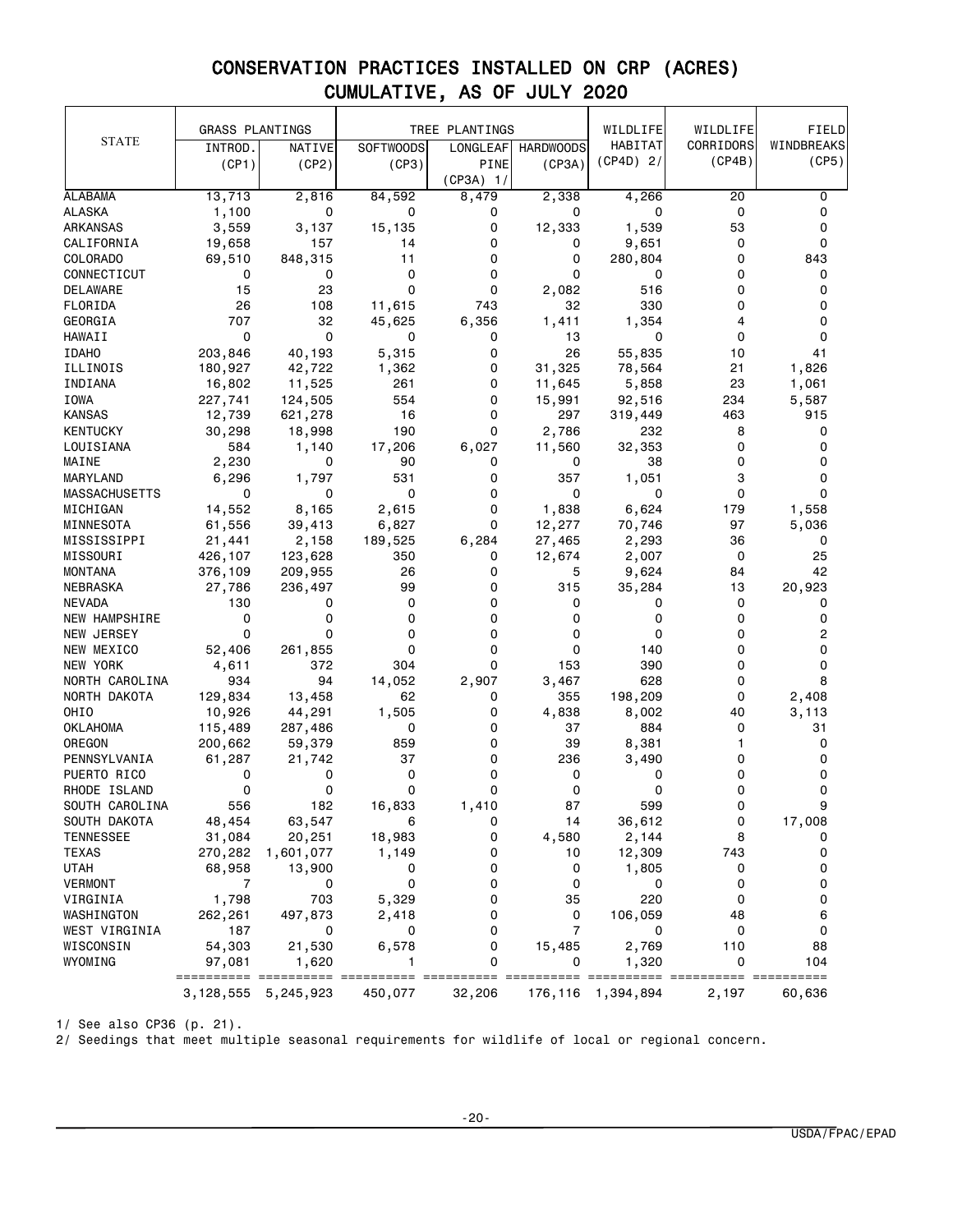|                      | DIVERSIONS     |                  |                  |              |              |            |                |                |
|----------------------|----------------|------------------|------------------|--------------|--------------|------------|----------------|----------------|
| <b>STATE</b>         | & EROSION      |                  | <b>SHALLOW</b>   |              |              |            | CONTOUR        |                |
|                      | CONTROL        | <b>GRASS</b>     | <b>WATER FOR</b> | EXISTING     | EXISTING     | WILDLIFE   | <b>GRASS</b>   | SHELTER-       |
|                      | STRUCT.1/      | <b>WATERWAYS</b> | WILDLIFE         | <b>GRASS</b> | <b>TREES</b> | FOOD PLOTS | <b>STRIPS</b>  | <b>BELTS</b>   |
|                      |                | (CP8)            | (CP9)            | (CP10)       | (CP11)       | (CP12)     | (CP15)         | (CP16)         |
| <b>ALABAMA</b>       | 0              | 8                | 107              | 9,884        | 26,074       | 744        | 0              | 0              |
| <b>ALASKA</b>        | $\mathbf 0$    | 0                | 0                | 1,258        | 0            | 0          | 0              | 0              |
| <b>ARKANSAS</b>      | 0              | 5                | 461              | 3,774        | 7,376        | 271        | 0              | 0              |
| CALIFORNIA           | 0              | 0                | 0                | 8,851        | 0            | 1          | 0              | $\Omega$       |
| COLORADO             | 0              | 357              | 12               | 450,283      | 22           | 96         | 9              | 1,834          |
| CONNECTICUT          | 0              | 0                | 0                | 0            | 0            | 0          | 0              | 0              |
| DELAWARE             | 0              | 1                | 191              | 77           | 0            | 3          | 0              | 0              |
| FLORIDA              | $\Omega$       | 0                | 0                | 0            | 4,556        | 21         | 0              | $\Omega$       |
| GEORGIA              | 0              | 21               | 13               | 684          | 11,998       | 93         | 0              | 0              |
| <b>HAWAII</b>        | 0              | 0                | 0                | 0            | 0            | 0          | 0              | 0              |
| <b>IDAHO</b>         | $\Omega$       | 0                | 23               | 49,580       | 291          | 67         | 37             | 16             |
| ILLINOIS             | $\overline{7}$ | 30,076           | 3,973            | 24,449       | 3,526        | 3,622      | 759            | 91             |
|                      |                |                  |                  |              |              |            |                |                |
| INDIANA              | 0<br>$\Omega$  | 17,371           | 854              | 3,918        | 1,317        | 294        | 20             | 14             |
| <b>IOWA</b>          |                | 34,348           | 9,991            | 47,834       | 1,239        | 3,759      | 9,480          | 1,720          |
| <b>KANSAS</b>        | 0              | 6,568            | 860              | 75,638       | 54<br>272    | 2,960      | 2,387          | 403            |
| <b>KENTUCKY</b>      | 0              | 5,004            | 1,728            | 2,185        |              | 408        | 30             | 0              |
| LOUISIANA            | $\Omega$       | 2                | 442              | 369          | 5,079        | 510        | 0              | $\Omega$       |
| MAINE                | 0              | 43               | 0                | 823          | 212          | 0          | 0              | 0              |
| MARYLAND             | 0              | 197              | 950              | 164          | 108          | 12         | 1              | $\mathbf 0$    |
| <b>MASSACHUSETTS</b> | $\Omega$       | 0                | 0                | 0            | 0            | 0          | 0              | $\mathbf 0$    |
| MICHIGAN             | 40             | 383              | 1,135            | 3,807        | 1,256        | 568        | 0              | 21             |
| MINNESOTA            | 0              | 3,146            | 135              | 35,895       | 3,988        | 2,848      | 704            | 2,640          |
| MISSISSIPPI          | $\mathbf 0$    | 20               | 460              | 8,919        | 66,605       | 1,641      | 17             | 0              |
| MISSOURI             | 1              | 1,690            | 1,624            | 41,712       | 1,040        | 2,735      | 532            | 47             |
| <b>MONTANA</b>       | 0              | 58               | 11               | 163,688      | 113          | 628        | 0              | 79             |
| NEBRASKA             | $\Omega$       | 1,078            | 126              | 55,244       | 268          | 379        | 231            | 904            |
| <b>NEVADA</b>        | 0              | 0                | 0                | 0            | 0            | 0          | 0              | 0              |
| NEW HAMPSHIRE        | 0              | 0                | 0                | 0            | 0            | 0          | 0              | 0              |
| NEW JERSEY           | 0              | 175              | 0                | 0            | 0            | 0          | 1              | 0              |
| NEW MEXICO           | 0              | 0                | 0                | 11,791       | 0            | 0          | 0              | 0              |
| <b>NEW YORK</b>      | $\Omega$       | 26               | 0                | 2,441        | 81           | 33         | 0              | 0              |
| NORTH CAROLINA       | 0              | 193              | 147              | 452          | 6,608        | 10         | 0              | 5              |
| NORTH DAKOTA         | $\mathbf 0$    | 74               | 0                | 121,580      | 102          | 1,755      | 1              | 2,530          |
| OHI <sub>0</sub>     | 0              | 11,366           | 453              | 3,568        | 783          | 305        | 13             | 59             |
| <b>OKLAHOMA</b>      | 0              | 124              | 53               | 167,086      | 84           | 665        | 0              | 21             |
| OREGON               | 0              | 16               | 0                | 57,590       | 281          | 100        | 0              | 0              |
| PENNSYLVANIA         | 0              | 185              | 31               | 2,779        | 5            | 508        | 28             | 0              |
| PUERTO RICO          | 0              | 0                | 0                | 0            | 0            | 0          | 60             | 0              |
| RHODE ISLAND         | 0              | 0                | 0                | 0            | 0            | 0          | 0              | 0              |
| SOUTH CAROLINA       |                | 14               | 9                | 898          | 9,986        | 80         | 0              |                |
| SOUTH DAKOTA         | 0              | 1,374            | 41               | 66,471       | 58           | 2,295      | 25             | 8,905          |
| <b>TENNESSEE</b>     | 0              | 171              | 57               | 10,599       | 5,036        | 252        | 20             | 0              |
| <b>TEXAS</b>         | 0              | 1,078            | 83               | 614,419      | 1,095        | 2,350      | 71             | 0              |
| <b>UTAH</b>          | 0              | 6                | 0                | 74,962       | 0            | 8          | 18             | 0              |
| <b>VERMONT</b>       | 0              | 15               | 0                | 0            | 0            | 0          | 0              | 0              |
| VIRGINIA             | 0              | 75               | 52               | 501          | 1,449        | 16         | $\overline{c}$ | 0              |
| WASHINGTON           | 0              | 321              | 50               | 94,158       | 423          | 706        | 41,565         | 8              |
| WEST VIRGINIA        | 0              | 0                | 0                | 0            | 0            | 0          | 0              | 0              |
| WISCONSIN            | 1              | 1,240            | 1,593            | 16,066       | 3,860        | 848        | 401            | 3              |
| WYOMING              | 0              | 0                | 0                | 70,939       | 12           | 15         | 0              | $\overline{2}$ |
|                      | ==========     |                  |                  |              |              |            |                |                |
|                      | 49             | 116,828          | 25,666           | 2,305,336    | 165,258      | 31,605     | 56,410         | 19,300         |

1/ Includes CP6, CP7, CP26, and CP34.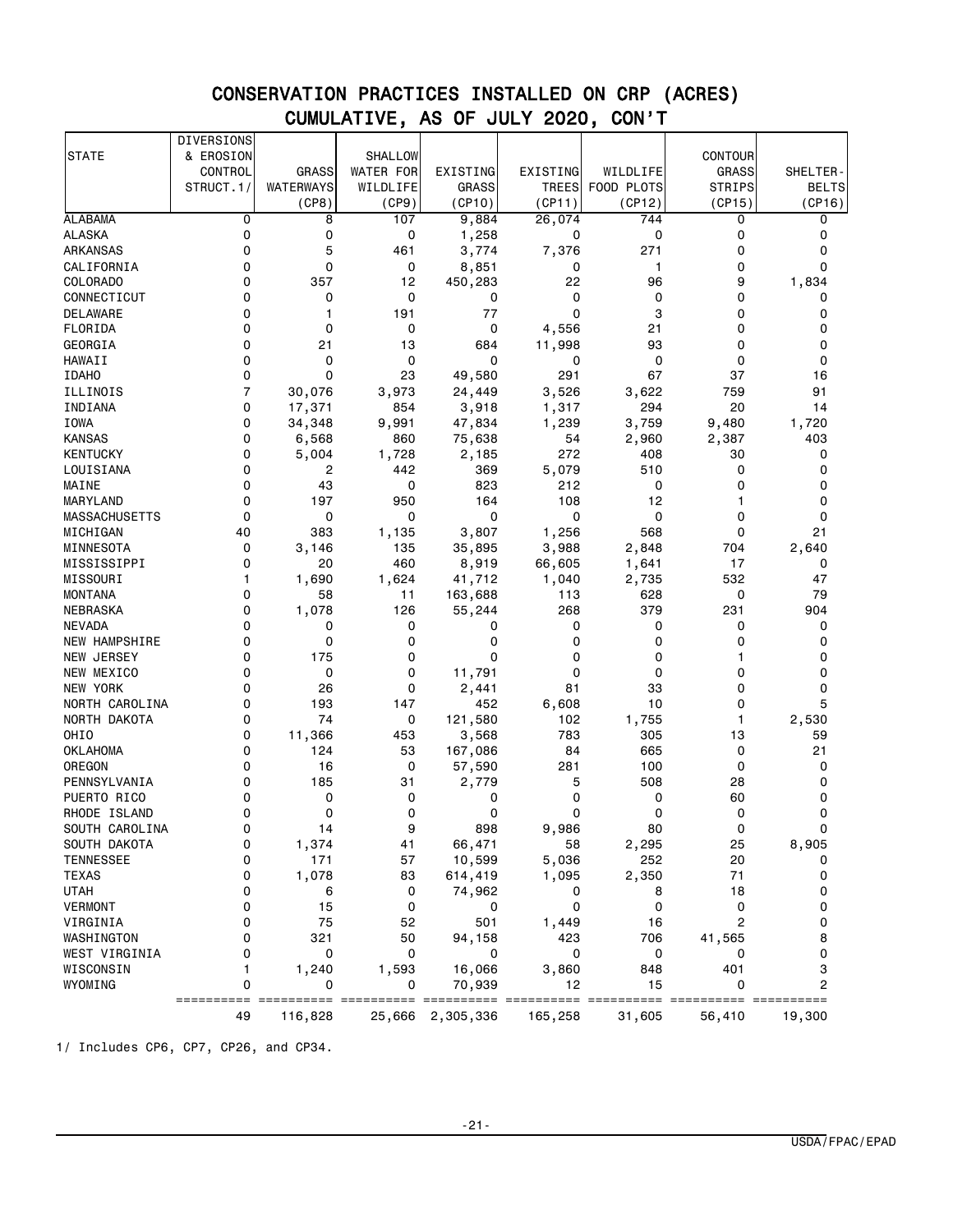|                       |               |            |                   |                 |              | WETLAND RESTORATION                     |              |                 |
|-----------------------|---------------|------------|-------------------|-----------------|--------------|-----------------------------------------|--------------|-----------------|
|                       |               | SALINITY   |                   | RIPARIAN        | $(CP23)$ 2/  | FLOODPLAIN                              | NON-         | CROSS WIND      |
| <b>STATE</b>          | LIVING        | REDUCING   | <b>FILTER</b>     | BUFFERS 1/      |              | (CP23) 3/                               | FLOODPLAIN   | TRAP STRIPS     |
|                       | SNOW          | VEGETATION | <b>STRIPS</b>     | (CP22)          |              |                                         | $(CP23A)$ 3/ | (CP24)          |
|                       | <b>FENCES</b> | (CP18)     | (CP21)            |                 |              |                                         |              |                 |
|                       | (CP17)        |            |                   |                 |              |                                         |              |                 |
| <b>ALABAMA</b>        | 0             | 0          | 249               | 21,890          | 0            | 5                                       | 0            | 0               |
| <b>ALASKA</b>         | 0             | 0          | 0                 | 50              | 0            | 0                                       | 0            | 0               |
| <b>ARKANSAS</b>       | 0             | 0          | 4,378             | 49,873          | 22           | 43,523                                  | 26,367       | 0               |
| CALIFORNIA            | 0             | 0          | 0                 | 268             | 572          | 0                                       | 0            | 0               |
| COLORADO              | 23            | 7          | 60                | 418             | 26           | 0                                       | 1,524        | 0               |
| CONNECTICUT           | 0             | 0          | 0                 | 1               | 0            | 0                                       | 0            | 0               |
| DELAWARE              | 0             | 0          | 416               | 57              | 0            | 112                                     | 74           | 0               |
| FLORIDA               | 0             | 0          | 0                 | 0               | 0            | 0                                       | 0            | 0               |
| GEORGIA               | 0             | 0          | 368               | 630             | 380          | 23                                      | 0            | 0               |
| HAWAII                | 0             | 0          | 0                 | 1,267           | 0            | 0                                       | 0            | 0               |
| <b>IDAHO</b>          | 0             | 0          | 670               | 2,685           | 0            | 375                                     | 25           | 0               |
| ILLINOIS              | 38            | 1          | 97,540            | 93,914          | 702          | 34,822                                  | 12,046       | 0               |
| INDIANA               | 0             | 0          | 42,058            | 4,568           | 943          | 3,938                                   | 8,132        | 0<br>0          |
| IOWA<br><b>KANSAS</b> | 585<br>35     | 0<br>521   | 179,628<br>18,006 | 39,568          | 2,221<br>378 | 119,194<br>3,665                        | 10,887       | 46              |
| <b>KENTUCKY</b>       | 0             | 0          | 15,227            | 2,118<br>13,431 | 0            | 82                                      | 5,170<br>137 | 0               |
| LOUISIANA             | 0             | 0          | 259               | 3,472           | 101          | 67,181                                  | 70,793       | 0               |
| MAINE                 | 0             | 0          | 55                | 29              | 0            | 0                                       | 0            | 0               |
| MARYLAND              | 0             | 0          | 21,814            | 10,112          | 9            | 1,900                                   | 339          | 0               |
| <b>MASSACHUSETTS</b>  | 0             | 0          | 10                | 0               | 0            | 0                                       | 0            | 0               |
| MICHIGAN              | 11            | 0          | 21,116            | 1,362           | 205          | 3,856                                   | 13,556       | 0               |
| MINNESOTA             | 2,181         | 4,195      | 108,373           | 22,802          | 26,652       | 28,974                                  | 321,539      | 0               |
| MISSISSIPPI           | 0             | 0          | 4,210             | 151,588         | 0            | 20,853                                  | 1,381        | 0               |
| MISSOURI              | 0             | 0          | 20,546            | 18,628          | 83           | 18,902                                  | 1,543        | 0               |
| <b>MONTANA</b>        | 188           | 62,435     | 177               | 1,818           | 510          | 655                                     | 661          | 0               |
| NEBRASKA              | 92            | 472        | 12,777            | 1,275           | 158          | 9,302                                   | 4,914        | 0               |
| <b>NEVADA</b>         | 0             | 0          | 0                 | 0               | 0            | 0                                       | 0            | 0               |
| NEW HAMPSHIRE         | 0             | 0          | 0                 | 4               | 0            | 0                                       | $\Omega$     | 0               |
| NEW JERSEY            | 0             | 0          | 321               | 272             | 0            | 0                                       | 0            | 0               |
| NEW MEXICO            | 0             | 0          | 0                 | 560             | 0            | 0                                       | 0            | 0               |
| <b>NEW YORK</b>       | 0             | 0          | 246               | 6,129           | 2            | 55                                      | 3            | 0               |
| NORTH CAROLINA        | 0             | 0          | 651               | 3,174           | 0            | 677                                     | 0            | 0               |
| NORTH DAKOTA          | 436           | 89,939     | 7,044             | 223             | 130,573      | 4,568                                   | 59,728       | 0               |
| OHIO                  | 0             | 0          | 66,769            | 6,509           | 808          | 4,925                                   | 7,249        | 0               |
| <b>OKLAHOMA</b>       | 0             | 1,471      | 462               | 819             | 78           | 293                                     | 1,310        | 0               |
| OREGON                | 0             | 0          | 1,446             | 30,428          | 0            | 152                                     | 115          | 0               |
| PENNSYLVANIA          | 0             | 0          | 685               | 17,639          | 0            | 575                                     | 0            | 0               |
| PUERTO RICO           | 0             | 0          | 0                 | 94              | 0            | 0                                       | 0            | 0               |
| RHODE ISLAND          | 0             | 0          | 0                 | 28              |              | 0                                       | 0            | 0               |
| SOUTH CAROLINA        | 0             | 0          | 869               | 8,324           | 0            | 172                                     | 0            | 0               |
| SOUTH DAKOTA          | 490           | 16,699     | 9,393             | 4,085           | 24,367       | 36,682                                  | 125,841      | 0               |
| <b>TENNESSEE</b>      | 0             | 0          | 3,778             | 4,460           | 43           | 631                                     | 0            | 0               |
| TEXAS                 | 0             | 406        | 550               | 11,342          | 5,332        | 959                                     | 2,610        | 0               |
| <b>UTAH</b>           | 0             | 0          | 0                 | 17              | 0            | 0                                       | 0            | 0               |
| VERMONT               | 0             | 0          | 120               | 2,137           | 0            | 0                                       | 0            | 0               |
| VIRGINIA              | 0             | 0          | 2,110             | 17,184          | 0            | 141                                     | 0            | 0               |
| WASHINGTON            | 0             | 0          | 31,177            | 17,607          | 15           | 42                                      | 5            | 0               |
| WEST VIRGINIA         | 0             | 0          | 563               | 4,862           | 0            | 0                                       | 0            | 0               |
| WISCONSIN             | 10            | 0          | 18,980            | 5,982           | 825          | 2,816                                   | 1,231        | 0               |
| WYOMING               | 0             | 0          | 0                 | 1,719           | 0            | 0<br>=========== =========== ========== | 0            | 0<br>========== |
|                       | 4,090         | 176,147    | 693,103           | 585,424         | 195,004      | 410,051                                 | 677,180      | 46              |

1/ Includes cropland and marginal pasture.

2/ Acres enrolled under general sign-up and CREP through 2003

3/ Acres enrolled under continuous CREP and non-CREP sign-up after 2003.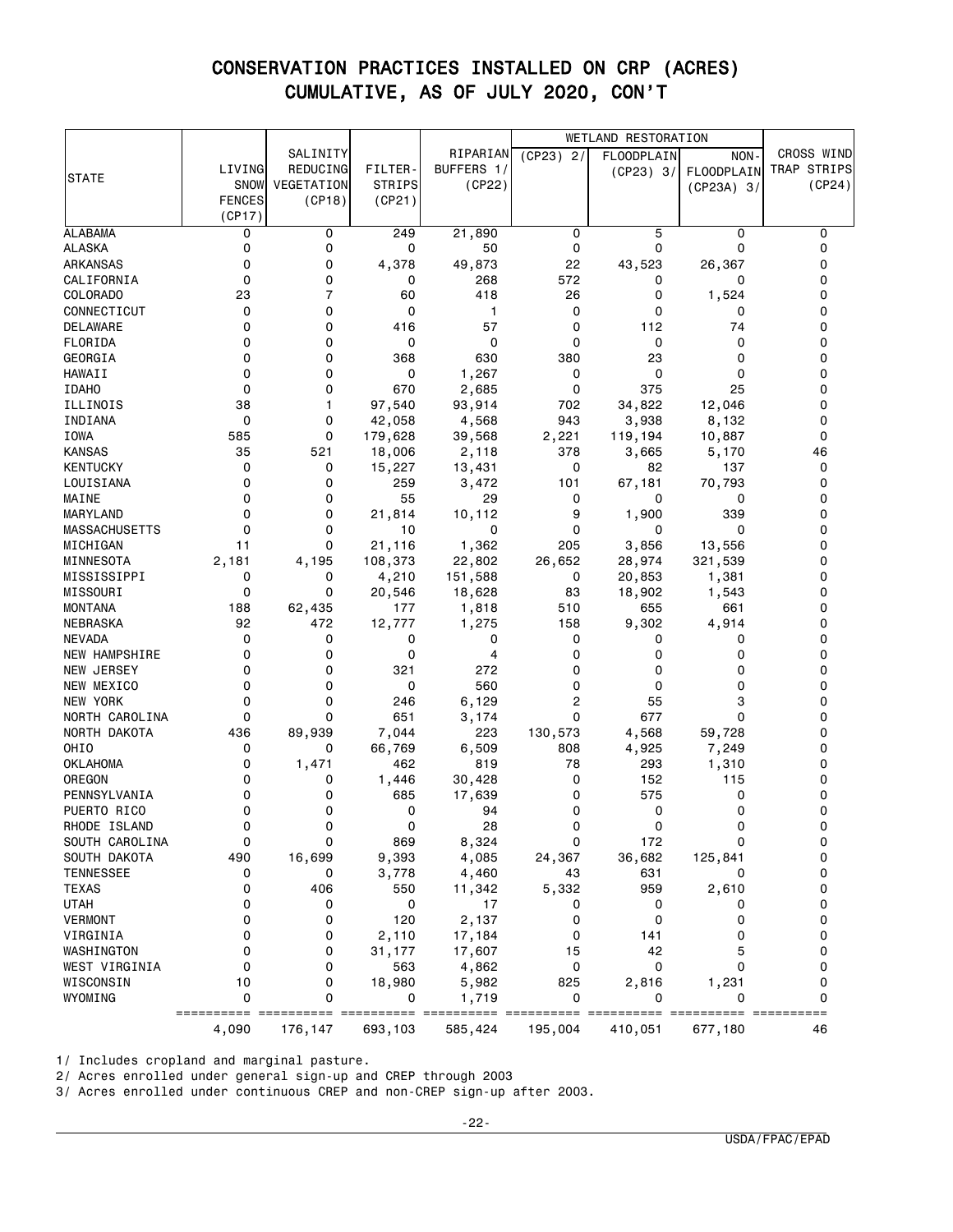|                      | RARE AND        | FARMABLE WETLAND |                |            | MARGINAL PASTURE                    |                 | UPLAND BIRD     |
|----------------------|-----------------|------------------|----------------|------------|-------------------------------------|-----------------|-----------------|
|                      | DECLINING       | PROGRAM 1/       |                |            | <b>BOTTOMLAND</b><br><b>BUFFERS</b> |                 | HABITAT         |
|                      | HABITAT         | WETLAND          | <b>BUFFER</b>  | WILDLIFE   | WETLAND                             | <b>HARDWOOD</b> | <b>BUFFERS</b>  |
| STATE                | (CP25)          | (CP27)           | (CP28)         | (CP29)     | (CP30)                              | <b>TREES</b>    | (CP33)          |
|                      |                 |                  |                |            |                                     | (CP31)          |                 |
| <b>ALABAMA</b>       | 393             | 0                | 0              | 368        | 0                                   | 1,058           | 604             |
| <b>ALASKA</b>        | 0               | 0                | 0              | 0          | 140                                 | 0               | 0               |
| <b>ARKANSAS</b>      | 0               | 0                | 0              | 273        | 2,706                               | 16,964          | 3,176           |
| CALIFORNIA           | 0               | 0                | 0              | 0          | 0                                   | 0               | 0               |
| <b>COLORADO</b>      | 1,709           | 34               | 127            | 58         | 32                                  | 0               | 1,286           |
| CONNECTICUT          | 0               | 0                | 0              | 0          | 0                                   | 0               | 0               |
| <b>DELAWARE</b>      | 0               | 0                | 0              | 0          | 0                                   | 0               | 0               |
| FLORIDA              | 0               | 0                | 0              | 0          | 0                                   | 0               | 0               |
| GEORGIA              | 0               | 0                | 0              | 26         | 0                                   | 0               | 391             |
| <b>HAWAII</b>        | 0               | 0                | 0              | 0          | 0                                   | 0               | 0               |
| <b>IDAHO</b>         | 79              | 4                | $\overline{c}$ | 103        | 53                                  | 0               | 0               |
| ILLINOIS             | 507             | 658              | 1,129          | 169        | 20                                  | 5,730           | 58,228          |
| INDIANA              | 1,956           | 265              | 468            | 88         | 41                                  | 9,625           | 9,303           |
| IOWA                 | 139,205         | 27,428           | 66,192         | 4,696      | 1,136                               | 3,562           | 23,716          |
| <b>KANSAS</b>        | 562,095         | 729              | 1,392          | 0          | 0                                   | 207             | 24,723          |
| <b>KENTUCKY</b>      | 31,830          | 0                | 0              | 46,439     | 0                                   | 594             | 5,511           |
| LOUISIANA            | 0               | 335              | 0              | 0          | 176                                 | 49,285          | 80              |
| MAINE                | 0               | 0                | 0              | 5          | 11                                  | 0               | 0               |
| MARYLAND             | 596             | 0                | 0              | 1,038      | 154                                 | 0               | 399             |
| <b>MASSACHUSETTS</b> | 0               | $\mathbf 0$      | 0              | 0          | 0                                   | 0               | 0               |
| MICHIGAN             | 35              | 19               | 45             | 4          | 224                                 | 0               | 449             |
| MINNESOTA            | 81,962          | 12,356           | 25,590         | 140        | 4,941                               | 836             | 485             |
| MISSISSIPPI          | 0               | 40               | 157            | 40         | 37                                  | 59,547          | 1,376           |
| MISSOURI             | 21,869          | 0                | 0              | 775        | 1,443                               | 1,932           | 24,024          |
| <b>MONTANA</b>       | 55,311          | 100              | 206            | 0          | 1                                   | 0               | 404             |
| NEBRASKA             | 145,971         | 1,369            | 1,706          | 544        | 285                                 | 9               | 9,452           |
| <b>NEVADA</b>        | 0               | 0                | 0              | 0          | 0                                   | 0               | 0               |
| NEW HAMPSHIRE        | 0               | 0                | 0              | 0          | 0                                   | 0               | 0               |
| NEW JERSEY           | 0               | 0                | 0              | 0          | 0                                   | 0               | 0               |
| NEW MEXICO           | 0               | 0                | 0              | 0          | 0                                   | 0               | 0               |
| <b>NEW YORK</b>      | 0               | 0                | 0              | 1,330      | 1,128                               | 2               | 0               |
| NORTH CAROLINA       | 0               | 0                | 0              | 24         | 0                                   | 55              | 3,162           |
| NORTH DAKOTA         |                 | 26,161           | 59,629         | 35         | 0                                   | 0               | 0               |
| OHIO                 | 10,744          | 78               | 193            |            | 106                                 | 39              | 10,083          |
| <b>OKLAHOMA</b>      | 4,105<br>16,274 | 47               | 122            | 2,911<br>0 | 0                                   | 442             | 416             |
| OREGON               | 41,733          | 0                | 0              | 16,205     | 529                                 | 0               | 0               |
| PENNSYLVANIA         | 0               | 0                | 0              | 976        | 420                                 | 0               | 317             |
| PUERTO RICO          |                 | 0                |                | 341        | 0                                   | 0               | 0               |
| RHODE ISLAND         | 0<br>0          | 0                | 0<br>0         | 0          | 0                                   | 0               | 0               |
|                      |                 | 0                |                | 28         | 59                                  |                 | 1,077           |
| SOUTH CAROLINA       |                 |                  |                |            |                                     |                 |                 |
| SOUTH DAKOTA         | 13,134          | 27,062           | 57,226         | 3,782      | 18,482                              | 0               | 1,253           |
| <b>TENNESSEE</b>     | 0               | 0                | 0              | 71         | 0                                   | 2,831           | 3,147           |
| <b>TEXAS</b>         | 0               | 0                | 0              | 1,165      | 2                                   | 0               | 30,589          |
| <b>UTAH</b>          | 0               | 0                | 0              | 0          | 0                                   | 0               | 0               |
| <b>VERMONT</b>       | 0               | 0                | 0              | 0          |                                     | 0               | 0               |
| VIRGINIA             | 0               | 0                | 0              | 718        | 0                                   | 0               | 742             |
| WASHINGTON           | 1,162           | 2                | 8              | 696        | 538                                 | 0               | 1,553           |
| WEST VIRGINIA        | 0               | 0                | 0              | 0          | 0                                   | 0               | 0               |
| WISCONSIN            | 12,086          | 54               | 65             | 807        | 22                                  | 0               | 208             |
| WYOMING              | 0               | 0                | 0              | 1,107      | 0                                   | 0               | 0<br>========== |
|                      | ==========      | ==========       | ==========     | ========== | ==========                          | ==========      |                 |
|                      | 1,142,756       | 96,742           | 214,256        | 84,963     | 32,689                              | 152,718         | 216,157         |

1/ For more FWP see page 24.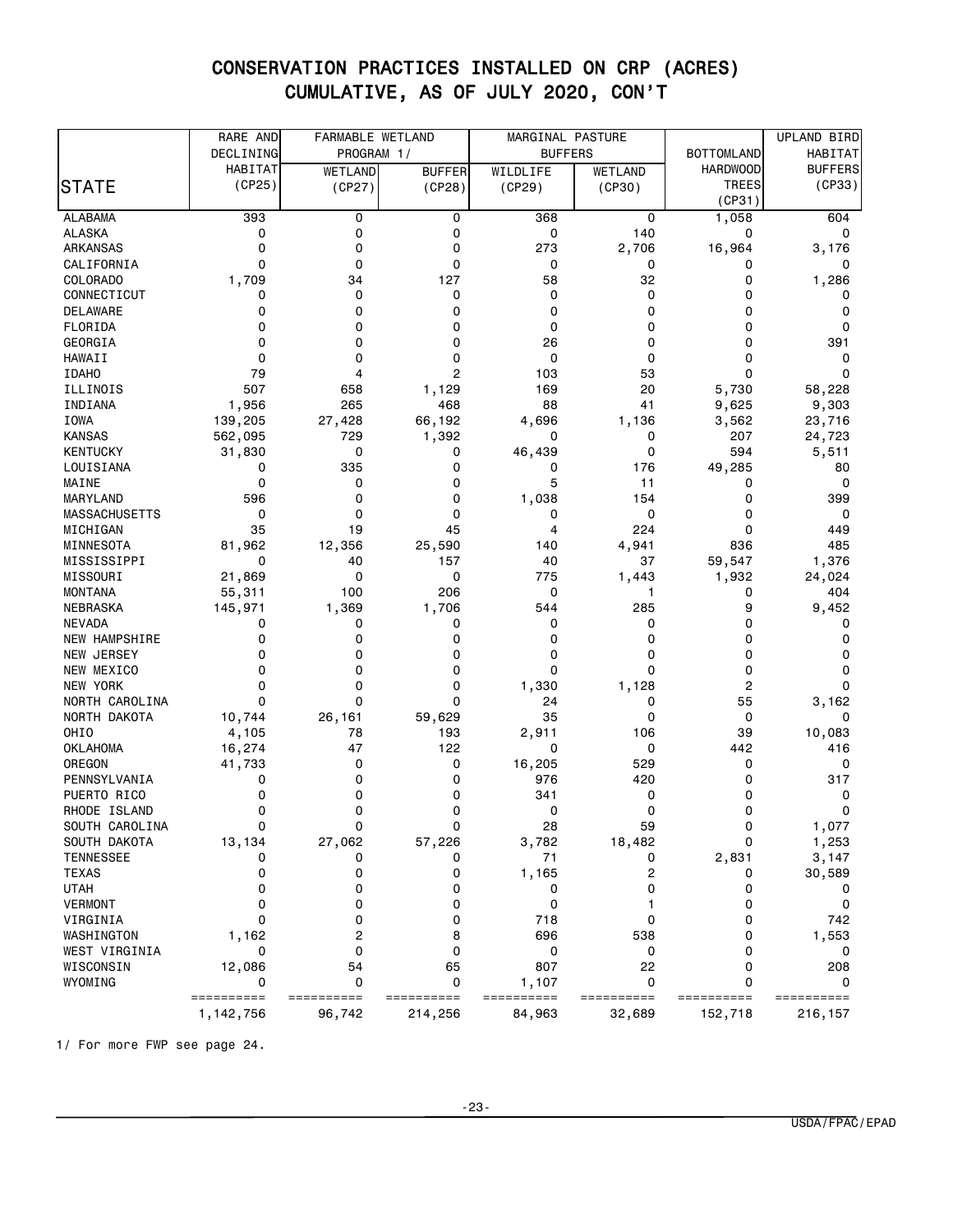|                                    |          |                          | <b>STATE</b>                 |                          |                    |                              |                  |           |
|------------------------------------|----------|--------------------------|------------------------------|--------------------------|--------------------|------------------------------|------------------|-----------|
| <b>STATE</b>                       | LONGLEAF | <b>DUCK</b>              | ACRES FOR                    | FARMABLE WETLAND PROGRAM |                    |                              | POLLINATOR       | PRAIRIE   |
|                                    | PINE     | NESTING                  | WILDLIFE                     |                          |                    |                              | HABITAT 2/       | SRTIPS    |
|                                    | (CP36)   | <b>HABITAT</b><br>(CP37) | <b>ENHANCEMENT</b><br>(CP38) |                          |                    |                              | (CP42)           | (CP43)    |
|                                    |          |                          |                              | <b>CONSTRUCT</b>         | AQUACUL -          | <b>FLOODED</b>               |                  |           |
|                                    |          |                          |                              | ED                       | <b>TURE</b>        | PRAIRIE                      |                  |           |
|                                    |          |                          |                              | WETLANDS<br>(CP39) 1/    | WETLANDS<br>(CP40) | <b>WETLANDS</b><br>(CP41) 1/ |                  |           |
| <b>ALABAMA</b>                     | 13,419   | 0                        | 2,283                        | 0                        | 14                 | 0                            | 85               | 0         |
| <b>ALASKA</b>                      | 0        | 0                        | 0                            | 0                        | 0                  | 0                            | 0                | 0         |
| ARKANSAS                           | 0        | 0                        | 18,361                       | 0                        | 2,012              | 0                            | 49               | 0         |
| CALIFORNIA                         | 0        | 0                        | 0                            | 0                        | 0                  | 0                            | 1,819            | 0         |
| COLORADO                           | 0        | 0                        | 72,675                       | 0                        | 0                  | 0                            | 19,171           | 0         |
| CONNECTICUT                        | 0        | 0                        | 0                            | 0                        | 0                  | 0                            | 0                | 0         |
| DELAWARE                           | 0        | 0                        | 0                            | 0                        | 0                  | 0                            | 2                | 0         |
| FLORIDA                            | 2,335    | 0                        | 9                            | 0                        | 0                  | 0                            | 0                | 0         |
| GEORGIA                            | 119,355  | 0                        | 15,492                       | 0                        | 0                  | 0                            | 12               | 0         |
| <b>HAWAII</b>                      | 0        | 0                        | 0                            | 0                        | 0                  | 0                            | 0                | 0         |
| <b>IDAHO</b>                       | 0        | 0                        | 143,998                      | 0                        | 0                  | 0                            | 7,436            | 0         |
| ILLINOIS<br>INDIANA                | 0<br>0   | 0<br>0                   | 26,643                       | 32<br>19                 | 0<br>0             | 0<br>0                       | 105,945          | 245<br>80 |
| <b>IOWA</b>                        | 0        | 2,518                    | 56,070<br>285,835            | 298                      | 0                  | 125                          | 5,375<br>219,774 | 1,267     |
| <b>KANSAS</b>                      | 0        | 0                        | 203,250                      | 7                        | 0                  | 0                            | 5,601            | 82        |
| KENTUCKY                           | 0        | 0                        | 14,617                       | 0                        | 0                  | 0                            | 4,783            | 0         |
| LOUISIANA                          | 34       | 0                        | 477                          | 1                        | 3,220              | 0                            | 22               | 0         |
| MAINE                              | 0        | 0                        | 2,099                        | 0                        | 0                  | 0                            | 0                | 0         |
| MARYLAND                           | 0        | 0                        | 0                            | 0                        | 0                  | 0                            | 34               | 0         |
| <b>MASSACHUSETTS</b>               | 0        | 0                        | 0                            | 0                        | 0                  | 0                            | 0                | 0         |
| MICHIGAN                           | 0        | 0                        | 20,198                       | 0                        | 0                  | 0                            | 5,491            | 3         |
| MINNESOTA                          | 0        | 24,668                   | 95,268                       | 89                       | 0                  | 1,052                        | 15,138           | 84        |
| MISSISSIPPI                        | 134      | 0                        | 11,716                       | 0                        | 11,182             | 0                            | 0                | 0         |
| MISSOURI                           | 0        | 0                        | 56,273                       | 0                        | 222                | 0                            | 44,292           | 0         |
| <b>MONTANA</b>                     | 0        | 2,871                    | 81,770                       | 0                        | 0                  | 0                            | 5,473            | 0         |
| NEBRASKA                           | 0        | 0                        | 125,519                      | 0                        | 0                  | 0                            | 28,764           | 57        |
| <b>NEVADA</b>                      | 0        | 0                        | 0                            | 0                        | 0                  | 0                            | 16               | 0         |
| <b>NEW HAMPSHIRE</b><br>NEW JERSEY | 0<br>0   | 0<br>0                   | 0<br>934                     | 0<br>0                   | 0<br>0             | 0<br>0                       | 0<br>14          | 0<br>0    |
| NEW MEXICO                         | 0        | 0                        | 2,600                        | $\Omega$                 | 0                  | 0                            | 857              | 0         |
| <b>NEW YORK</b>                    | 0        | 0                        | 2,119                        | 0                        | 0                  | 0                            | 44               | 0         |
| NORTH CAROLINA                     | 7,191    | 0                        | 724                          | 0                        | 58                 | 0                            | 20               | 0         |
| NORTH DAKOTA                       | 0        | 177,764                  | 156,360                      | $\Omega$                 | 0                  | 48,760                       | 4,938            | 0         |
| OHI <sub>0</sub>                   | 0        | 0                        | 36,949                       | 69                       | 0                  | 0                            | 3,267            | 1         |
| <b>OKLAHOMA</b>                    | 0        | 0                        | 8,393                        | 0                        | 0                  | 0                            | 146              | 0         |
| OREGON                             | 0        | 0                        | 5,450                        | 0                        | 0                  | 0                            | 353              | 0         |
| PENNSYLVANIA                       | O        | 0                        | U                            | 0                        | 0                  | U                            | 8                | 0         |
| PUERTO RICO                        | 0        | 0                        | 0                            | 0                        | 0                  | 0                            | 0                | 0         |
| RHODE ISLAND                       | 0        | 0                        | 0                            | 0                        | 0                  | 0                            | 0                | 0         |
| SOUTH CAROLINA                     | 13,831   | 0                        | 1,063                        | 0                        | 0                  | 0                            | 0                | 0         |
| SOUTH DAKOTA                       | 0        | 233,933                  | 158,280                      | 14                       | 0                  | 13,454                       | 4,576            | 14        |
| <b>TENNESSEE</b>                   | 0        | 0                        | 9,597                        | 0                        | 0                  | 0                            | 4,888            | 0         |
| <b>TEXAS</b>                       | 0        | 0                        | 177,428                      | 0                        | 0                  | 0                            | 11,999           | 0         |
| <b>UTAH</b>                        | 0        | 0                        | 0                            | 0                        | 0                  | 0                            | 937              | 0         |
| <b>VERMONT</b>                     | 0<br>378 | 0<br>0                   | 0<br>510                     | 0<br>0                   | 0<br>0             | 0<br>0                       | 0<br>194         | 0         |
| VIRGINIA<br>WASHINGTON             | 0        | 0                        | 111,331                      | 0                        | 0                  | 0                            | 3,139            | 0<br>0    |
| WEST VIRGINIA                      | 0        | 0                        | 0                            | 0                        | 0                  | 0                            | 0                | 0         |
| WISCONSIN                          | 0        | 0                        | 31,616                       | 0                        | 0                  | 0                            | 2,227            | 0         |
| WYOMING                            | 0        | 0                        | 9,675                        | 0                        | 0                  | 0                            | 229              | 0         |
|                                    | 156,678  | 441,754                  | 1,945,581                    | 529                      | 16,708             | 63,391                       | 507,116          | 1,833     |

1/ Includes buffers.

2/ Does not include about 40,000 acres from signup 39 before CP42 was implemented.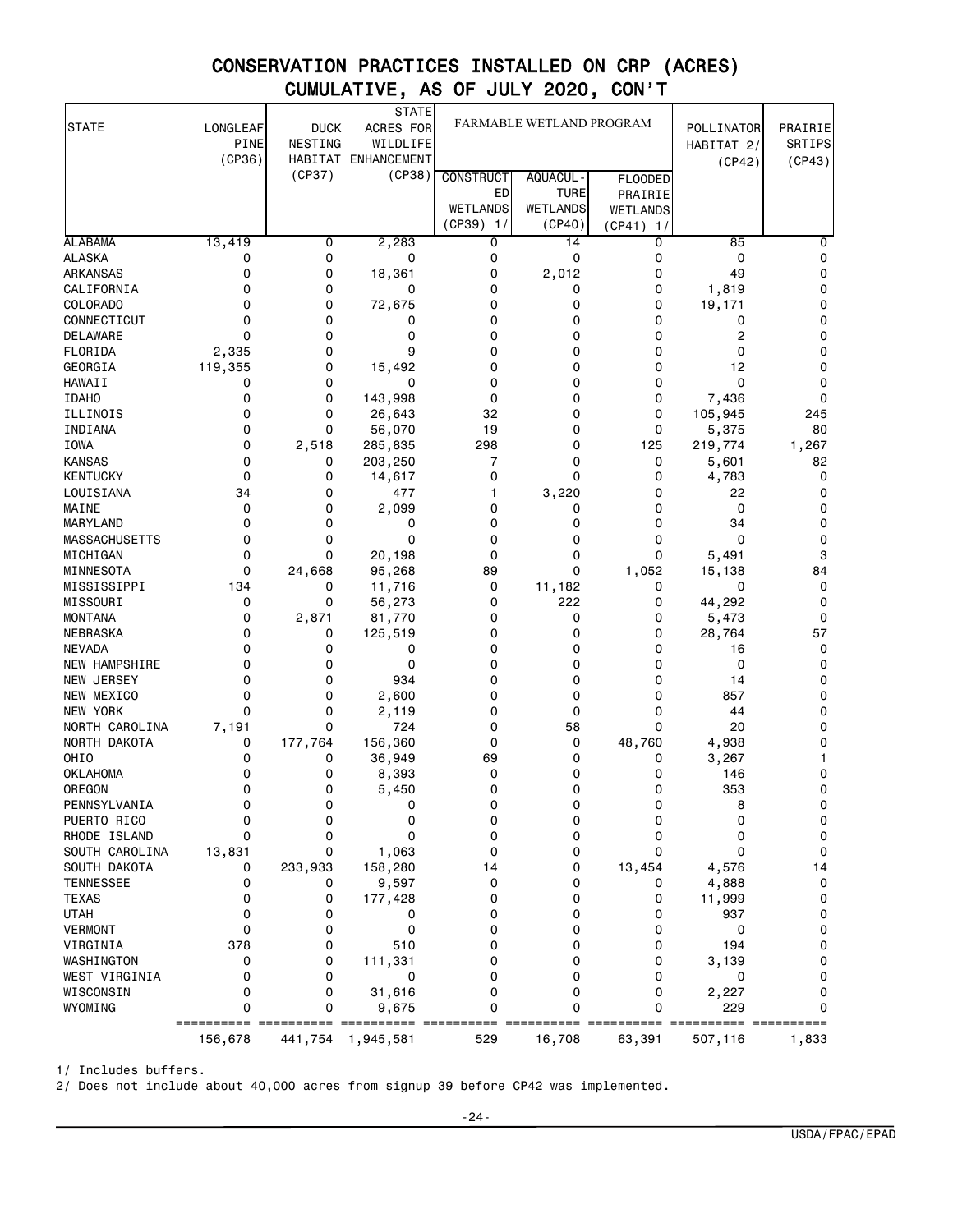|                      | GRASSLANDS 1/  |                |            |  |  |
|----------------------|----------------|----------------|------------|--|--|
|                      |                |                |            |  |  |
| STATE                | INTRODUCED     | NATIVE GRASSES | TOTAL CRP  |  |  |
|                      | <b>GRASSES</b> | (CP88)         |            |  |  |
|                      | (CP87)         |                |            |  |  |
| ALABAMA              | 1,841          | 166            | 195,417    |  |  |
| ALASKA               | 0              | 0              | 2,549      |  |  |
| ARKANSAS             | 0              | 60             | 215,413    |  |  |
| CALIFORNIA           | 847            | 588            | 42,426     |  |  |
| <b>COLORADO</b>      | 1,467          | 80,463         | 1,831,174  |  |  |
| CONNECTICUT          | 0              | 0              |            |  |  |
| DELAWARE             | 0              | 0              | 3,570      |  |  |
| FLORIDA              | 378            | 0              | 20,153     |  |  |
| GEORGIA              | 1,431          | 0              | 206,405    |  |  |
| HAWAII               |                |                |            |  |  |
|                      | 0              | 0              | 1,280      |  |  |
| <b>IDAHO</b>         | 0              | 23,784         | 534,493    |  |  |
| ILLINOIS             | 450            | 3              | 842,087    |  |  |
| INDIANA              | 54             | 47             | 213,992    |  |  |
| IOWA                 | 2,256          | 793            | 1,706,401  |  |  |
| <b>KANSAS</b>        | 618            | 24,215         | 1,896,889  |  |  |
| <b>KENTUCKY</b>      | 3,321          | 51             | 198,168    |  |  |
| LOUISIANA            | 1,217          | 165            | 272,110    |  |  |
| MAINE                | 0              | 0              | 5,638      |  |  |
| <b>MARYLAND</b>      | 894            | 35             | 48,793     |  |  |
| <b>MASSACHUSETTS</b> | 0              | 0              | 10         |  |  |
| MICHIGAN             | 6,355          | 0              | 115,670    |  |  |
| MINNESOTA            | 752            | 1,722          | 1,025,163  |  |  |
| MISSISSIPPI          | 420            | 156            | 589,702    |  |  |
| MISSOURI             | 970            | 783            | 826,540    |  |  |
| <b>MONTANA</b>       | 4,773          | 43,114         | 1,020,888  |  |  |
| NEBRASKA             | 21,160         | 311,184        | 1,054,159  |  |  |
| <b>NEVADA</b>        | 0              | 0              | 146        |  |  |
| <b>NEW HAMPSHIRE</b> | 0              | 0              | 4          |  |  |
| <b>NEW JERSEY</b>    | 154            | 0              | 1,872      |  |  |
| NEW MEXICO           | 1,944          | 92,324         | 424,477    |  |  |
| NEW YORK             | 1,607          | 2              | 21,078     |  |  |
| NORTH CAROLINA       | 538            | 7              | 45,787     |  |  |
| NORTH DAKOTA         |                |                | 1,272,710  |  |  |
|                      | 2,966          | 22,471         |            |  |  |
| OHIO                 | 4,007          | 61             | 237,378    |  |  |
| OKLAHOMA             | 1,577          | 33,242         | 637,051    |  |  |
| OREGON               | 1,140          | 15,930         | 440,791    |  |  |
| PENNSYLVANIA         | 425            | 110            | 111,483    |  |  |
| PUERTO RICO          | 0              | 0              | 495        |  |  |
| RHODE ISLAND         | 0              | 0              | 28         |  |  |
| SOUTH CAROLINA       | 101            | 0              | 56,195     |  |  |
| SOUTH DAKOTA         | 6,407          | 128,971        | 1,128,973  |  |  |
| TENNESSEE            | 1,987          | 1,022          | 125,639    |  |  |
| TEXAS                | 1,731          | 28,521         | 2,777,298  |  |  |
| UTAH                 | 85             | 797            | 161,492    |  |  |
| <b>VERMONT</b>       | 0              | 0              | 2,280      |  |  |
| VIRGINIA             | 985            | 80             | 33,223     |  |  |
| WASHINGTON           | 276            | 4,850          | 1,178,343  |  |  |
| WEST VIRGINIA        | 2,140          | 0              | 7,759      |  |  |
| WISCONSIN            | 821            | 23             | 202,648    |  |  |
| WYOMING              | 1,751          | 20,067         | 205,642    |  |  |
|                      | ==========     | ==========     | ========== |  |  |
|                      | 79,845         | 835,806        | 21,941,886 |  |  |

1/ Not including 3,255 acres of pollinator habitat.